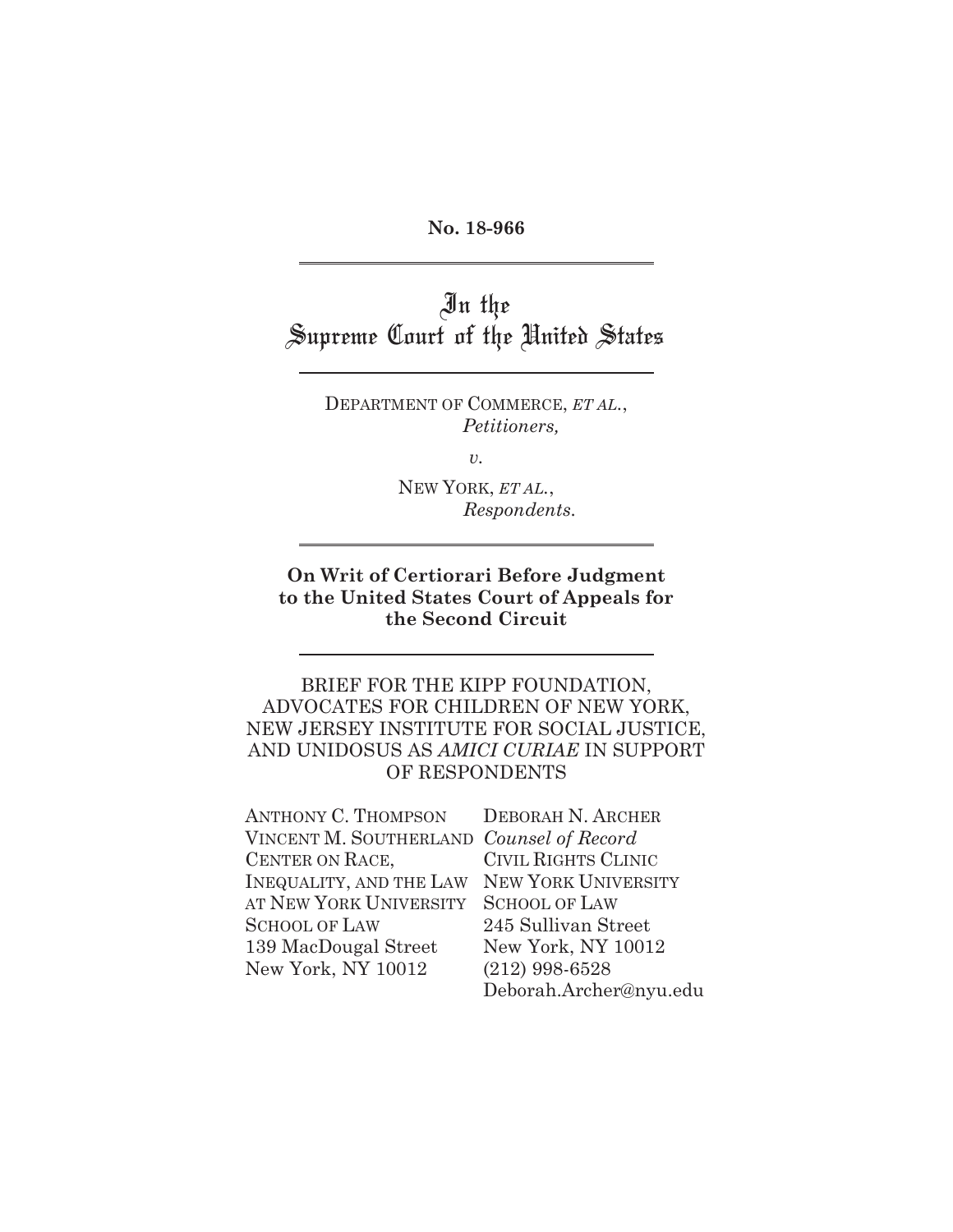# **TABLE OF CONTENTS**

|           | <b>INTEREST OF AMICI CURIAE1</b>                                                                                                                                                  |
|-----------|-----------------------------------------------------------------------------------------------------------------------------------------------------------------------------------|
|           |                                                                                                                                                                                   |
|           |                                                                                                                                                                                   |
| I.        | THE INCLUSION OF A CITIZENSHIP QUESTION<br>WILL CAUSE AN UNDERCOUNT IN IMMIGRANT                                                                                                  |
| II.       | UNDERCOUNTING IMMIGRANT AND LOW-INCOME<br>COMMUNITIES WILL DEEPEN INEQUALITY IN AN<br>ALREADY UNEQUAL PUBLIC EDUCATION SYSTEM.                                                    |
| A.        | An Undercount Will Result in Cuts to Title I                                                                                                                                      |
| <b>B.</b> | An Undercount Will Lead to Decreased<br>Funding for Key Educational Programs at<br>the Core of Our Social Safety Net.  13                                                         |
|           | <b>III. AN UNDERCOUNT WILL REDUCE FUNDING FOR</b><br>AN ARRAY OF COMMUNITY RESOURCES THAT ARE<br>VITAL TO THE EDUCATIONAL OUTCOMES AND<br>OVERALL WELLBEING OF CHILDREN OF COLOR. |
| A.        | Funding for an Array of Health and Human<br>Services Relies on an Accurate Census                                                                                                 |
| В.        | Equitable Economic Development<br>Necessitates an Accurate Census Count24                                                                                                         |

*i*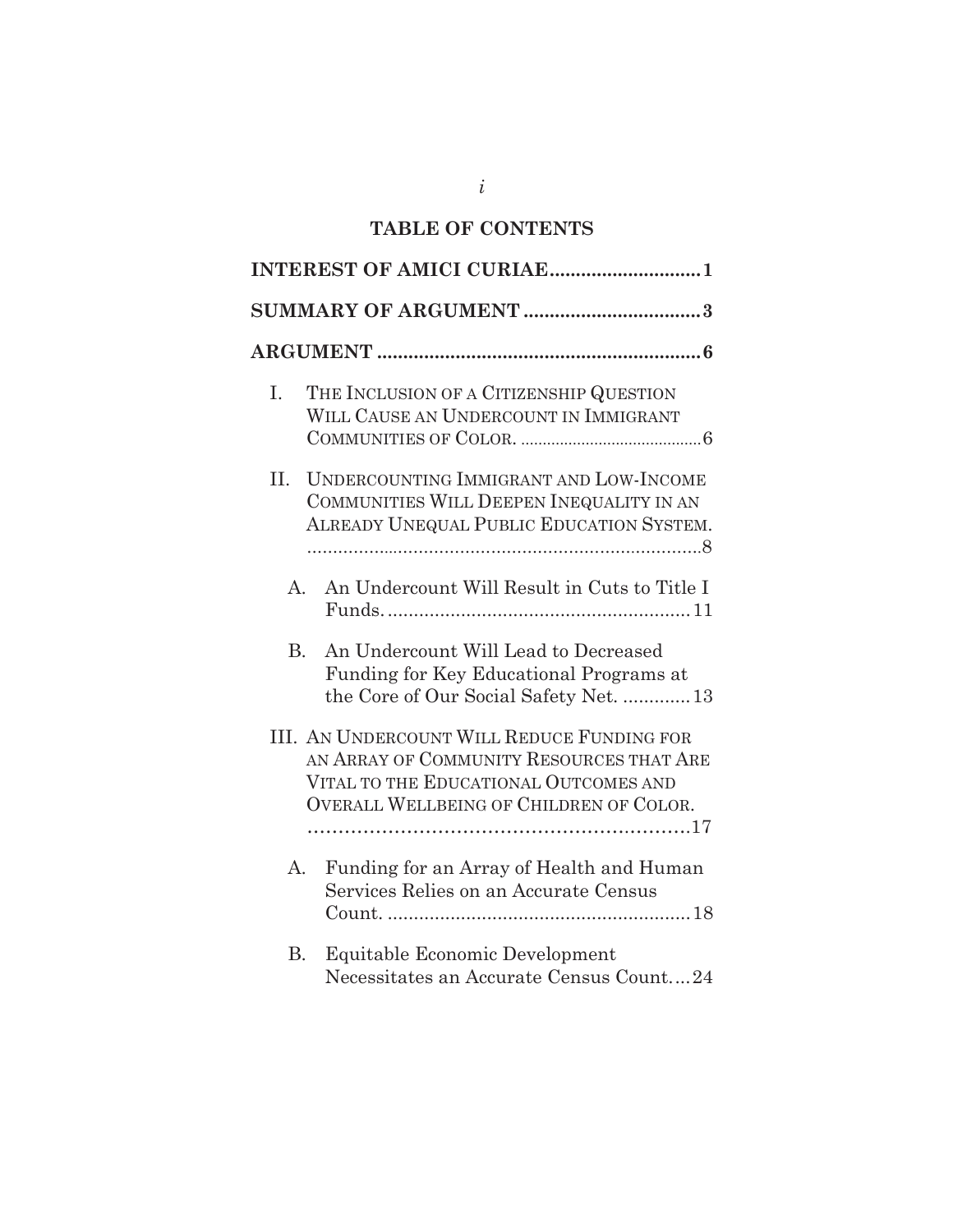| C. An Undercount Will Inhibit Adequate<br>Transportation and Infrastructure                                       |
|-------------------------------------------------------------------------------------------------------------------|
| IV. INCLUDING A CITIZENSHIP QUESTION WILL<br>CAUSE CHILDREN OF COLOR TO SUFFER<br>STIGMATIC AND DIGNITARY HARMS31 |
|                                                                                                                   |

*ii*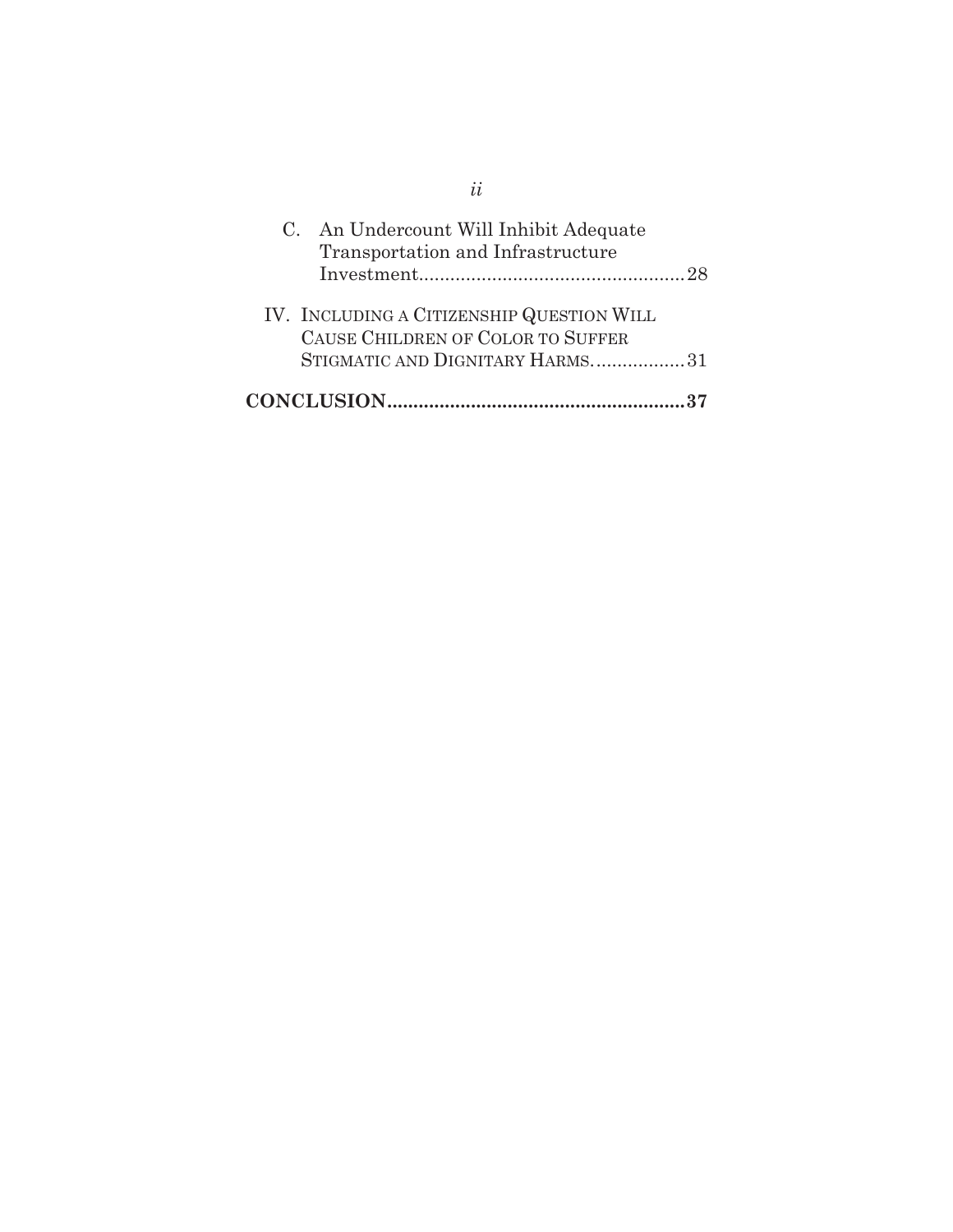# **TABLE OF AUTHORITIES**

*iii* 

## **Cases**

| Brown v. Board of Education,                      |
|---------------------------------------------------|
| Chae Chan Ping v. United States,                  |
| Dred Scott v. Sandford,                           |
| Korematsu v. United States,                       |
| New York v. United States Dep't of Commerce,      |
| Plessy v. Ferguson,                               |
| Plyler v. Doe,                                    |
| <b>Statutes</b>                                   |
| Elementary and Secondary Education Act, 20 U.S.C. |
| Fixing America's Surface Transportation Act, 23   |

| Richard B. Russell National School Lunch Act, 42 |  |
|--------------------------------------------------|--|
|                                                  |  |

U.S.C. § 104 (2018) ................................................ 29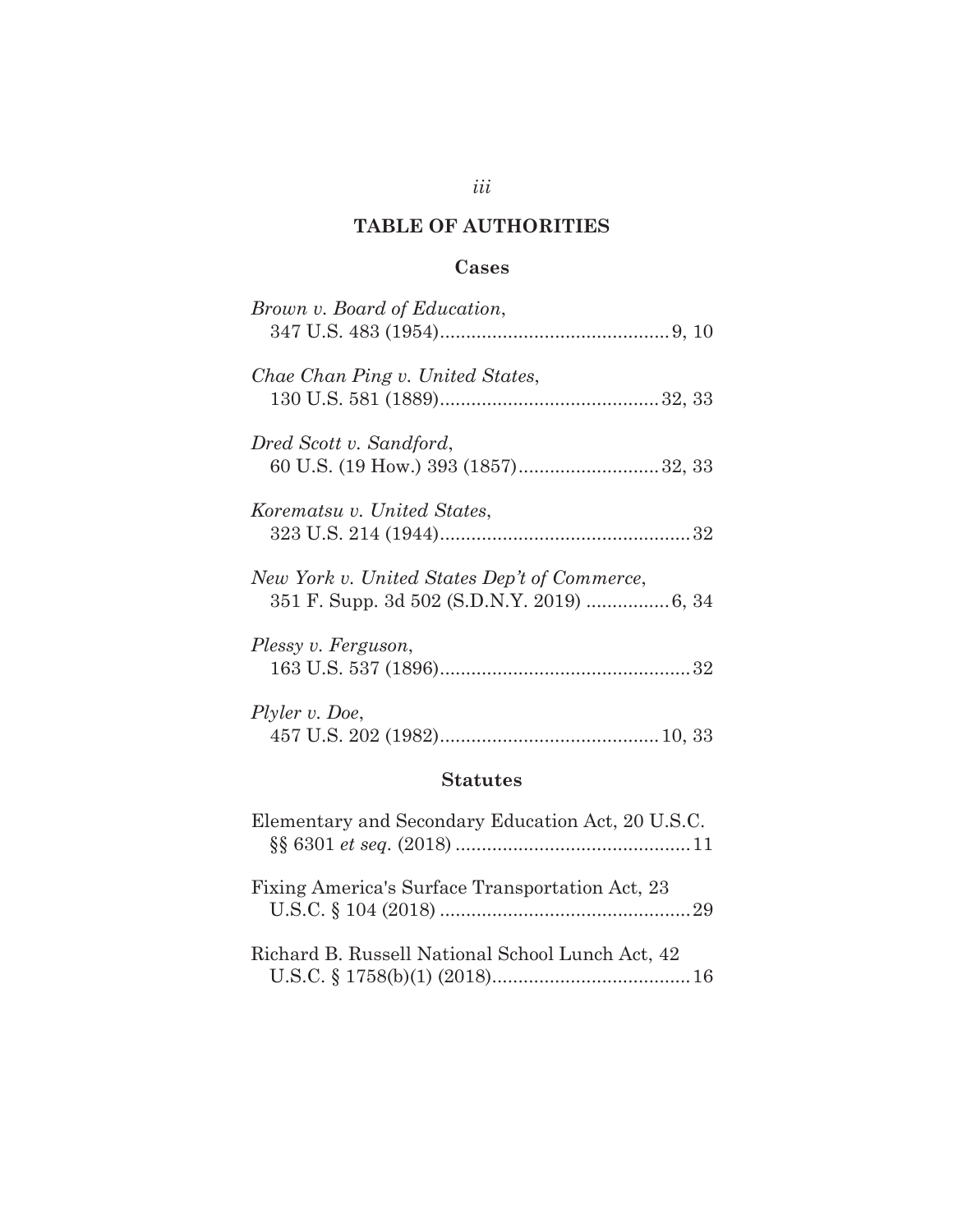| Workforce Innovation and Opportunity Act, 29 |  |  |
|----------------------------------------------|--|--|
|                                              |  |  |

# **Other Authorities**

| Andrew Reamer, George Wash. Inst. of Pub. Policy,<br>Counting for Dollars 2020 Report #2: Estimating<br>Fiscal Costs of a Census Undercount to States  |
|--------------------------------------------------------------------------------------------------------------------------------------------------------|
| Andrew Reamer, George Wash. Inst. of Pub. Policy,<br>Counting for Dollars 2020 Report #4: Census-<br>Derived Datasets Used to Distribute Federal Funds |
| Ann Huff Stevens & Jessamyn C. Schaller, Short-<br>Run Effects of Parental Job Loss on Children's<br>Academic Achievement, 30 Econ. Educ. Rev. 289     |
| AP, 2010 Census Missed 1.5 Million Minorities, CBS<br>News (May 22, 2012, 9:25 PM),<br>https://www.cbsnews.com/news/2010-census-                       |
| Carola Suarez-Orozco et al., Undocumented<br>Undergraduates on College Campuses, 85 Harv.                                                              |
| Carolyn J. Heinrich, Parent's Employment and<br>Children's Wellbeing, Future Child., Spring 2014,                                                      |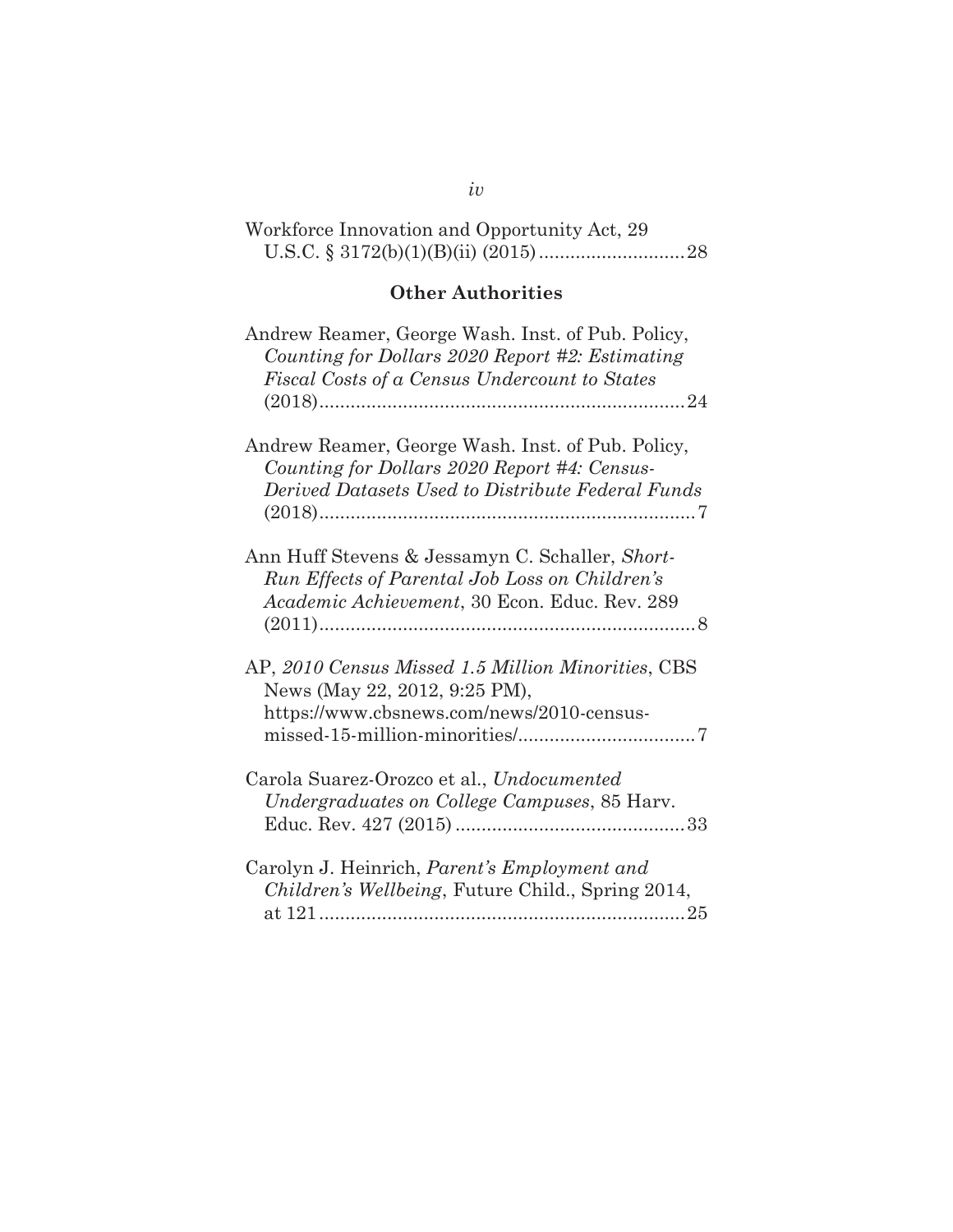| Catherine E. Shoichet, ICE Raided a Meatpacking<br>Plant. More than 500 Kids Missed School the Next<br>Day, CNN (Apr. 12, 2018, 7:01 AM),<br>https://www.cnn.com/2018/04/12/us/tennessee-<br>immigration-raid-schools-impact/index.html 36          |
|-----------------------------------------------------------------------------------------------------------------------------------------------------------------------------------------------------------------------------------------------------|
| Cecilia Menjívar & Andrea Gómez Cervantes, The<br>Effects of Parental Undocumented Status on<br>Families and Children, Am. Psychol. Ass'n (Nov.<br>2016),<br>https://www.apa.org/pi/families/resources/newslett<br>er/2016/11/undocumented-status31 |
| Cecilia Menjívar et al., Immigrant Families (2016) 31                                                                                                                                                                                               |
| Christopher A. Bracey, <i>Dignity in Race</i><br><i>Jurisprudence</i> , 7 U. Pa. J. Const. L. 669 (2005)32                                                                                                                                          |
| Claudia J. Coulton et al., Temporal Effects of<br>Distressed Housing on Early Childhood Risk<br>Factors and Kindergarten Readiness, 68 Child. &                                                                                                     |
| Cmty. Dev. Fin. Insts. (CDFI) Fund, CDFI Fund<br>Information Mapping System 3 (CIMS3): User                                                                                                                                                         |
| Ctr. on Budget & Policy Priorities, Taking Away<br>Medicaid for Not Meeting Work Requirements                                                                                                                                                       |
| Ctr. on Budget & Policy Priorities, WIC Improves<br>Children's Educational Prospects (2015)22                                                                                                                                                       |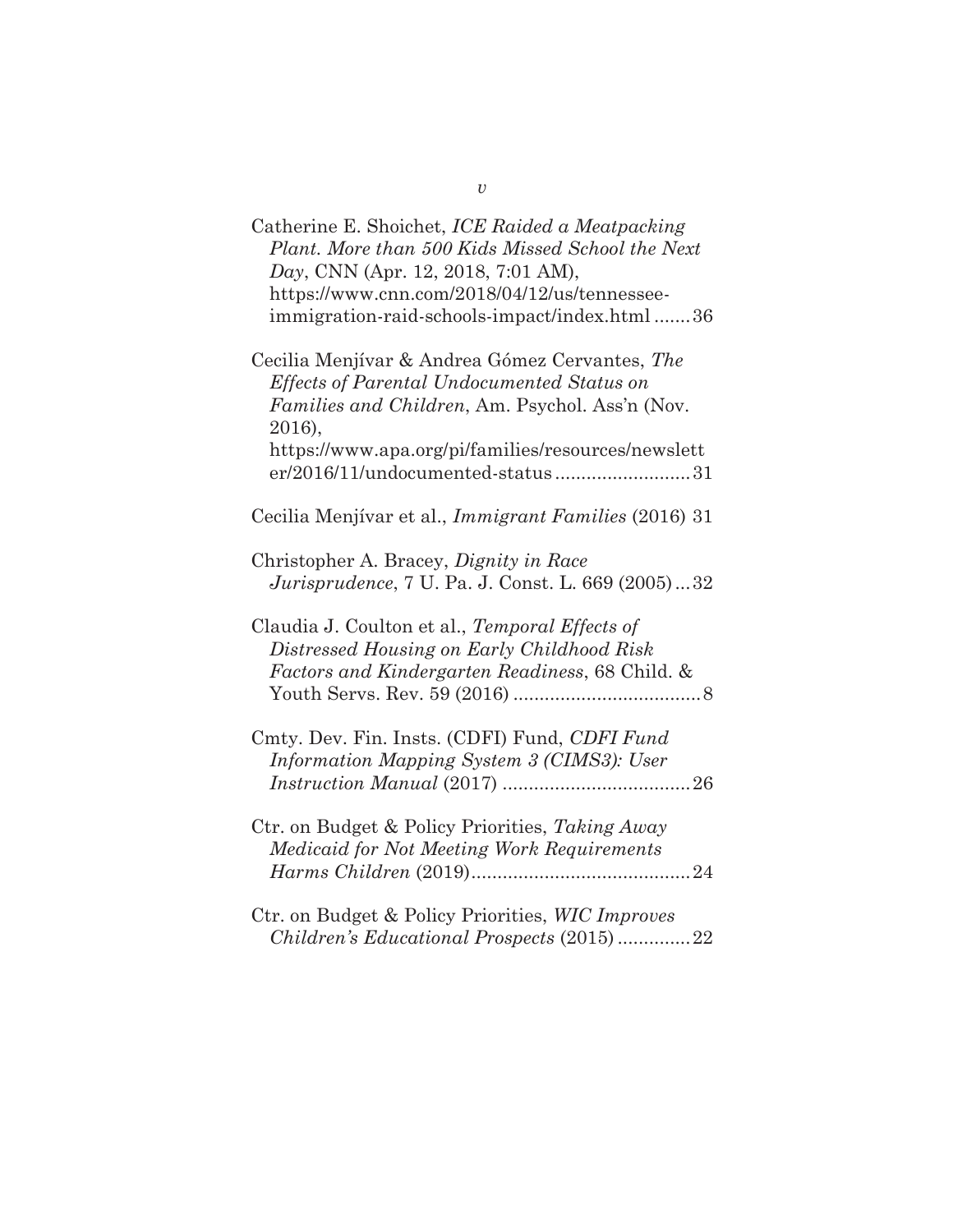| Differences Between the ACS and Decennial Census,<br>PRB (Apr. 13, 2009),                                                                                                                             |
|-------------------------------------------------------------------------------------------------------------------------------------------------------------------------------------------------------|
|                                                                                                                                                                                                       |
| Ethnic and Racial Minorities & Socioeconomic<br>Status, Am. Psychol. Ass'n,<br>https://www.apa.org/pi/ses/resources/publications/<br>minorities (last visited Mar. 24, 2019)10                        |
| Federal Medical Assistance Percentage (FMAP) for<br>Medicaid and Multiplier, Henry J. Kaiser Family<br>Found., https://www.kff.org/medicaid/state-<br>indicator/federal-matching-rate-and-multiplier/ |
| Food Research & Action Ctr., The Role of the Federal<br>Child Nutrition Programs in Improving Health                                                                                                  |
| Gary Orfield et al., UCLA Civil Rights Project,<br>Brown at 60: Great Progress, A Long Retreat, and                                                                                                   |
| George Wash. Inst. of Pub. Policy, Counting for<br>Dollars 2020 Profile #11: Head Start/Early Head                                                                                                    |
| George Wash. Inst. of Pub. Policy, Counting for<br>Dollars 2020 Profile #12: Supplemental Nutrition<br>Program for Women, Infants, Children (WIC)                                                     |

 $vi$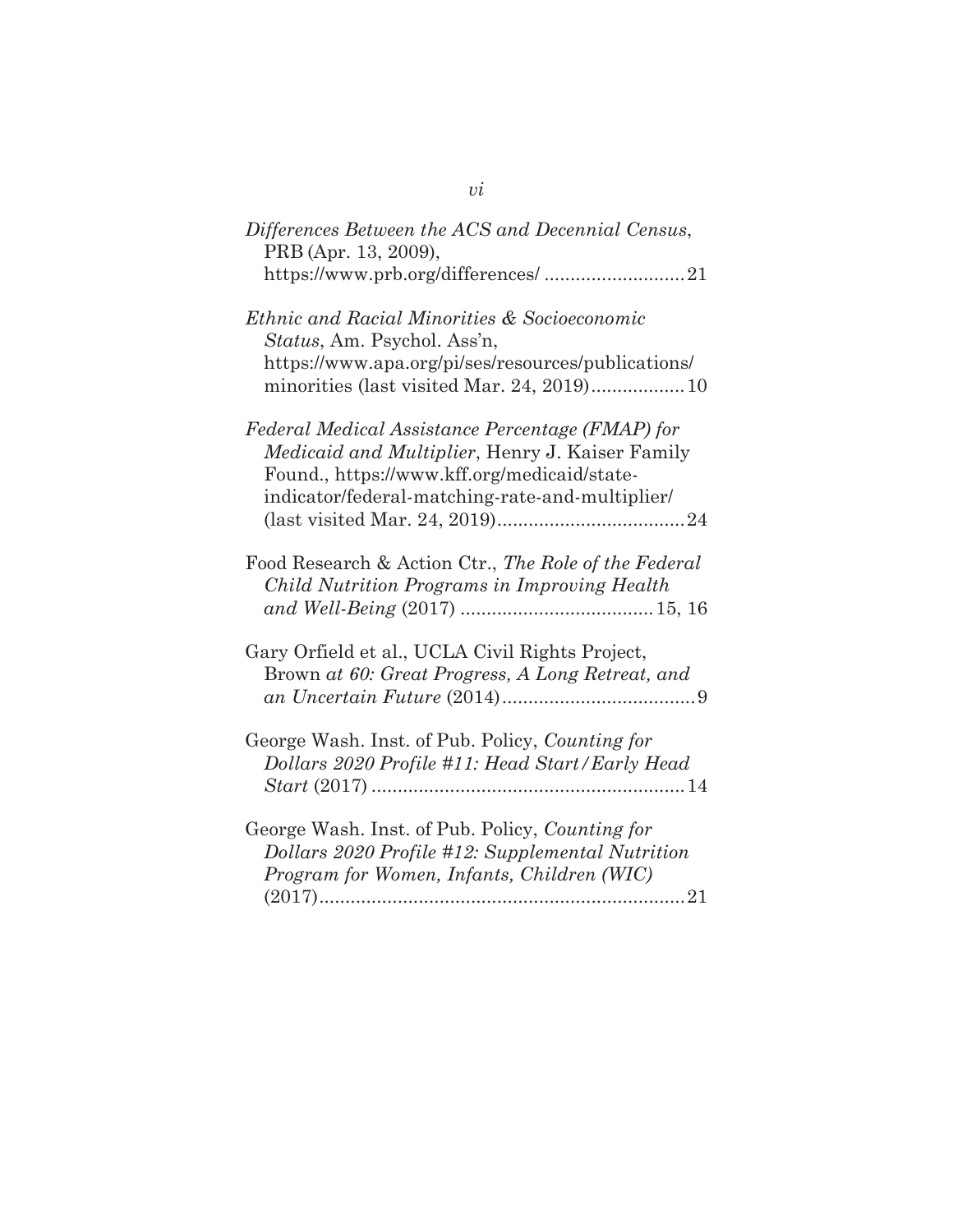| George Wash. Inst. of Pub. Policy, Counting for<br>Dollars 2020 Profile #14: Health Center Programs<br>(Community, Migrant, Homeless, Public Housing)                                                                   |
|-------------------------------------------------------------------------------------------------------------------------------------------------------------------------------------------------------------------------|
| George Wash. Inst. of Pub. Policy, Counting for<br>Dollars 2020 Profile #2: Supplemental Nutrition                                                                                                                      |
| George Wash. Inst. of Pub. Policy, Counting for<br>Dollars 2020 Profile #7: National School Lunch                                                                                                                       |
| George Wash. Inst. of Pub. Policy, Counting for<br>Dollars 2020 Profile #9: State Children's Health                                                                                                                     |
| Harvard Univ., Ctr. on the Developing Child, The<br>Foundations of Lifelong Health Are Built in Early                                                                                                                   |
| Hirokazu Yoshikawa et al., Unauthorized Status and<br>Youth Development in the United States:<br>Consensus Statement of the Society for Research on<br><i>Adolescence</i> , 27 J. Res. on Adolescence 4 (2016)34,<br>37 |
| Hirokazu Yoshikawa, Immigrants Raising Citizens:<br>Undocumented Parents and Their Young Children                                                                                                                       |
| Jeremy D. Finn, Withdrawing from School, 59 Rev.                                                                                                                                                                        |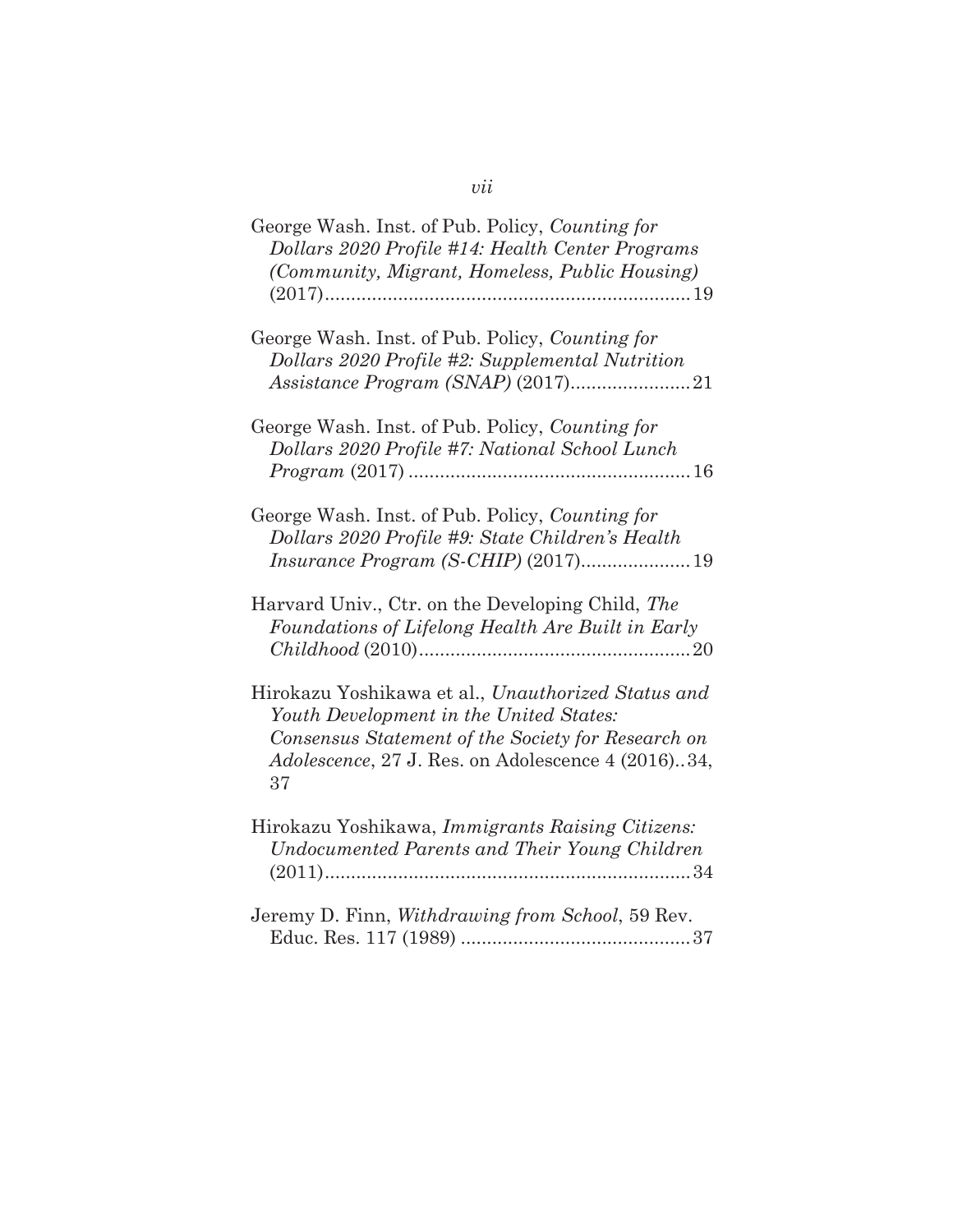| Jonathan Blitzer, After an Immigration Raid, a<br>City's Students Vanish, New Yorker (Mar. 23,<br>2017), https://www.newyorker.com/news/news-<br>desk/after-an-immigration-raid-a-citys-students-                                                                      |
|------------------------------------------------------------------------------------------------------------------------------------------------------------------------------------------------------------------------------------------------------------------------|
| Kermit Kaleba et al., FY 2018 Omnibus Released,<br>Increases Funding for Key Workforce, Education<br><i>Programs, Nat'l Skills Coalition (Mar. 22, 2018),</i><br>https://www.nationalskillscoalition.org/news/blog/f<br>y-2018-omnibus-released-increases-funding-for- |
| Leadership Conference Educ. Fund, Counting for<br>Dollars: Why It Matters (2018),<br>http://civilrightsdocs.info/pdf/census/CountingForD                                                                                                                               |
| Lisa Flook & Andrew J. Fuligni, Family and School<br>Spillover in Adolescents' Daily Lives, 79 Child Dev.                                                                                                                                                              |
| Lisa Shapiro, The Children's Health Insurance<br>Program: Why CHIP Is Still the Best Deal for Kids                                                                                                                                                                     |
| Margaret C. Simms et al., Racial and Ethnic<br>Disparities Among Low-Income Families (2009)27                                                                                                                                                                          |
| Nat'l Acads. Press, Modernizing the U.S. Census<br>(Barry Edmonston & Charles Schultze eds., 1995)                                                                                                                                                                     |

# *viii*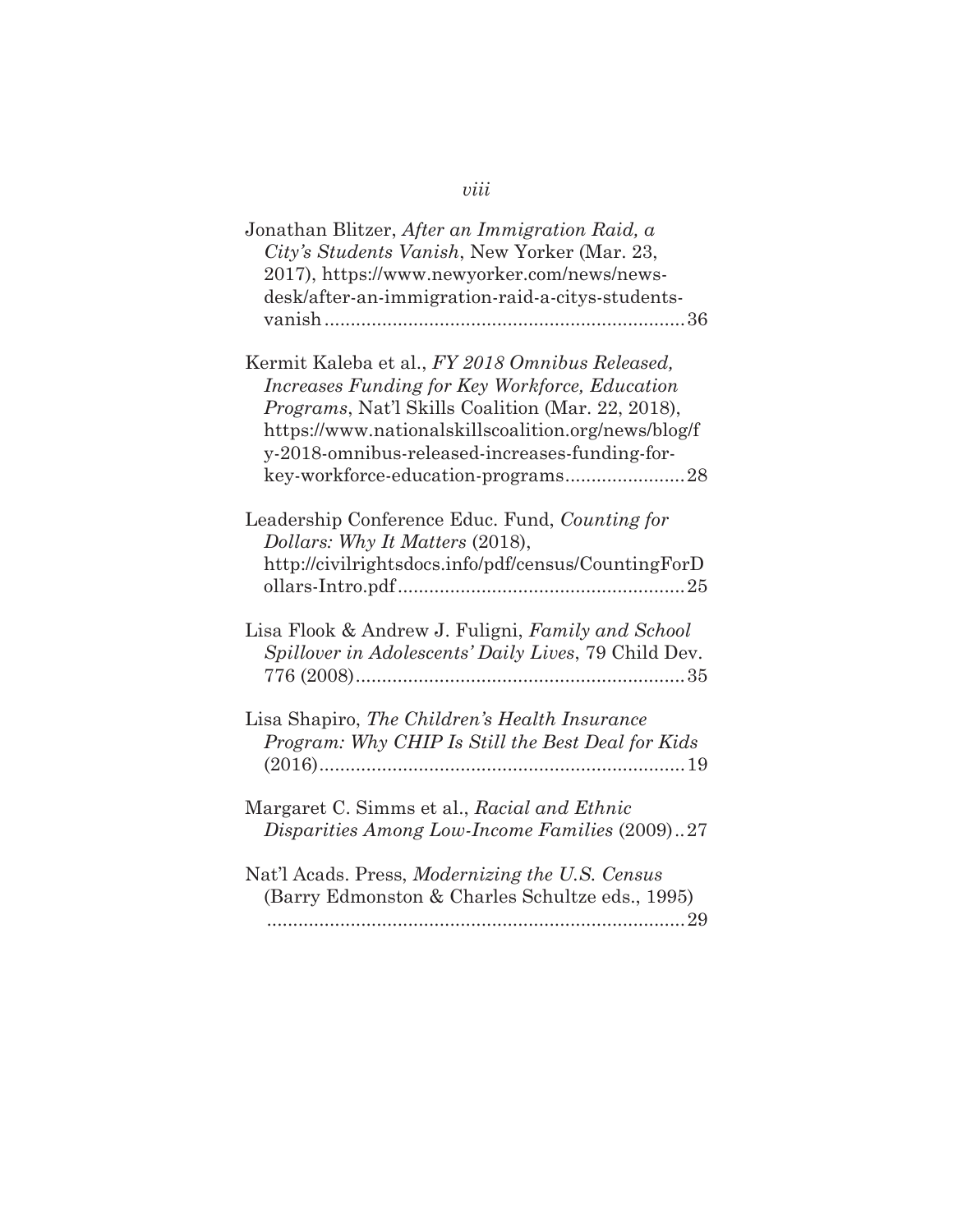| Nat'l Ass'n of Ctys., 2019 Policy Brief: Support Local<br>Development and Infrastructure Projects Through<br>the Community Development Block Grant (CDBG)                                                                |
|--------------------------------------------------------------------------------------------------------------------------------------------------------------------------------------------------------------------------|
| Nat'l Sci. Council on the Developing Child, <i>Excessive</i><br>Stress Disrupts the Architecture of the Developing                                                                                                       |
| Patricia Gándara & Jongyeon Ee, UCLA Civil Rights<br>Project, U.S. Immigration Enforcement Policy and<br>Its Impact on Teaching and Learning in the                                                                      |
| Pew Research Ctr., Characteristics of the U.S.<br><i>Foreign-born Population: 2016 (2018). </i> 7                                                                                                                        |
| Randall Brown & William P. Evans, Extracurricular<br>Activity and Ethnicity: Creating Greater School<br>Connection Among Diverse Student Populations,                                                                    |
| Randall K.Q. Akee et al., <i>Parents' Incomes and</i><br>Children's Outcomes: A Quasi-Experiment, Am.<br>Econ. J. Applied Econ., Jan. 2010, at 8625                                                                      |
| Ron Jarmin, Counting Everyone Once, Only Once and<br>in the Right Place, U.S. Census Bureau: Director's<br>Blog (Nov. 5, 2018),<br>https://www.census.gov/newsroom/blogs/director/20<br>18/11/counting_everyoneon.html 3 |
| Samuel A. Stephens, Access to Early Care and<br>Education for Children in Immigrant Families:<br>Research-to-Policy Resources (2017)  14, 15                                                                             |

*ix*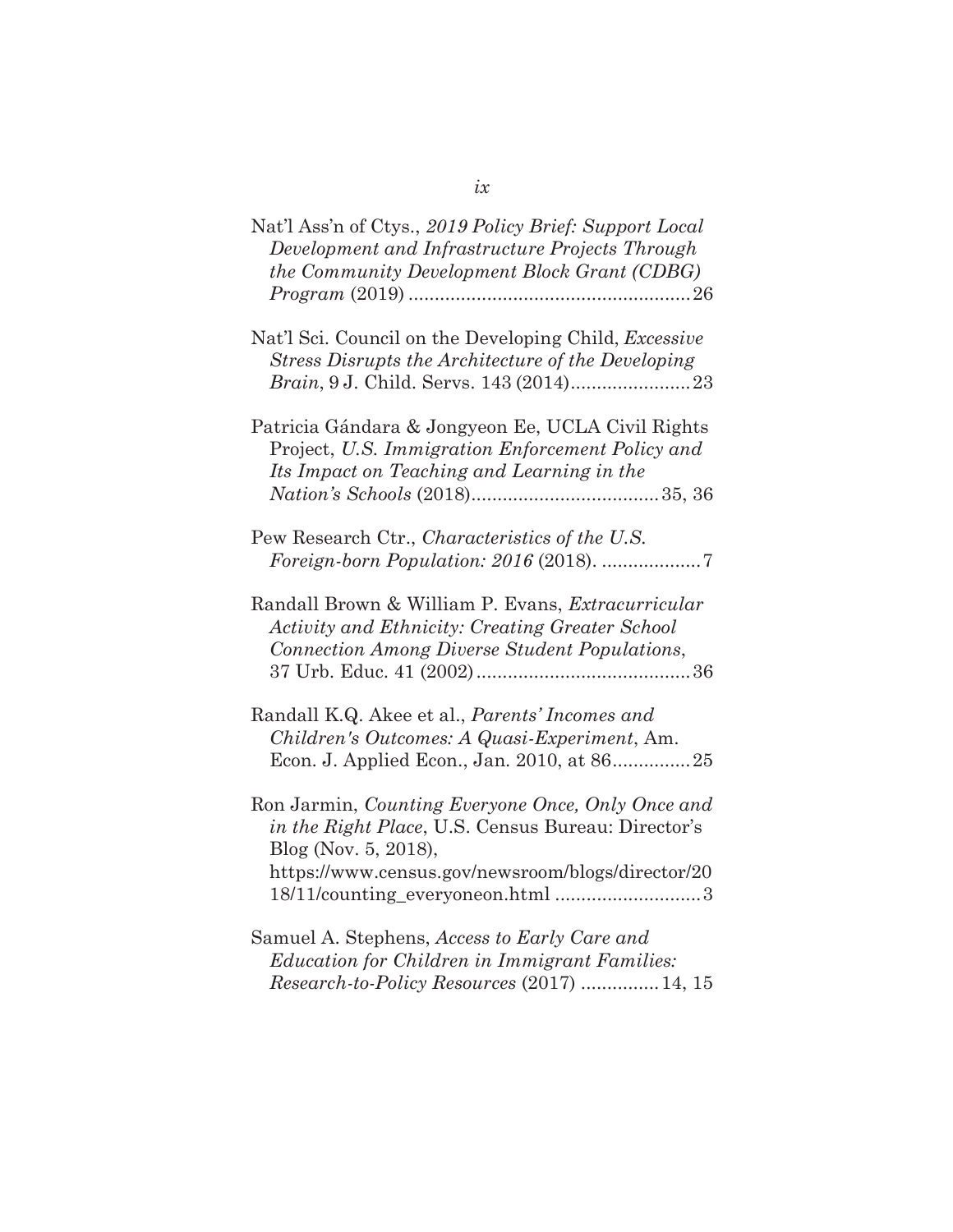| Samuel Noh & Violet Kaspar, Perceived<br>Discrimination and Depression: Moderating Effects<br>of Coping, Acculturation, and Ethnic Support, 93                                                       |
|------------------------------------------------------------------------------------------------------------------------------------------------------------------------------------------------------|
| Sarah Cohodes et al., The Effect of Child Health<br>Insurance Access on Schooling: Evidence from<br><i>Public Insurance Expansions</i> 51 J. Hum. Resources                                          |
| Sarah Jane Glynn et al., Ctr. for Am. Progress, The<br>Importance of Preschool and Child Care for                                                                                                    |
| Sarah Pierce & Andrew Selee, Migration Policy Inst.,<br>Policy Brief: Immigration Under Trump: A Review<br>of Policy Shifts in the Year Since the Election                                           |
| Sean F. Reardon et al., Patterns and Trends in<br>Racial/Ethnic and Socioeconomic Academic<br>Achievement Gaps, in Handbook of Research in<br><i>Education Finance and Policy 491 (Helen F. Ladd</i> |
| Sean F. Reardon, The Widening Income Achievement                                                                                                                                                     |
| Sneha Elango et al., Early Childhood Education, in 2<br>Economics of Means-Tested Transfer Programs in<br>the United States 235 (Robert A. Moffitt ed., 2016)                                        |

*x*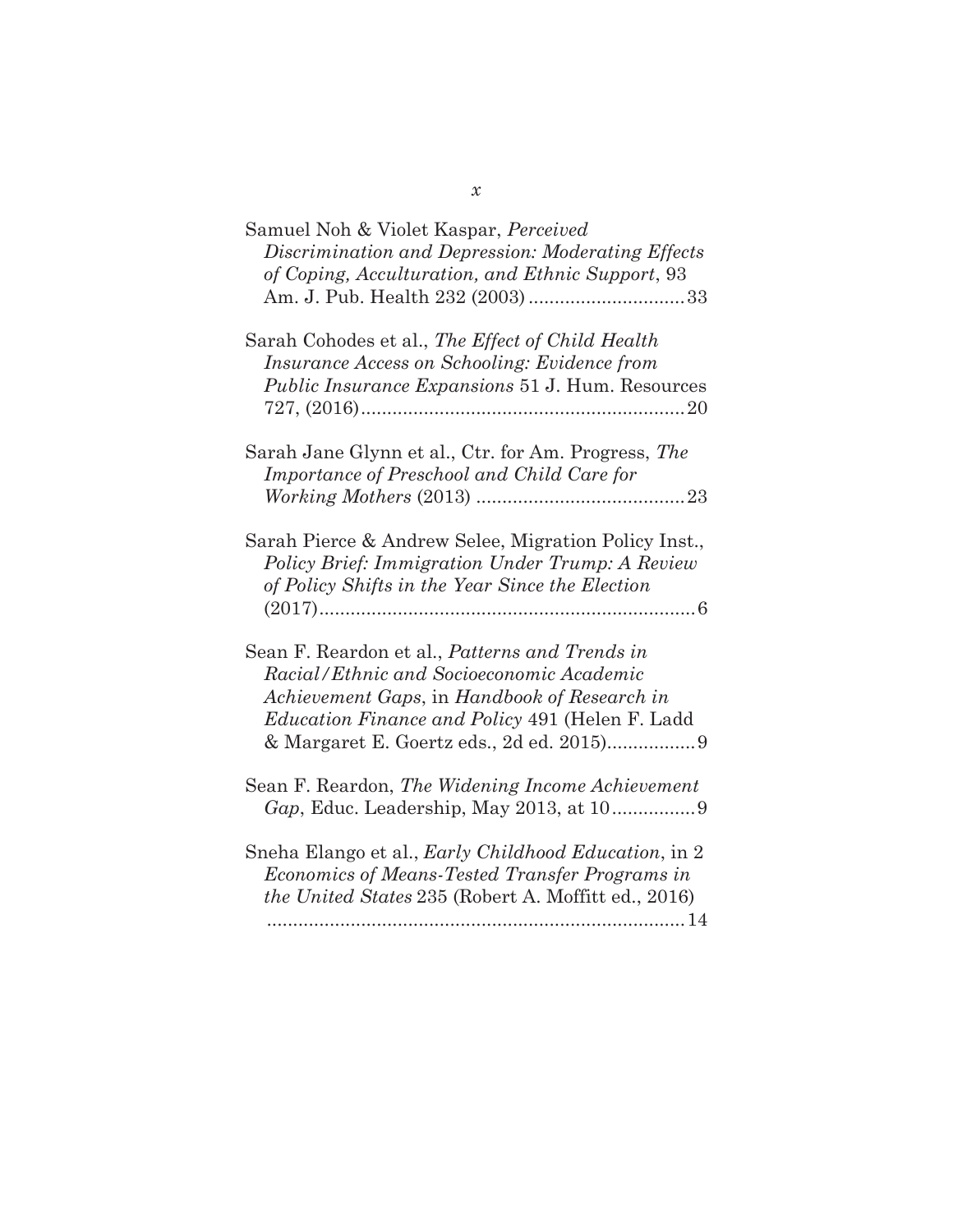| Steven Carlson et al., Ctr. on Budget & Policy<br>Priorities, SNAP Works for America's Children<br>$\dots 22$                                                                                               |
|-------------------------------------------------------------------------------------------------------------------------------------------------------------------------------------------------------------|
| Tania Karas, Here's Why the US Census Citizenship<br>Question Stokes Mistrust, PRI (Jan. 18, 2019),<br>https://www.pri.org/stories/2019-01-18/heres-why-<br>us-census-citizenship-question-stokes-mistrust6 |
| Todd Litman, Evaluating Public Transportation                                                                                                                                                               |
| Valerie Ooka Pang et al., Asian American and Pacific<br>Islander Students: Equity and the Achievement                                                                                                       |
| William Sonnenberg, Nat'l Ctr. for Educ. Statistics,                                                                                                                                                        |
|                                                                                                                                                                                                             |
| <b>Administrative &amp; Legislative Materials</b>                                                                                                                                                           |
|                                                                                                                                                                                                             |
|                                                                                                                                                                                                             |
| Annual Update of the HHS Poverty Guidelines, 84                                                                                                                                                             |
| Bank Enterprise Award Program, U.S. Dep't of<br>Treasury, https://www.cdfifund.gov/programs-<br>training/Programs/bank_enterprise_award/Pages/d                                                             |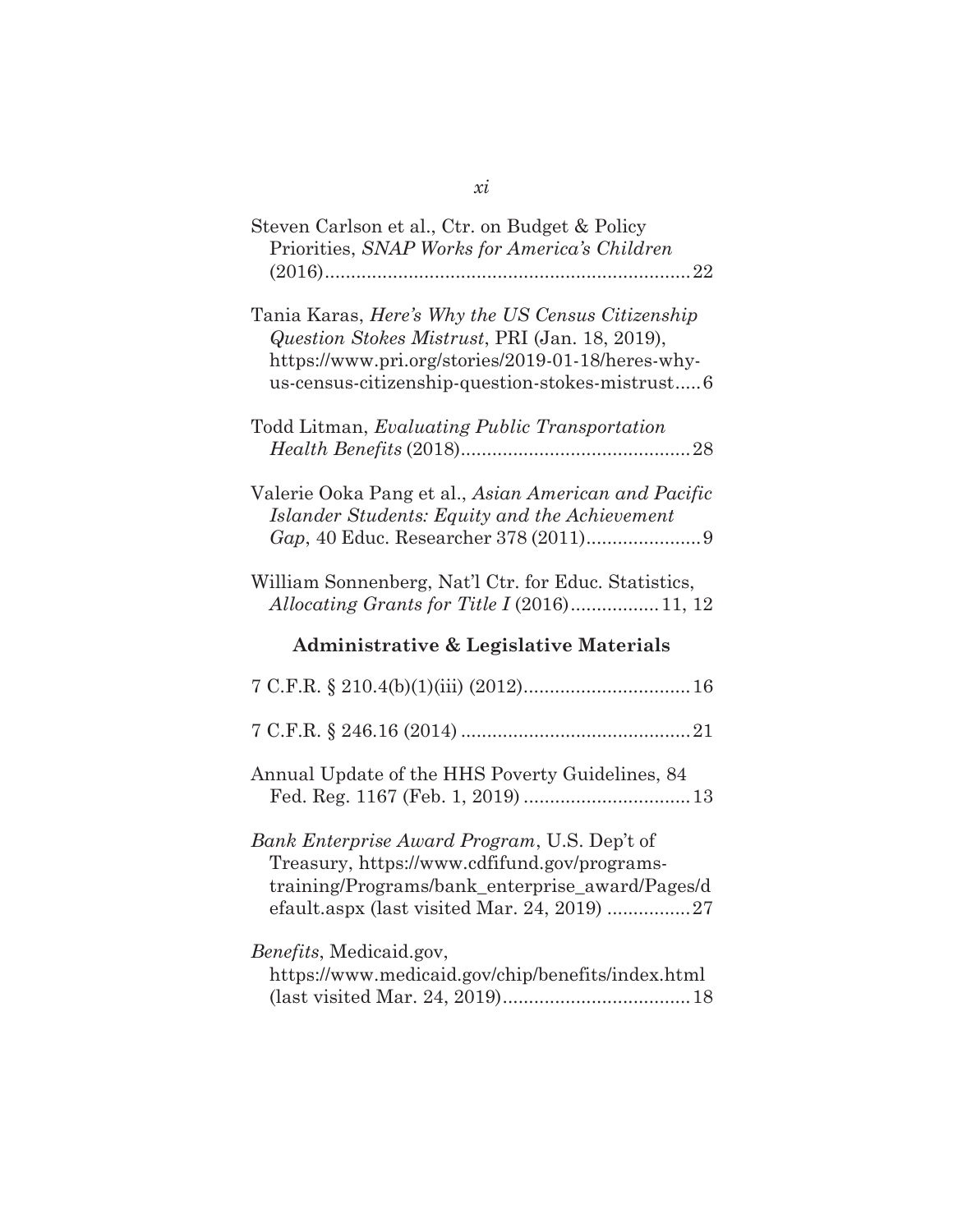| CDFI Program, U.S. Dep't of Treasury,<br>https://www.cdfifund.gov/programs-<br>training/Programs/cdfi-program/Pages/default.aspx                                                     |
|--------------------------------------------------------------------------------------------------------------------------------------------------------------------------------------|
| Child Nutrition Programs: Income Eligibility<br>Guidelines, 83 Fed. Reg. 20 (May 8, 2018) 15                                                                                         |
| Cong. Research Serv., RL30952, Head Start:                                                                                                                                           |
| Health Center Program: Impact and Growth, Health<br>Res. & Servs. Admin. (Dec. 2018),<br>https://bphc.hrsa.gov/about/healthcenterprogram/i                                           |
| HUD Awards and Allocations, HUD Exchange,<br>https://www.hudexchange.info/grantees/allocations                                                                                       |
| Improving Basic Programs Operated by Local<br><i>Education Agencies (Title I, Part A), U.S. Dep't</i><br>Educ. (Oct. 24, 2018),<br>https://www2.ed.gov/programs/titleiparta/index.ht |
| Marisa Hotchkiss & Jessica Phelan, U.S. Census<br>Bureau, Uses of Census Bureau Data in Federal                                                                                      |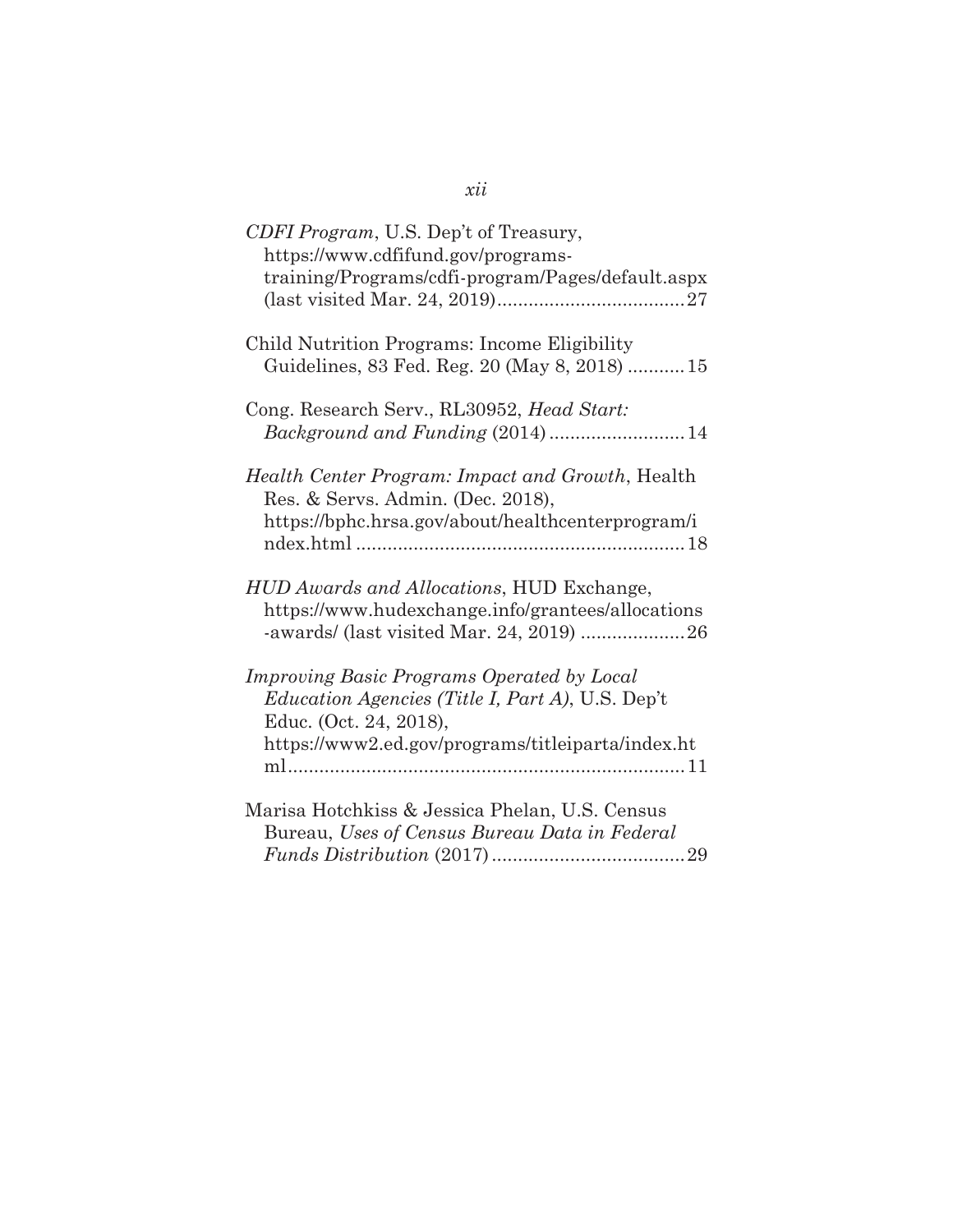| Memorandum from the Ctr. for Survey Measurement<br>to the Assoc. Directorate for Research &<br>Methodology (Sept. 20, 2017),<br>https://www2.census.gov/cac/nac/meetings/2017-<br>11/Memo-Regarding-Respondent-Confidentiality-                   |
|---------------------------------------------------------------------------------------------------------------------------------------------------------------------------------------------------------------------------------------------------|
| Poverty Guidelines and Determining Eligibility for<br>Participation in Head Start Programs, U.S. Dep't<br>of Health & Hum. Servs. (Mar. 20, 2019),<br>https://eclkc.ohs.acf.hhs.gov/eligibility-<br>ersea/article/poverty-guidelines-determining- |
| Press Release, U.S. Census Bureau, Census Bureau<br>Releases Estimates of Undercount and Overcount<br><i>in the 2010 Census</i> (May 22, 2012),<br>https://www.census.gov/newsroom/releases/archive                                               |
| Social Services Block Grant Program (SSBG), U.S.<br>Dep't Health & Hum. Servs. Off. Community<br>Servs., https://www.acf.hhs.gov/ocs/programs/ssbg                                                                                                |
| Supplemental Nutrition Assistance Program (SNAP),<br>U.S. Dep't Agric. Food & Nutrition Serv. (Apr. 25,<br>2018),<br>https://www.fns.usda.gov/snap/supplemental-<br>nutrition-assistance-program-snap20                                           |

# *xiii*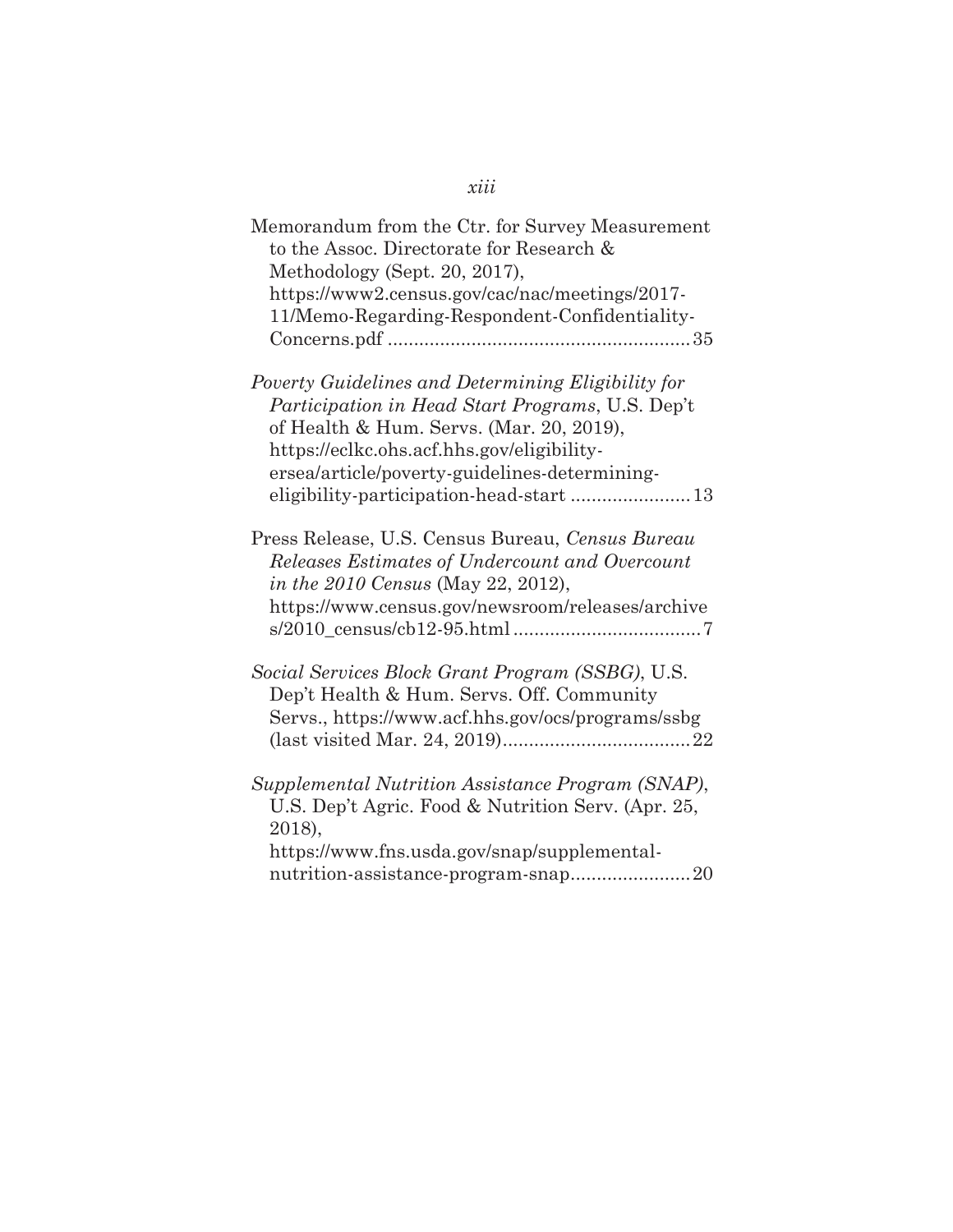| The Community Development Block Grant (CDBG)<br>Program-Frequently Asked Questions, U.S. Dep't<br>Hous. & Urb. Dev.,                                        |
|-------------------------------------------------------------------------------------------------------------------------------------------------------------|
| https://www.hudexchange.info/onecpd/assets/File/T<br>he-Community-Development-Block-Grant-FAQ.pdf                                                           |
| U.S. Bureau of Labor Statistics, Report 1076, Labor<br>Force Characteristics by Race and Ethnicity, 2017                                                    |
| U.S. Dep't of Educ., Nat'l Ctr. for Educ. Statistics,<br>NCES 2010-015, Status and Trends in the<br><i>Education of Racial and Ethnic Minorities (2010)</i> |
| U.S. Dep't of Educ., Study of Title I Schoolwide and<br>Targeted Assistance Programs: Final Report (2018)                                                   |
| U.S. Dep't of Health & Human Servs., Head Start<br>Program Facts: Fiscal Year 2017 (2018)15                                                                 |
| U.S. Dep't of Health & Human Servs., Office of<br>Cmty. Servs., SSBG Fact Sheet (2018)23                                                                    |
| U.S. Dep't of Hous. & Urban Dev., CDBG National<br>Accomplishment Report: FY 2005-FY 2018 (2018)                                                            |
| Women, Infants, and Children (WIC), U.S. Dep't<br>Agric. Food & Nutrition Serv. (Oct. 17, 2018),<br>https://www.fns.usda.gov/wic/women-infants-and-         |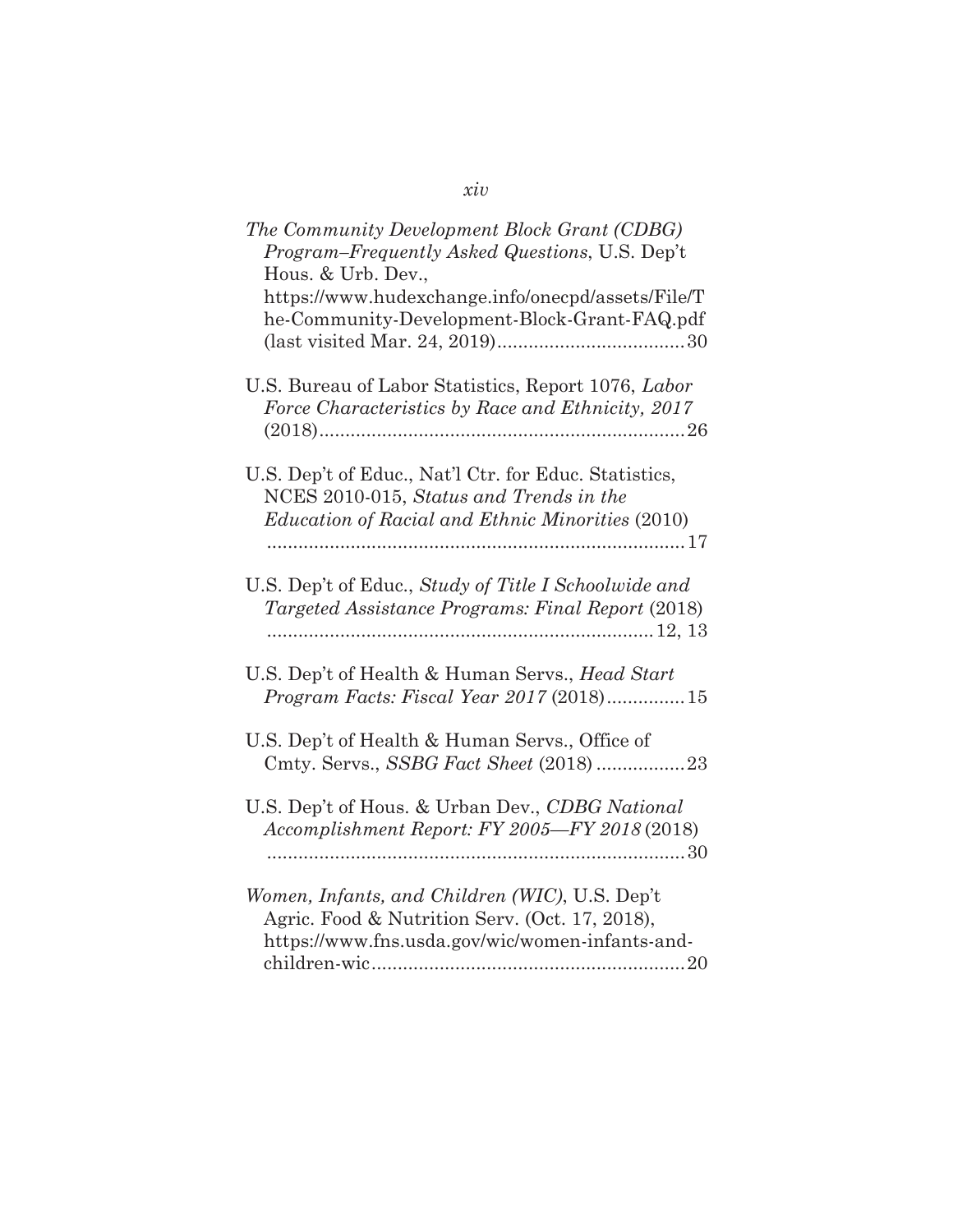#### **INTEREST OF AMICI CURIAE1**

The KIPP Foundation is a nonprofit organization whose mission is to help students from educationally underserved communities develop the knowledge, skills, and character needed to lead choice-filled lives. The Foundation supports 224 KIPP schools nationwide in twenty states and Washington, D.C., serving nearly 100,000 students annually. Roughly 95% of KIPP students are Latinx or Black, and 89% qualify for federal free or reduced price lunch. An undercount of these communities in the 2020 census will have a direct impact on KIPP schools' funding—a majority of which comes from states and localities whose funding is tied to census data—and would jeopardize the viability of schools supported by the KIPP Foundation. Furthermore, the KIPP Foundation is concerned about the impact the inclusion of a citizenship question will have on KIPP school students and their communities.

Advocates for Children of New York ("AFC") is a nonprofit organization dedicated exclusively to protecting every child's right to an education, with a particular focus on students from low-income backgrounds. The children and families that AFC serves stand to be disproportionately impacted by the

 $\overline{a}$ 

<sup>1</sup> The parties have consented to the filing of this brief. Written consent is on file with this Court. No counsel for a named party authored this brief in whole or in part, and no named party or counsel for a named party made a monetary contribution intended to fund the preparation or submission of this brief. No person other than *amici curiae*, their members, or their counsel made a monetary contribution to its preparation or submission.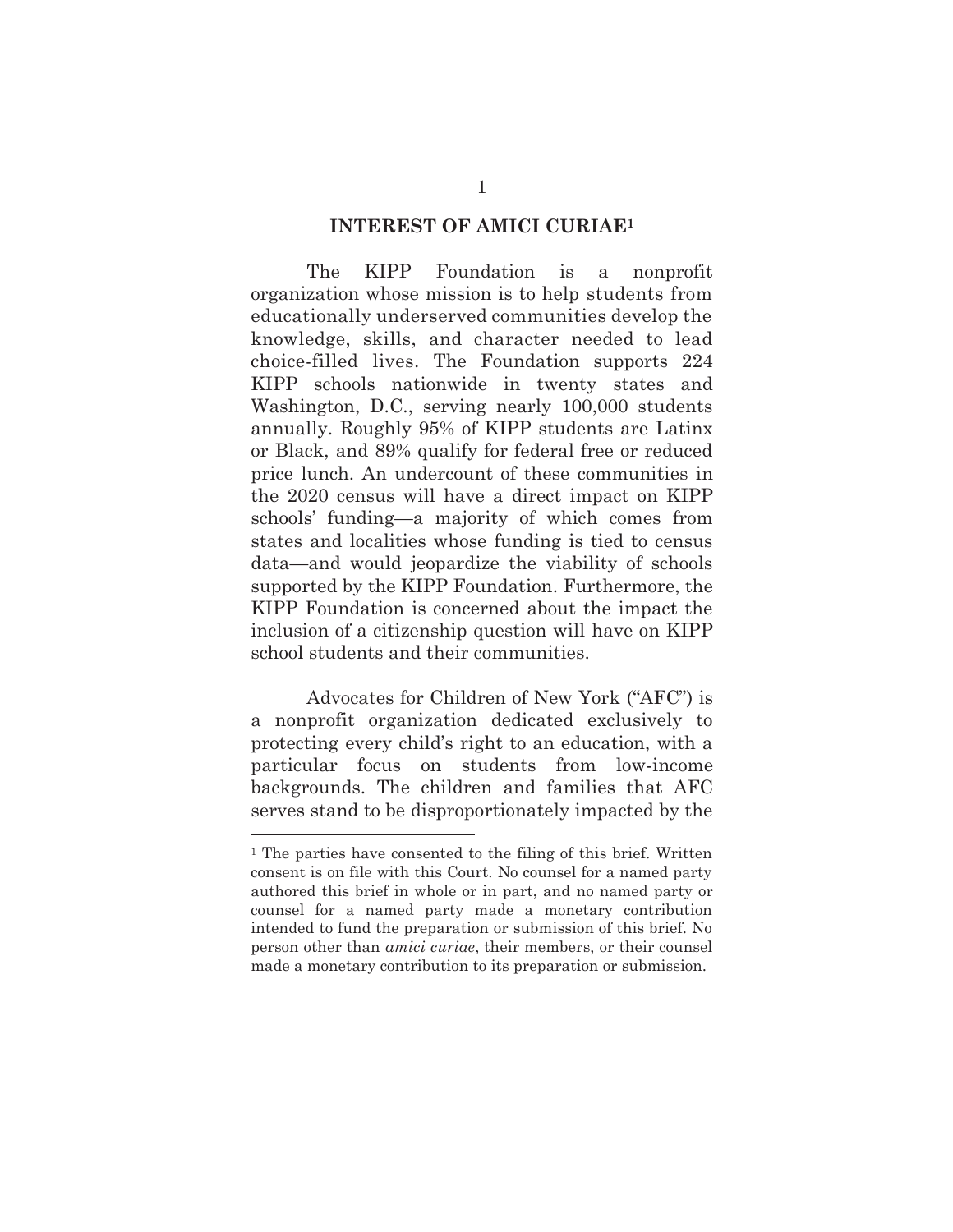inclusion of a citizenship question on the 2020 census. Of particular concern are immigrant students and English Language Learners. AFC is well-acquainted with the myriad ways in which these populations are already underserved in our education system and fears the further disadvantages that an undercount will create.

The New Jersey Institute for Social Justice is a nonprofit legal advocacy organization whose mission is to topple load-bearing walls of structural inequality to empower just, vibrant, and healthy urban communities. The communities that the Institute serves face some of the starkest racial disparities in America, and as such, are most vulnerable to an undercount in the 2020 census. Therefore, full representation in the 2020 census—which will determine political, financial, and programmatic resources—is essential. The Institute believes that a citizenship question will discourage the most vulnerable from being counted, thereby exacerbating existing underrepresentation and destroying a full 2020 census count.

UnidosUS is the nation's largest Hispanic civil rights and advocacy organization. UnidosUS serves millions of Latinx people across areas including civic engagement, immigration, education, and health services, and envisions an America where economic, political, and social advancement is a reality for all. UnidosUS believes that the citizenship question will impair the health and education of all American children, while also disenfranchising millions across the country and leading to enormous consequences for the Latinx populations that UnidosUS serves.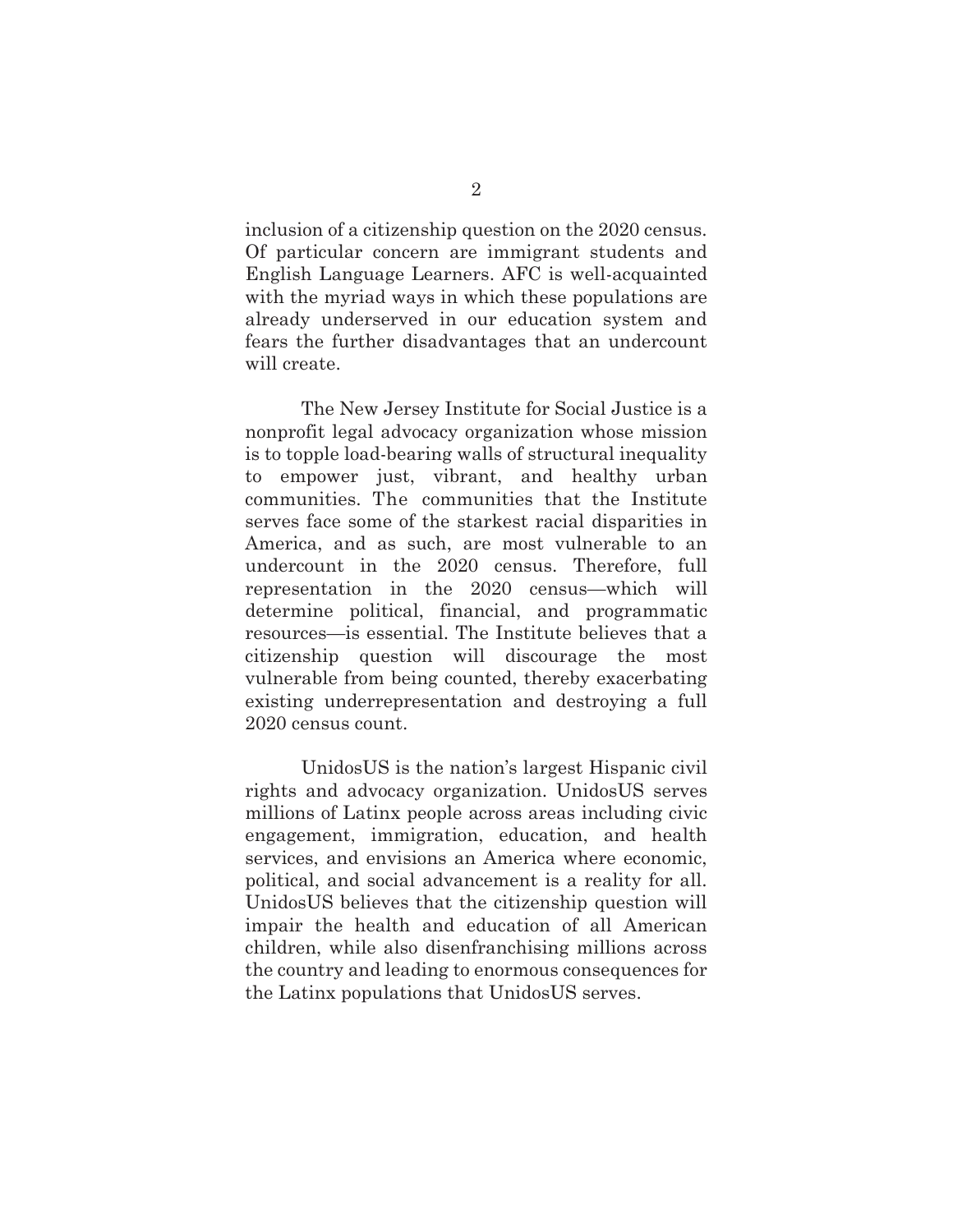All *amici* have a vested interest in jurisprudence that protects the rights of children and students. Accordingly, they have a substantial interest in the outcome of this litigation.

#### **SUMMARY OF ARGUMENT**

Our nation's first "undercount" declared, with constitutional imprimatur, that enslaved people would only count as three-fifths a person. The result was not only underrepresentation in Congress, but also the deep and lasting harms that are inherent in being told, quite literally, that you do not count. While that particular scourge on our representative democracy has been condemned to the annals of history, the prospect of yet another undercount looms—and with it, the same consequences of underrepresentation and dignitary injury.

The decision to add a citizenship question to the 2020 census is certain to exacerbate the undercount that already plagues immigrant communities of color.2 While an undercount will have consequences for a broad cross-section of our society, the impact on

 $\overline{a}$ 

<sup>2</sup> Although an undercount will impact all hard-to-count communities, *amici* are focused on the impact including a citizenship question on the census would have on immigrant communities of color. The Census Bureau designates particular communities as hard-to-count based on a lower response rate in the previous census. People of color, non-English speakers, undocumented immigrants, and low-income households have all been identified as being at higher risk of being undercounted. Ron Jarmin, *Counting Everyone Once, Only Once and in the Right Place*, U.S. Census Bureau: Director's Blog (Nov. 5, 2018).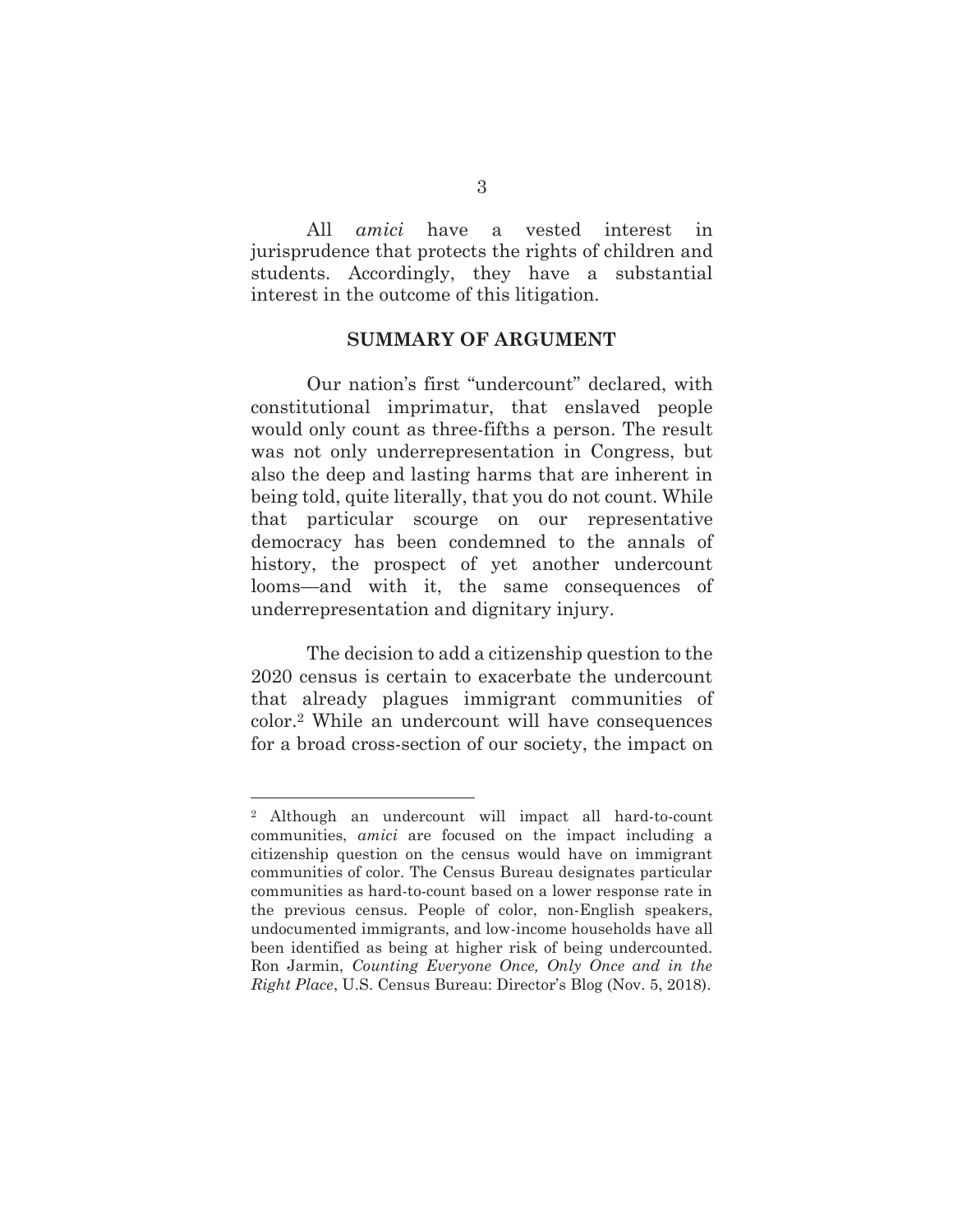children and students, particularly in immigrant communities of color, should be of paramount concern.

An inaccurate census count will result in misallocations of education and community resource funding, therefore harming all students who find themselves, their families, and their communities underrepresented. An undercount of immigrant communities of color will have a direct negative effect on the amount of education funding that is allocated to school districts where such communities reside, resulting in lasting, deleterious consequences for those students' academic outcomes and their ability to lead lives of choice and opportunity. The funding sources and programs that will be affected include Title I, Head Start, and the National School Lunch Program. Underfunding may be realized in myriad ways, including, but not limited to, the hiring of fewer teachers, reduced extracurricular programming, and fewer comprehensive early intervention services. Such reductions will harm all students, but particularly children of color and those from lowincome and immigrant families—expanding an already inexcusably wide achievement gap.

Funding for a broad array of vital community resources will also be affected by an undercount of marginalized communities. Numerous programs offered by the United States Department of Health & Human Services—including the Children's Health Insurance Program; the Special Supplemental Nutrition Program for Women, Infants, and Children; the Supplemental Nutrition Assistance Program; and the Child Care and Development Fund—rely on funding mechanisms that are directly tied to census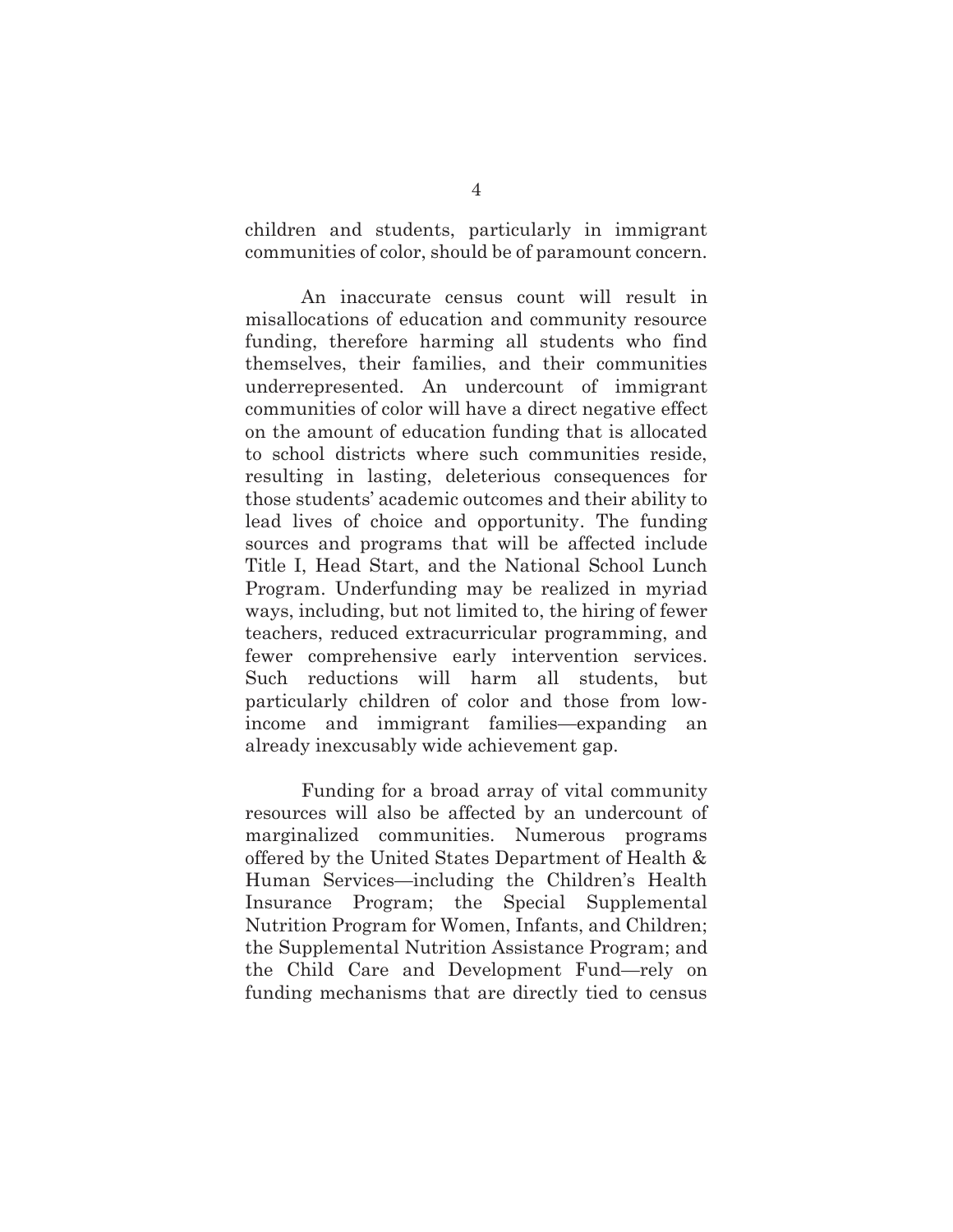data. Furthermore, local economic development funds and transportation and infrastructure investment will be diminished for many immigrant communities of color. All of these resources have a direct effect on the health and wellbeing of children and their families. Without these resources, our most vulnerable will suffer.

Finally, the very inclusion of a citizenship question will send the damaging message that immigrants are unworthy of full membership in our communities, inflicting dire harm to their dignity and sense of belonging. Its inclusion, particularly when viewed in the full context of our current political climate, will also cause immigrant children to feel fear, anxiety, a lack of safety, and stress as they worry that they, their family members, or their neighbors are at risk of deportation. Both effects will hinder these children's mental health, with profound consequences for their performance in school and general wellbeing.

The citizenship question will silence and disenfranchise immigrant communities of color in a way that is antithetical to our ideals of representative democracy. This Court has repeatedly found it necessary to right wrongs that gave moral and legal authority to dangerous and painful stereotypes against populations of Americans pushed to society's margins. This case presents an opportunity to prevent outright the same species of stigmatic injury. It is an opportunity that the Court should seize.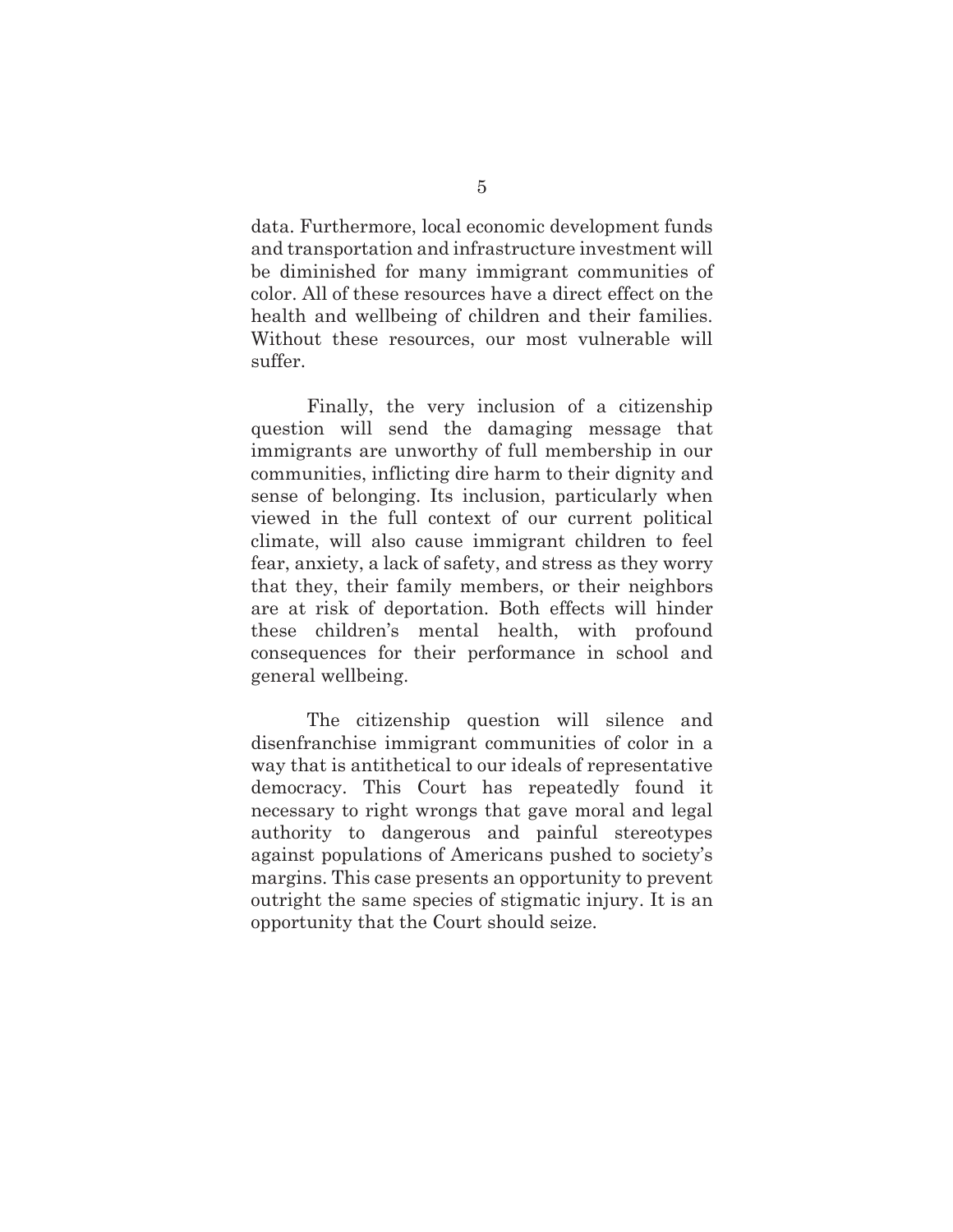#### **ARGUMENT**

### **I. THE INCLUSION OF A CITIZENSHIP QUESTION WILL CAUSE AN UNDERCOUNT IN IMMIGRANT COMMUNITIES OF COLOR.**

As found by the court below, adding a citizenship question to the 2020 census will "decrease . . . the quality of census data" and cause a severe undercount of noncitizen and Hispanic households, which "will translate into a loss of political power and funds" in communities with high numbers of immigrants. *New York v. United States Dep't of Commerce*, 351 F. Supp. 3d 502, 516 (S.D.N.Y. 2019). The court noted that the fact of this undercount is amply supported by the Census Bureau itself, *id.* at 578–80, and found that for noncitizen households, the differential decline in self-responses will be *at least* 5.8%. *Id.* at 583. Indeed, advocates and community leaders are rightfully concerned that citizen and noncitizen immigrants alike will be afraid to respond to the census—particularly in the current political climate, which is characterized by an antipathy toward immigrants. *See, e.g.*, Sarah Pierce & Andrew Selee, Migration Policy Inst., *Policy Brief: Immigration Under Trump: A Review of Policy Shifts in the Year Since the Election* (2017) (detailing the extraordinary nature of the Trump administration's immigration policies); Tania Karas, *Here's Why the US Census Citizenship Question Stokes Mistrust*, PRI (Jan. 18, 2019) (reporting on the fear elicited by a citizenship question, particularly given the political climate).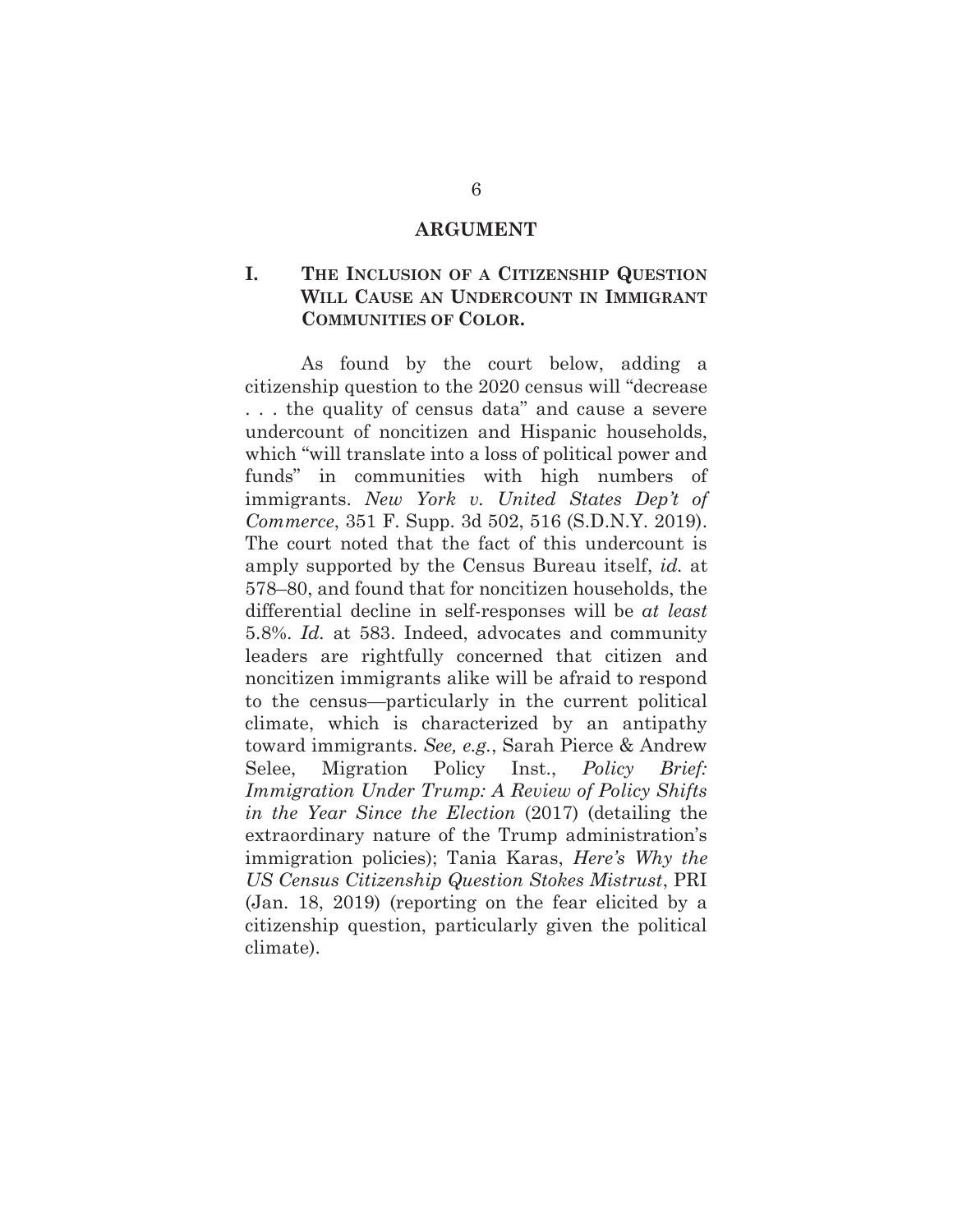Further, an undercount caused by the citizenship question will disproportionately impact communities of color. Immigrants are more likely to be people of color. In 2016, non-whites comprised 53.9% of the foreign-born population. Pew Research Ctr., *Characteristics of the U.S. Foreign-born Population: 2016*, at 5 (2018). Communities of color are already undercounted; in the 2010 census, 2.1% of the Black population and 1.5% of the Hispanic population—a total amounting to about 1.5 million people—were not counted, compared to a 0.8% *over*count of the non-Hispanic white population. Press Release, U.S. Census Bureau, *Census Bureau Releases Estimates of Undercount and Overcount in the 2010 Census* (May 22, 2012); AP, *2010 Census Missed 1.5 Million Minorities*, CBS News (May 22, 2012, 9:25 PM).

Census data is intimately connected to federal funding for an array of vital programs, including those that fund education, health and welfare, housing, and economic development. Andrew Reamer, George Wash. Inst. of Pub. Policy, *Counting for Dollars 2020 Report #4: Census-Derived Datasets Used to Distribute Federal Funds* 2 (2018). These programs primarily provide essential services for low-income communities. The citizenship question will principally undercount communities with high numbers of immigrants and low-income households, determining how funding is distributed for these vital programs. The citizenship question will therefore compound existing inequalities, as wealthier districts receive a windfall while poorer districts lose essential funding.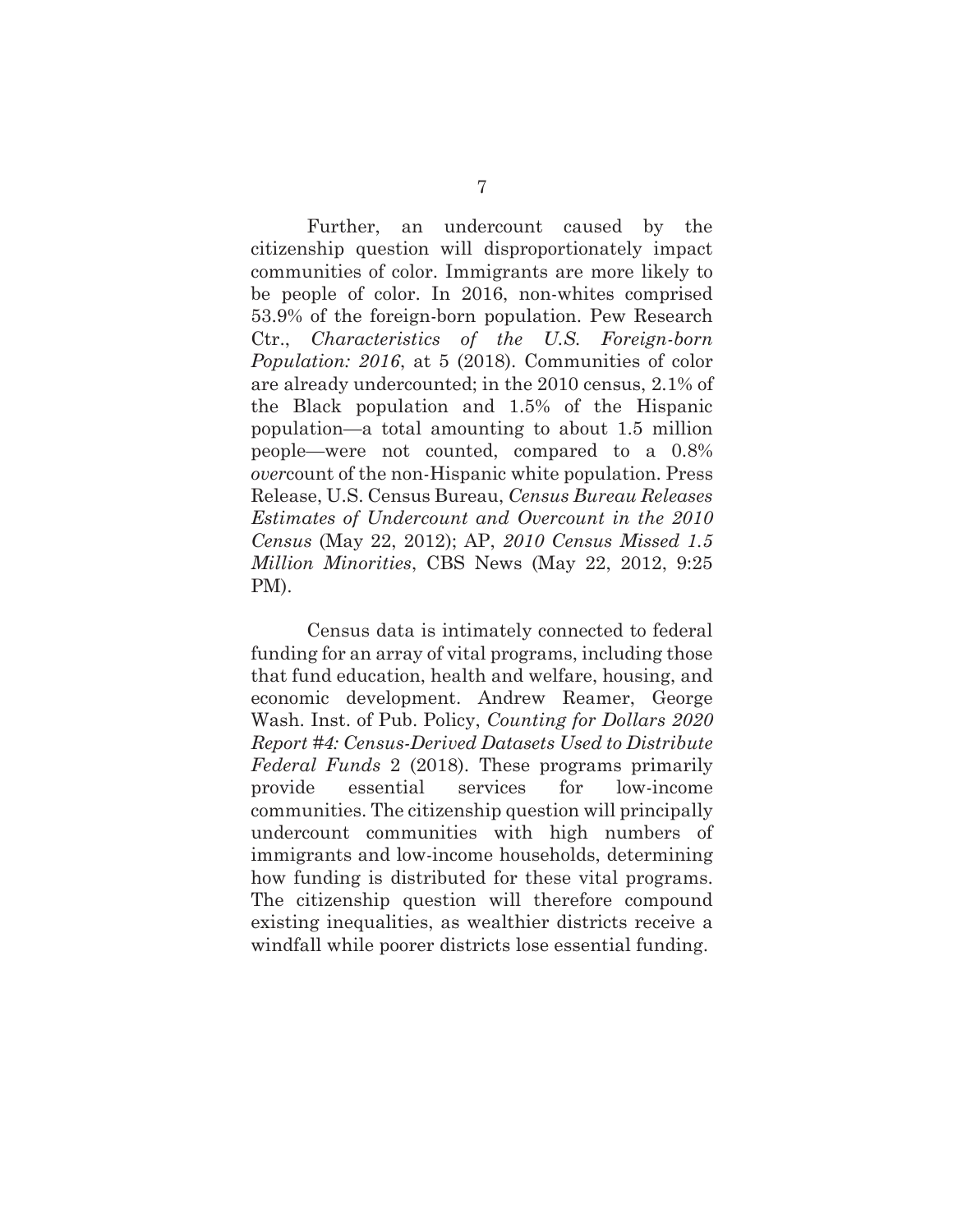This dynamic will especially harm children. They are the direct beneficiaries of many programs that are funded based on census data. Thus, children—particularly children of color and those from immigrant or low-income families—will be disproportionately harmed by the citizenship question, because the undercount that it will produce will divert funding from their communities. Furthermore, disruptions to programs that do not directly support children—but provide services to others in the community, such as their parents—will indirectly harm children, because a child's wellbeing is closely linked to factors such as whether their parents are employed, the economic vitality of the neighborhood in which they live, and access to quality housing. Claudia J. Coulton et al., *Temporal Effects of Distressed Housing on Early Childhood Risk Factors and Kindergarten Readiness*, 68 Child. & Youth Servs. Rev. 59, 69 (2016); Ann Huff Stevens & Jessamyn C. Schaller, *Short-Run Effects of Parental Job Loss on Children's Academic Achievement*, 30 Econ. Educ. Rev. 289, 293–96 (2011).

**II. UNDERCOUNTING IMMIGRANT AND LOW-INCOME COMMUNITIES WILL DEEPEN INEQUALITY IN AN ALREADY UNEQUAL PUBLIC EDUCATION SYSTEM.** 

The legacy of institutionalized racism and structural inequality is readily apparent in the public education system. Persistent patterns of residential segregation across the country, combined with concentrated poverty and the conscious decisions of elected officials to make education funding dependent on income and property taxes, routinely deny poor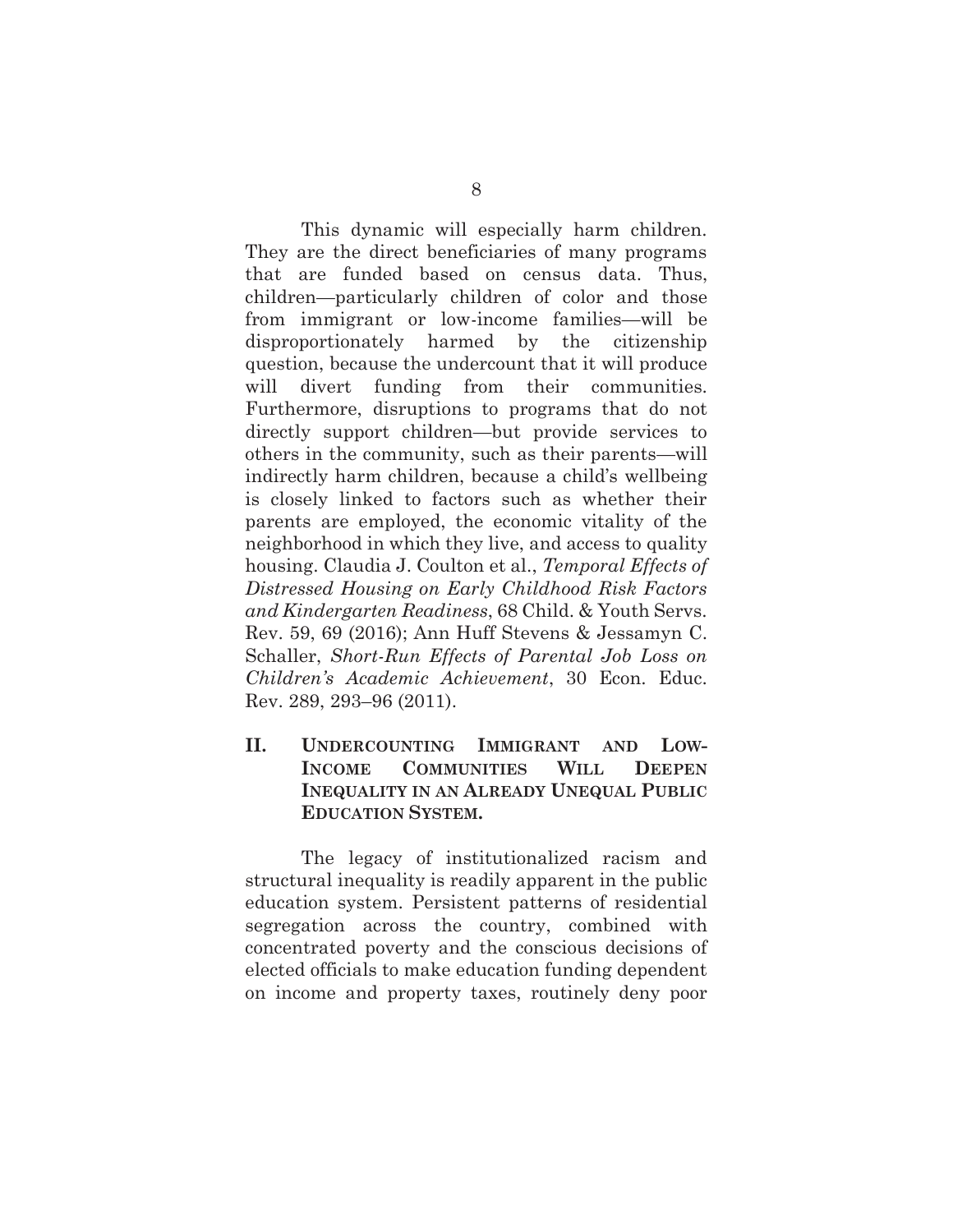students and students of color access to well-funded, high-quality public schools. As a result, our current education system is merely a different iteration of "separate but equal," a paradigm that characterized the education landscape before *Brown v. Board of Education*, 347 U.S. 483 (1954). Gary Orfield et al., UCLA Civil Rights Project, Brown *at 60: Great Progress, A Long Retreat, and an Uncertain Future*  (2014).

The stark inequality that pervades our education system—and the racial gaps in achievement, income, and other socioeconomic indicators that inequality fuels—is the backdrop against which any changes in federal education funding must be evaluated. For example, the achievement gap between Black and white students, as well as between Latinx and white students, is still intolerably high. Sean F. Reardon et al., *Patterns and Trends in Racial/Ethnic and Socioeconomic Academic Achievement Gaps*, in *Handbook of Research in Education Finance and Policy* 491, 503–04 (Helen F. Ladd & Margaret E. Goertz eds., 2d ed. 2015). There are also significant achievement gaps among Asian American and Pacific Islander students. Valerie Ooka Pang et al., *Asian American and Pacific Islander Students: Equity and the Achievement Gap*, 40 Educ. Researcher 378 (2011). The persistence of these racial achievement gaps puts students at a disadvantage for a lifetime. Furthermore, the achievement gap tied to income has ballooned over the past thirty years and is now significantly greater than the racial achievement gaps. Sean F. Reardon, *The Widening Income Achievement Gap*, Educ. Leadership, May 2013, at 10, 11. This income achievement gap is of particular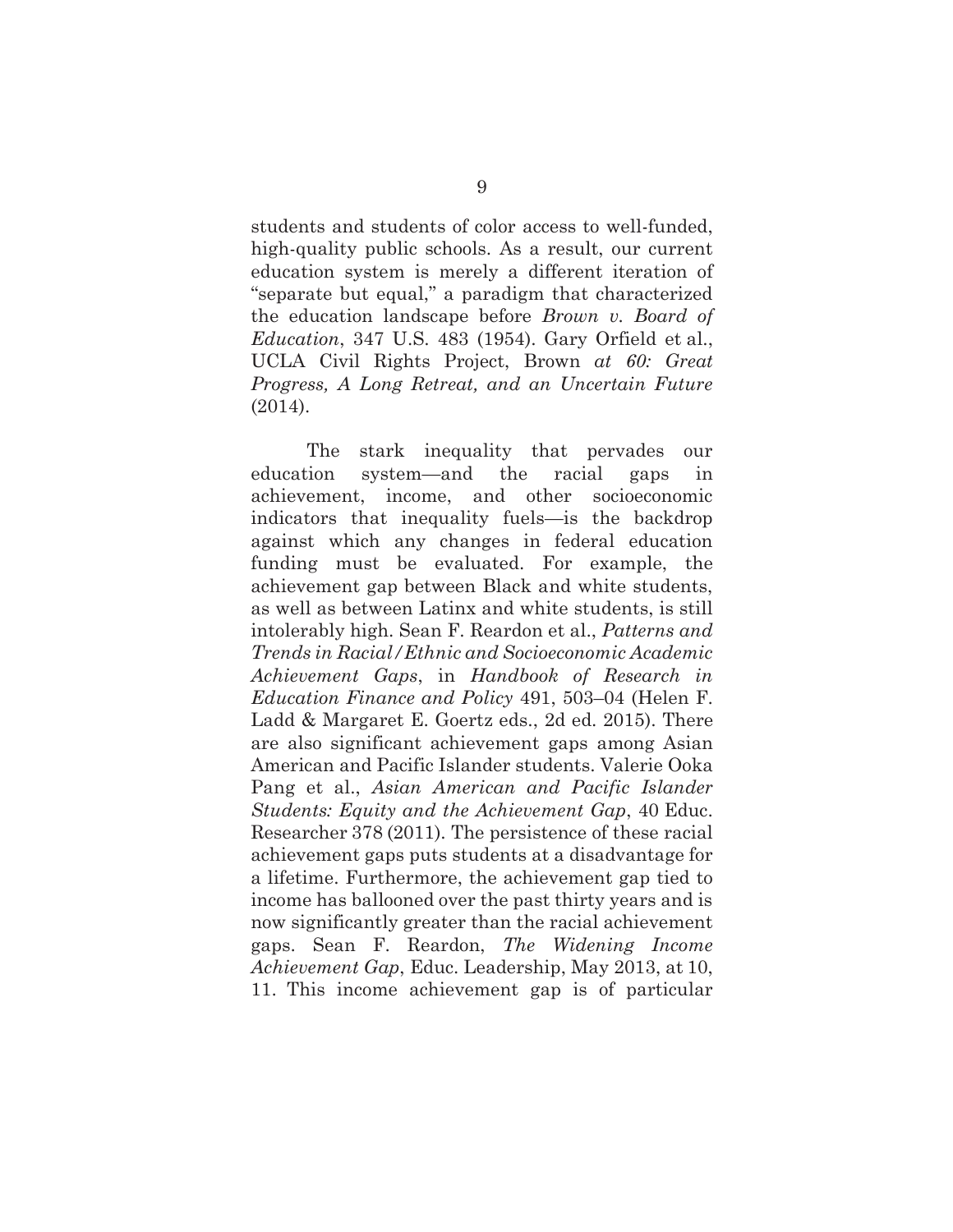relevance to immigrant communities of color, given that these communities are often socioeconomically disadvantaged. *See Ethnic and Racial Minorities & Socioeconomic Status*, Am. Psychol. Ass'n, https://www.apa.org/pi/ses/resources/ publications/minorities (last visited Mar. 24, 2019)

(collecting research showing that "[t]he relationship between SES, race and ethnicity is intimately intertwined").

An undercount on the census will exacerbate these existing inequalities. Because census data forms the basis of formulas used to distribute educational funding, an inaccurate census will lead to a reduction or misallocation of funding for key educational programs designed specifically to address the inequality discussed above. Insufficient or ineffective distribution of funding will deprive children in these communities of a quality education, with lasting negative effects on their educational and socioeconomic outcomes. The undercount stymies communities of color that are already disenfranchised in their efforts to combat the effects of decades of underinvestment and inequality. Any further cuts in education funding to disadvantaged communities caused by the citizenship question will only intensify existing inequality. This Court, recognizing the vital role that education plays in our democracy, has concluded that when states provide the benefit of education to their residents, they must make it available "on equal terms" to undocumented children. *See Plyler v. Doe*, 457 U.S. 202, 223 (1982) (citing *Brown*, 347 U.S. at 493). Any diminution in federal education funding will significantly impair states' ability to comply with this requirement. The following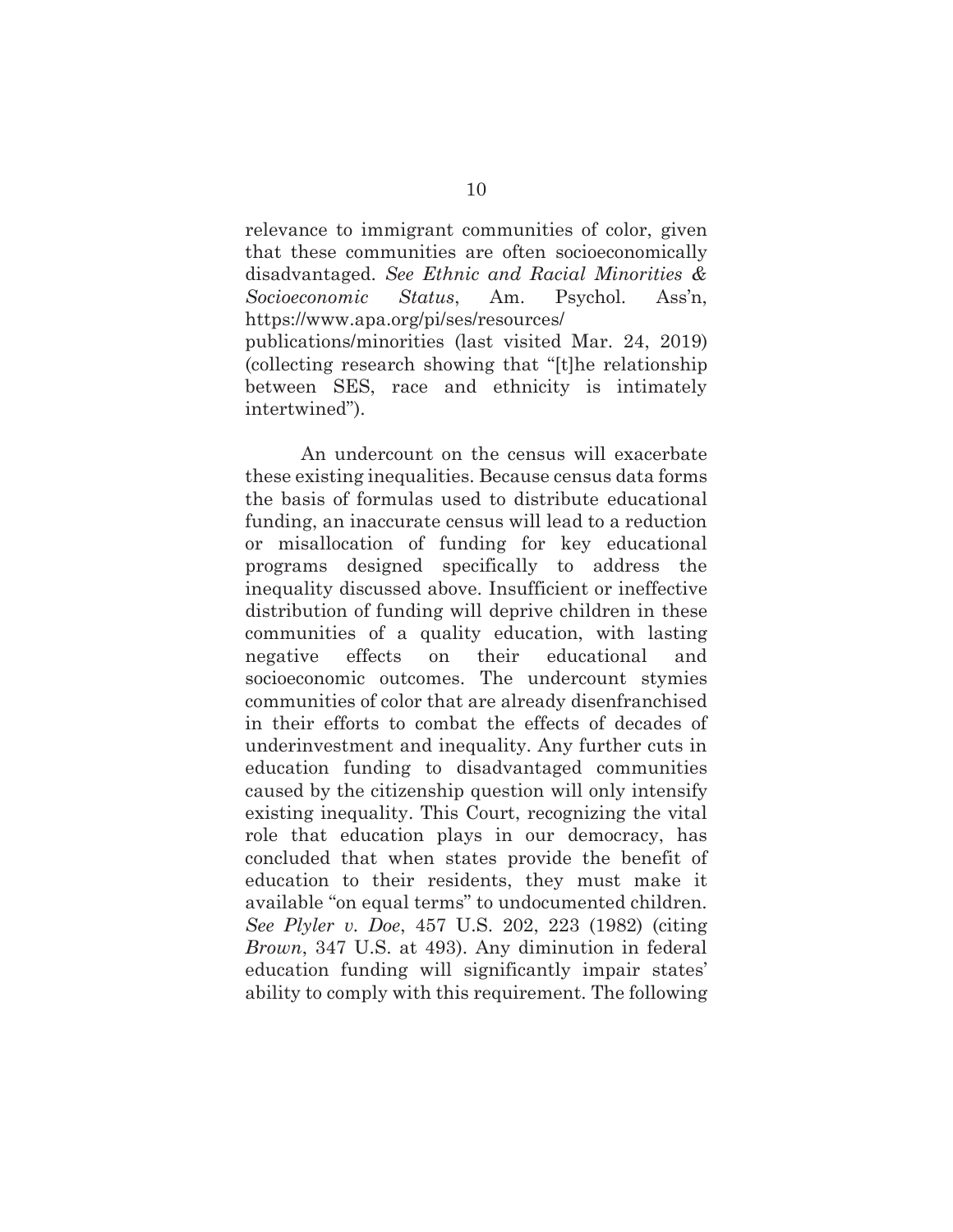sections examine the reduction in educational funding that an undercount will yield, which exemplifies the harm that the inclusion of a citizenship question on the census will produce.

#### *A. An Undercount Will Result in Cuts to Title I Funds.*

In order to close educational achievement gaps, Title I of the Elementary and Secondary Education Act ("ESEA") provides federal funding to local educational agencies ("LEAs") and schools with a high number or percentage of children from low-income backgrounds. 20 U.S.C. §§ 6301, 6333–6335, 6337 (2018). Title I is the largest federal K–12 program. During the 2015–2016 school year, more than twentysix million children and 55,000 schools benefited from Title I funds. *Improving Basic Programs Operated by Local Education Agencies (Title I, Part A)*, U.S. Dep't Educ. (Oct. 24, 2018). Because Title I is designed to allocate funding to areas with higher relative and absolute poverty, the formulas used to distribute funding are profoundly susceptible to variations and inaccuracies in census data. *See* William Sonnenberg, Nat'l Ctr. for Educ. Statistics, *Allocating Grants for Title I*, at 3–6 (2016) (describing types of Title I grants and their population-based qualification criteria). Because the citizenship question will disproportionately undercount low-income households, the census data will misallocate Title I funds based on inaccurate levels of relative poverty. This will deprive immigrant communities of color their share of vital Title I funding.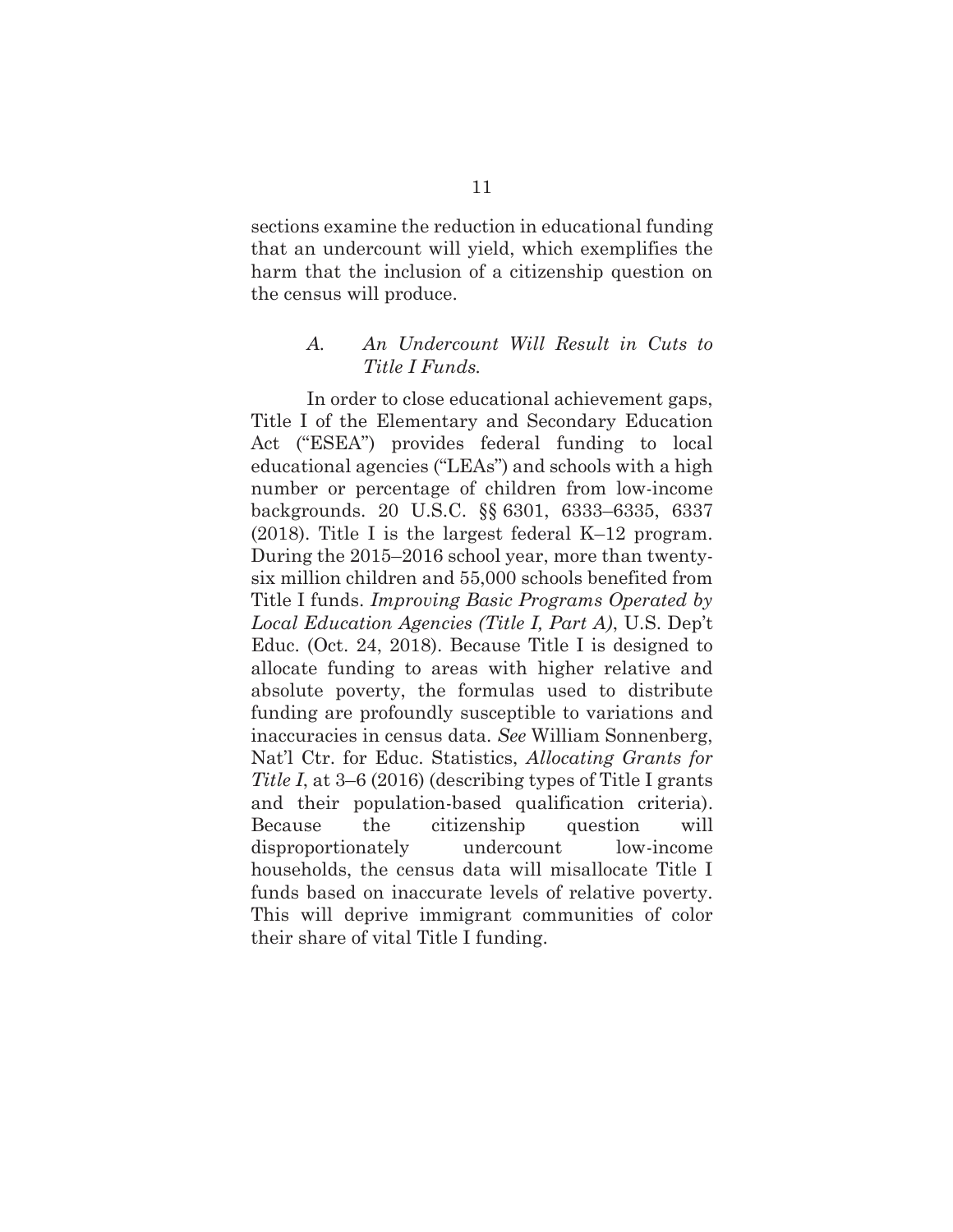To qualify for Title I funding, LEAs must have at least ten students who are low-income, and that number must be greater than 2% of their five- to seventeen-year-old population. 20 U.S.C. § 6333(b) (2018). The specific amount of Title I funds awarded to each eligible LEA is calculated by adding the totals of four complex formulas that rely on poverty estimates. These estimates are derived from census data on families living at or below the poverty level. If the census undercounts poverty in a specific area, then the area will receive less Title I funding. Because the citizenship question will undercount immigrant communities of color—who disproportionately live in low-income areas—census data showing the rate of poverty in these communities will be artificially low. This will result in communities receiving less Title I funding than they deserve. *Cf.* Sonnenberg, *supra*, at 5–6 (describing how poverty measurements impact Title I eligibility).

The majority of Title I funds are spent on staff and services designed to assist children from lowincome families, such as teacher salaries and benefits. U.S. Dep't of Educ., *Study of Title I Schoolwide and Targeted Assistance Programs: Final Report* 11 (2018). Once funding reaches the LEA, the school district allocates Title I funding based on the distribution of low-income children across the area. If a school receives fewer Title I funds because of an undercount, then it will be less able to hire and retain teachers and other professionals in schools with high numbers of immigrants of color than would otherwise be the case. Many students with the greatest needs such as English language learners and students with disabilities—rely on staff paid with Title I funding.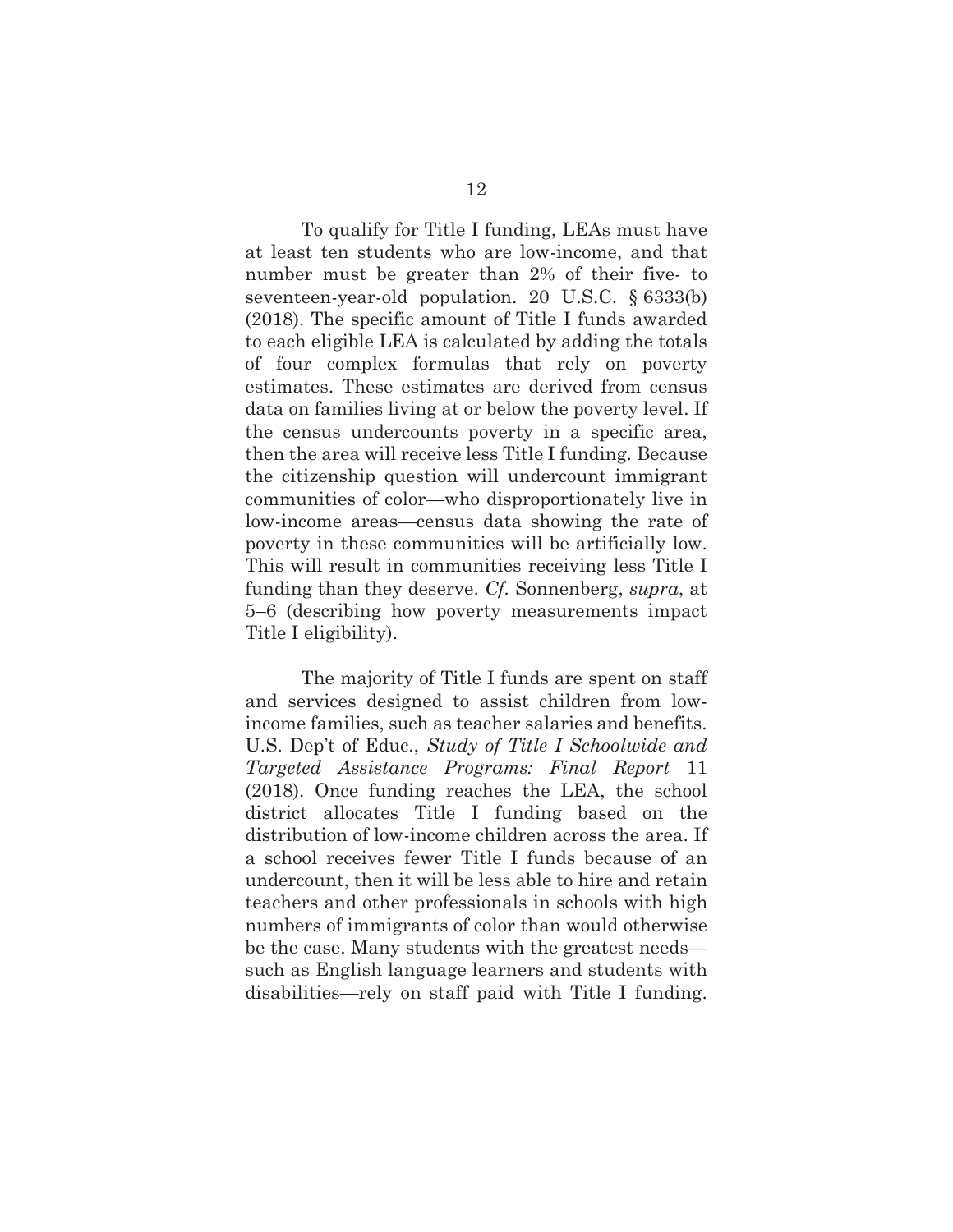Schools also use Title I funds to provide vital services, such as supplemental instruction in reading and mathematics, instructional materials, and professional development for teachers. *Id.* at 19–20. An undercount due to the citizenship question will significantly curtail the ability of schools to fund these vital staff and services. Thus, the citizenship question runs contrary to Title I's goal of closing the educational achievement gap for disadvantaged groups.

## *B. An Undercount Will Lead to Decreased Funding for Key Educational Programs at the Core of Our Social Safety Net.*

Head Start and the National School Lunch Program ("NSLP") rely on census data to distribute funding. An undercount will skew funding for these programs and disproportionately impact children who live in immigrant communities of color.

Head Start serves children from birth to age five from low-income families by focusing on school readiness and providing a variety of services including early learning, health, and family wellbeing. Head Start serves a highly disadvantaged population families who are at or below the federal poverty line. *Poverty Guidelines and Determining Eligibility for Participation in Head Start Programs*, U.S. Dep't of Health & Hum. Servs. (Mar. 20, 2019); *see also* Annual Update of the HHS Poverty Guidelines, 84 Fed. Reg. 1167, 1168 (Feb. 1, 2019) (providing most recent guidelines). Head Start produces both short- and longterm improvements in cognitive and non-cognitive skills that have lifetime consequences for participants'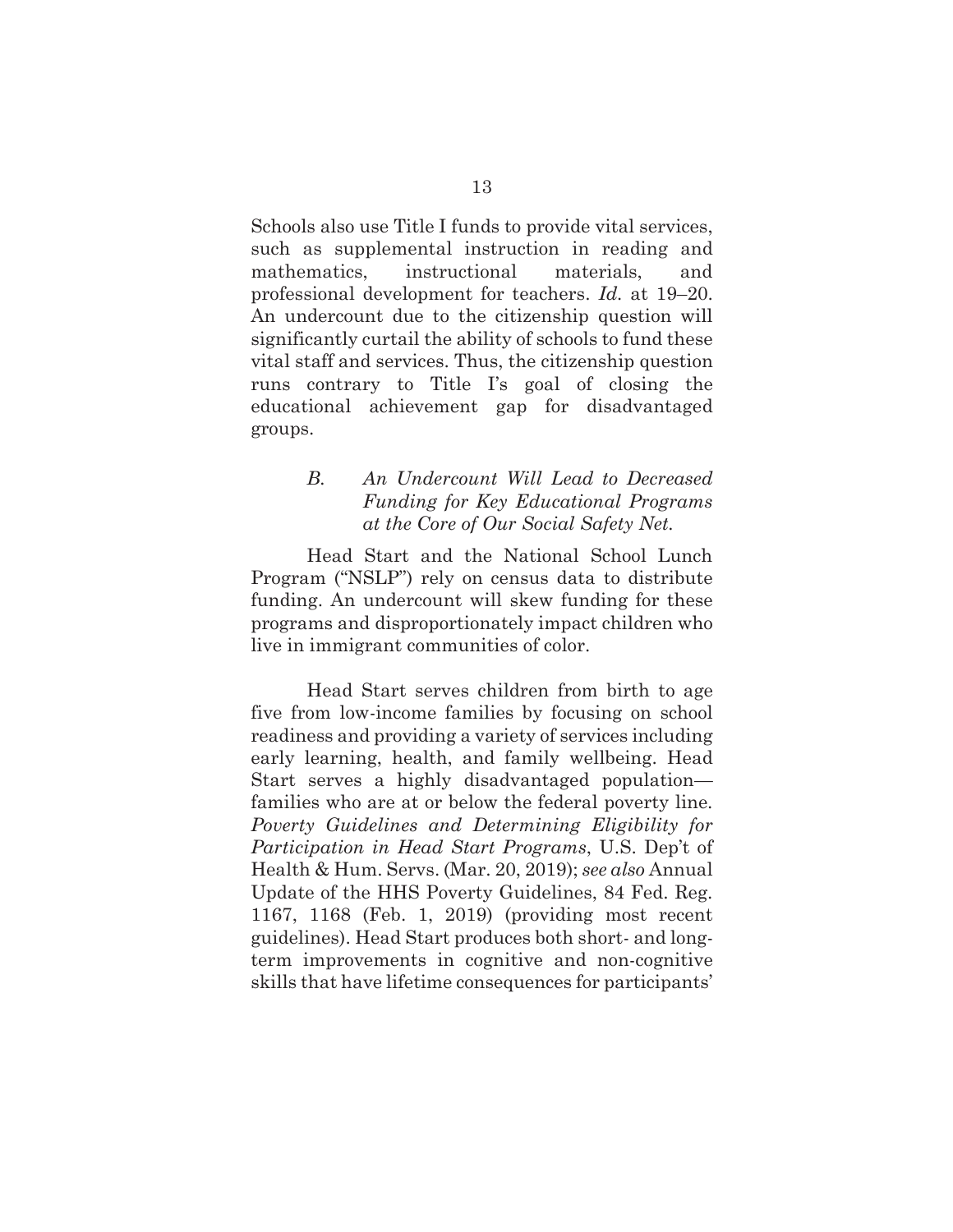future educational success, mental and physical health, career earnings, and likelihood of engaging in criminal activity. Sneha Elango et al., *Early Childhood Education*, in 2 *Economics of Means-Tested Transfer Programs in the United States* 235 (Robert A. Moffitt ed., 2016).

Head Start expansion funds, which create new slots for eligible three- and four-year-olds, are allocated to Head Start providers on the basis of American Community Survey ("ACS") data estimating the number of poor children under age five living in a particular state. Cong. Research Serv., RL30952, *Head Start: Background and Funding* 26– 27 (2014); George Wash. Inst. of Pub. Policy, *Counting for Dollars 2020 Profile #11: Head Start/Early Head Start* (2017). Because the citizenship question will disproportionately undercount low-income households, the data gathered will underestimate the number of eligible, low-income children, thus the amount of Head Start funding allocated to districts will be erroneously low. *See id.* (explaining that an underestimate of low-income families in the ACS would lead to less funding for Head Start). As such, the undercount will result in low-income, immigrant communities of color not receiving their fair share of federal Head Start funding for the next ten years.

Head Start is a vitally important program for children of immigrant families. Early childhood education cultivates the development of language skills, provides resources for children who have experienced trauma, and helps families access and navigate crucial social services. Samuel A. Stephens, *Access to Early Care and Education for Children in*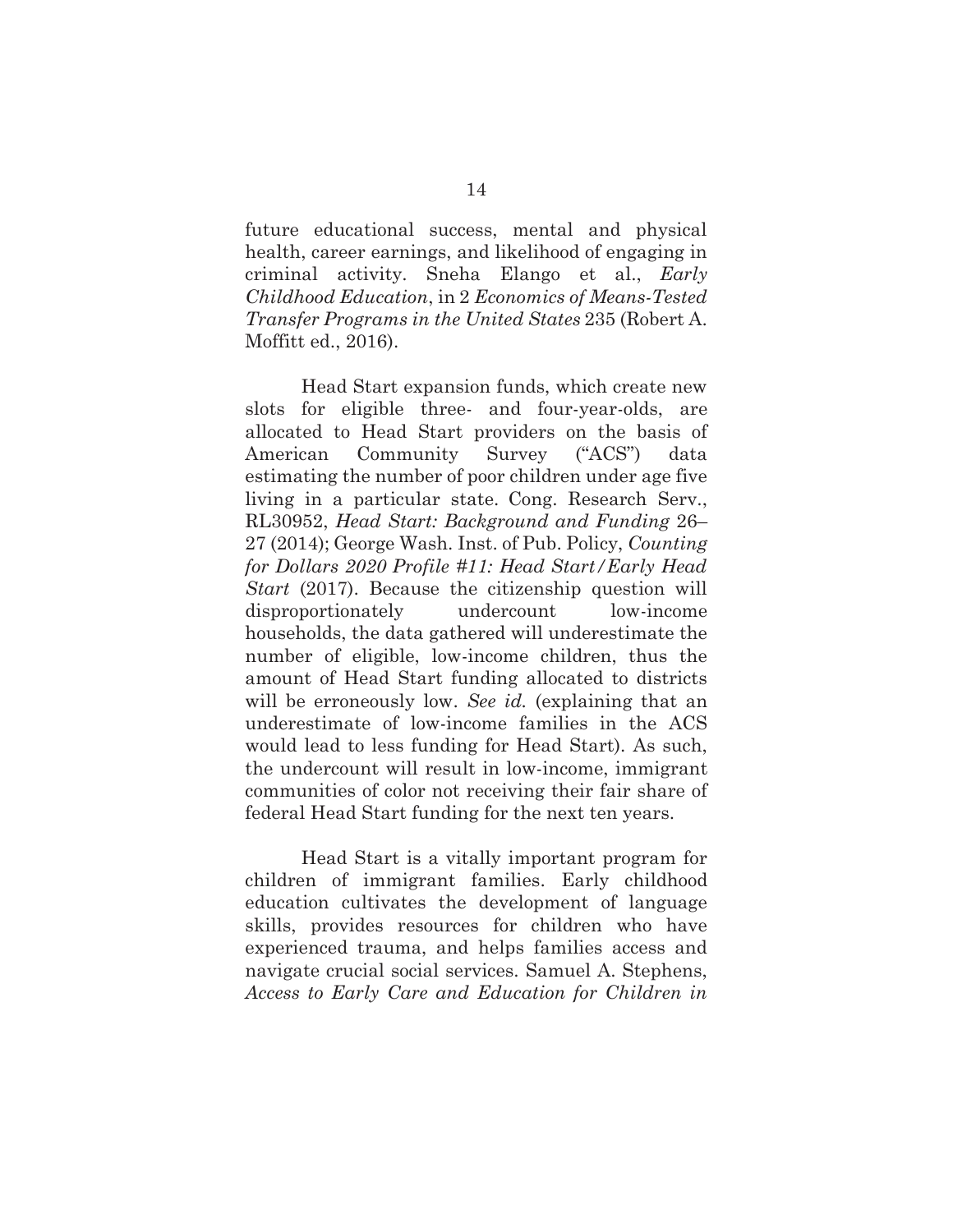*Immigrant Families: Research-to-Policy Resources* (2017). Despite this, children of immigrant families are less likely than children from non-immigrant families to be enrolled in early education programs. They and their families face unique difficulties in accessing these programs—ranging from eligibility issues, language barriers, and reticence to interact with government agencies for fear of immigration enforcement. *Id.* The demographic makeup of Head Start reveals that immigrant communities of color will be unduly impacted by any diminishment of Head Start funding: 37% of Head Start participants are Hispanic or Latino, 29% are Black, 29% come from families that speak a language other than English at home, and 23% come from families that speak Spanish at home. U.S. Dep't of Health & Human Servs., *Head Start Program Facts: Fiscal Year 2017* (2018).

The NSLP provides a lifeline to children who face food insecurity by subsidizing school lunches. Students whose families are at or below 130% of the federal poverty line are eligible to receive free lunches and children whose families fall between 130% and 185% of the federal poverty line are eligible to receive reduced-price lunches. Child Nutrition Programs: Income Eligibility Guidelines, 83 Fed. Reg. 20,788–89 (May 8, 2018). Free- and reduced-price lunches lower the incidence of food insecurity by 3.8%, and families who have at least one child enrolled in the NSLP experience a 14% reduction in their risk of food insecurity. Food Research & Action Ctr., *The Role of the Federal Child Nutrition Programs in Improving Health and Well-Being* 3 (2017). The consequences of food insecurity are extensive and wide-ranging and can impair nearly every aspect of a child's physical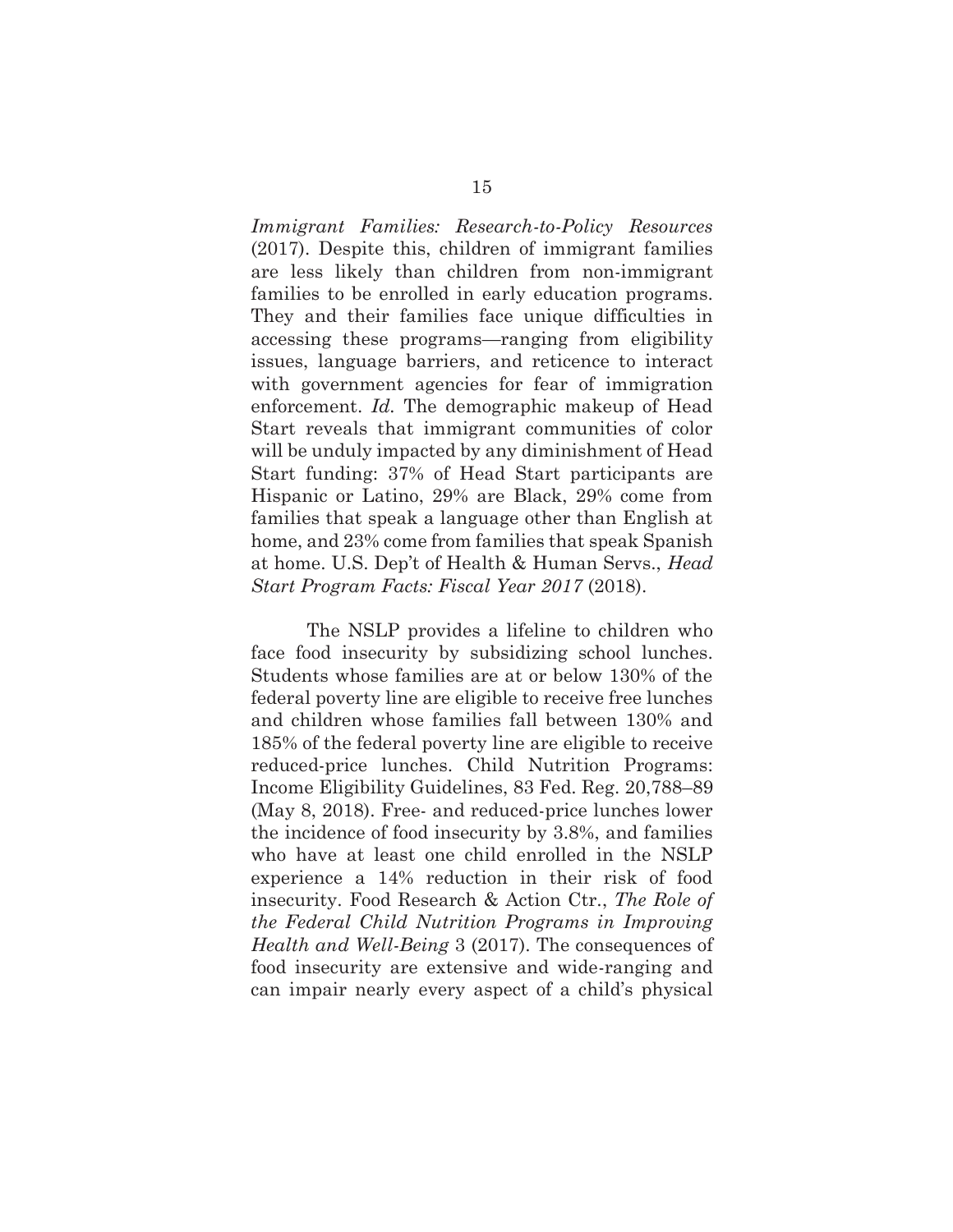and mental health, as well as their cognitive and social-emotional development. *Id.* at 2.

The NSLP also plays a vital role in preventing poor nutrition among participants by reducing the rate of poor health by at least 29%. *Id.* at 5. Participants in the NSLP are less likely to have nutritional deficiencies. *Id.* at 4. Much like food insecurity, the list of adverse health impacts that result from poor nutrition is expansive and includes conditions that may be irreversible. *Id.* at 2–3.

Funding for the NSLP is tied to two censusderived data sources which are used to determine eligibility for enrollment in the program: the Poverty Guidelines and the Consumer Price Index for Urban Consumers. 42 U.S.C. § 1758(b)(1)(A)–(B) (2018); 7 C.F.R.  $\S 210.4(b)(1)(iii)$  (2012). An undercount could distort the calculation of these two crucial measures, which are both set based on national statistics about family income gathered through the census. Because populations that will be undercounted tend to be disproportionately low-income, the data will likely erroneously inflate the Consumer Price Index, which will cause the rate used to reimburse schools for food to go down. Counting fewer low-income people could also adjust the Poverty Guidelines upwards, making it more difficult for families to qualify for NSLP. George Wash. Inst. of Pub. Policy, *Counting for Dollars 2020 Profile #7: National School Lunch Program* (2017).

Communities of color will be particularly hard hit by any changes to NSLP funding resulting from an undercount. For example, in 2009, 48% of all public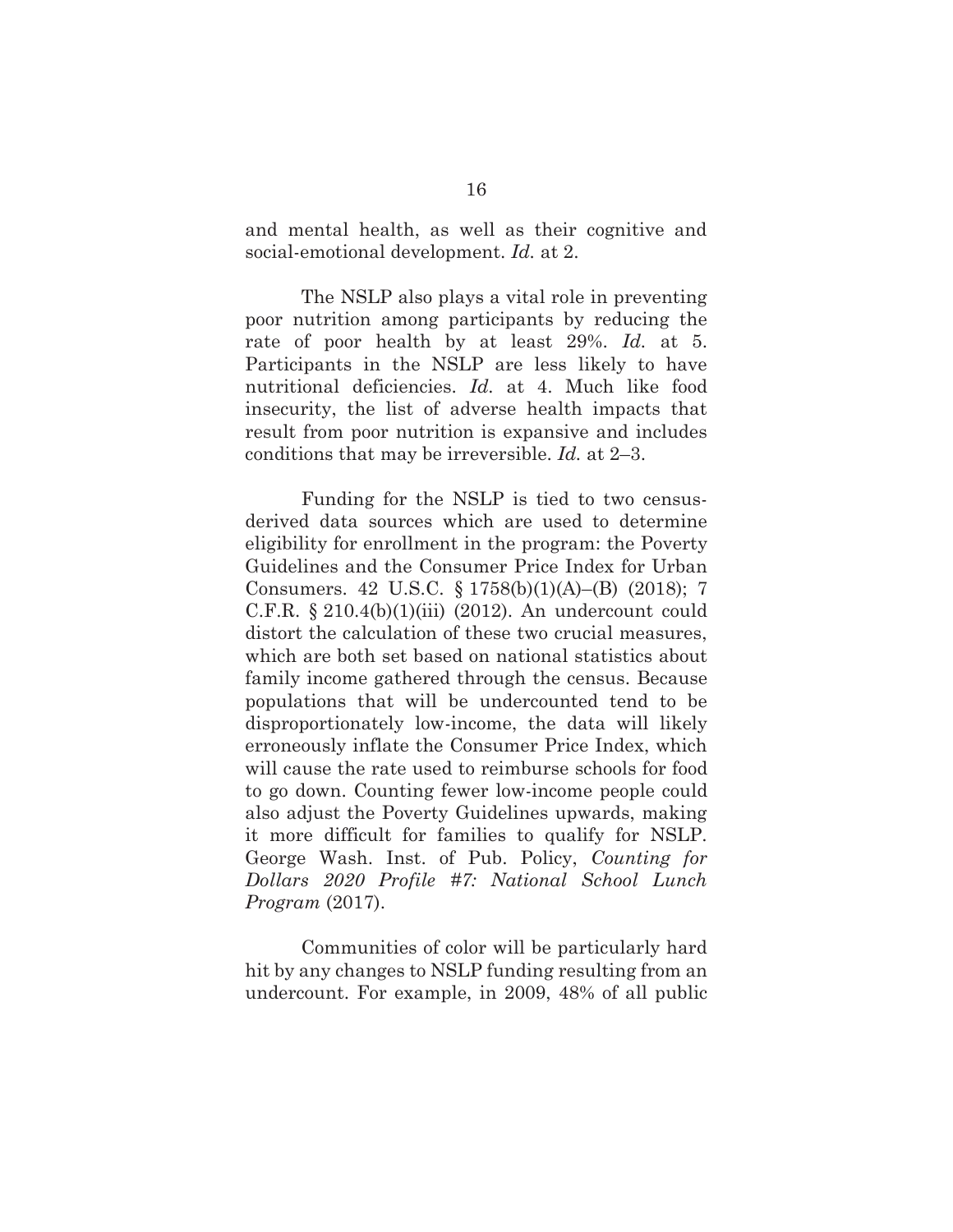school fourth graders, and 29% of white public school fourth graders, were eligible for free- or reduced-price lunches, compared to 77% of Hispanic fourth graders. U.S. Dep't of Educ., Nat'l Ctr. for Educ. Statistics, NCES 2010-015, *Status and Trends in the Education of Racial and Ethnic Minorities* 36 (2010).

In a country where over 40% of children live near the poverty line, the NSLP is absolutely indispensable. Even seemingly marginal impacts on the census-derived eligibility criteria or reimbursement rates for a program that offers many students their one warm meal of the day would produce damaging ripple effects.

# **III. AN UNDERCOUNT WILL REDUCE FUNDING FOR AN ARRAY OF COMMUNITY RESOURCES THAT ARE VITAL TO THE EDUCATIONAL OUTCOMES AND OVERALL WELLBEING OF CHILDREN OF COLOR.**

The undercount caused by including a citizenship question on the census will circumscribe a broad array of community resources available to children across the country. An undercount will both diminish and unfairly reshape resource allocation for health and human services, economic development, and transportation. Directly and indirectly, each alteration impacts the quality of life for children, particularly within immigrant communities of color. The programs and grants discussed below represent a snapshot of those that would be impacted by an undercount.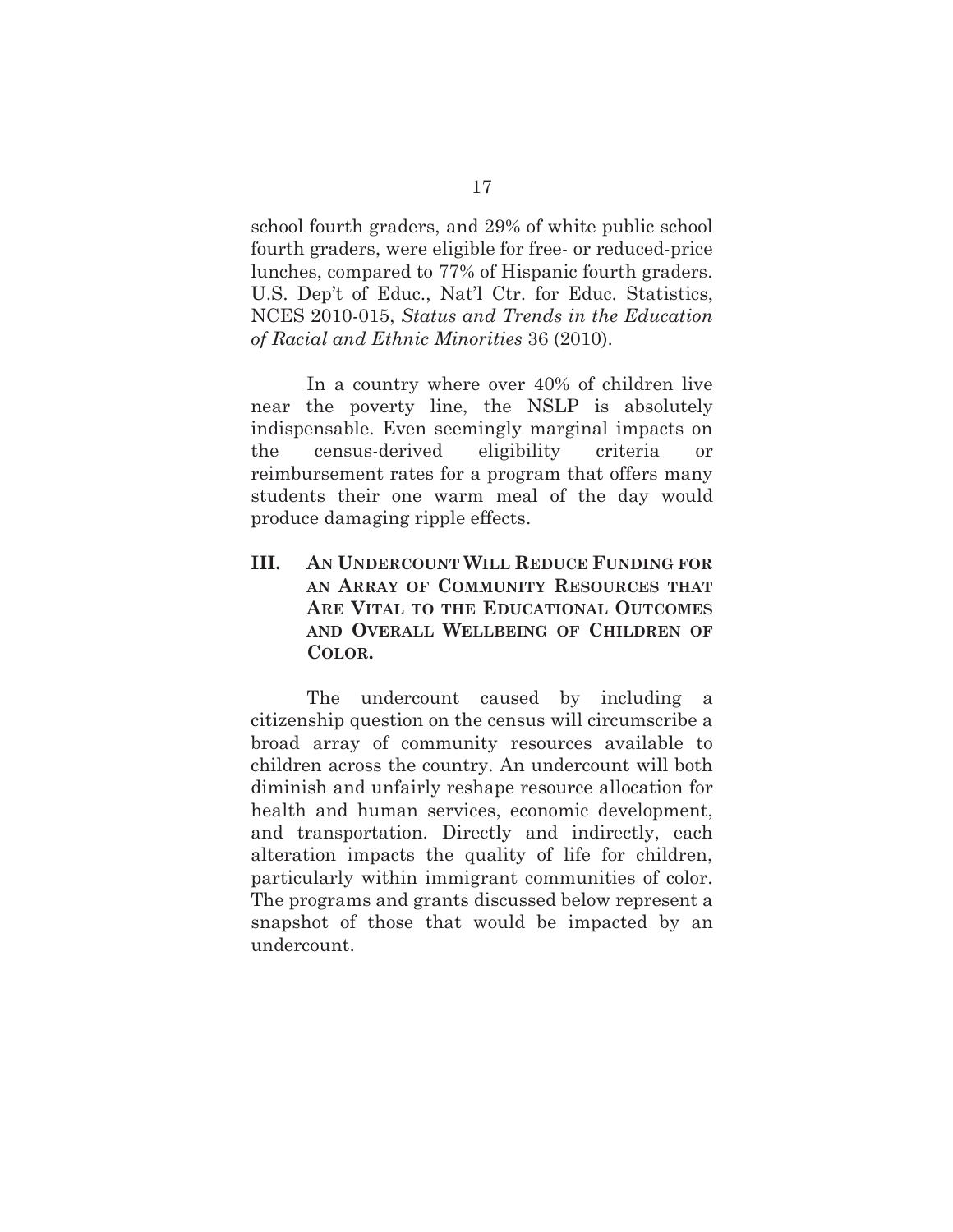### *A. Funding for an Array of Health and Human Services Relies on an Accurate Census Count.*

An inaccurate census will lead to a reduction in or misallocation of funding available for an array of social services, as census data is used in calculations across funding formulas. Insufficient or ineffective distribution of funds will hinder necessary health programs serving families in need, with lasting negative effects on children's educational, socioeconomic, and overall health outcomes.

Two examples of healthcare programs at risk if a citizenship question is included in the census are the Children's Health Insurance Program ("CHIP") and the Health Center Program ("HCP"). Under CHIP, states design their own child-centered benefits programs; thus, benefits vary by state. *Benefits*, Medicaid.gov,

https://www.medicaid.gov/chip/benefits/index.html (last visited Mar. 24, 2019). HCP is a network of nearly 1,400 health centers providing affordable and accessible primary care to one in nine children aged seventeen years or younger. *Health Center Program: Impact and Growth*, Health Res. & Servs. Admin. (Dec. 2018),

https://bphc.hrsa.gov/about/healthcenterprogram/ind ex.html.

A census undercount of the number of children in poverty in any given state would increase the likelihood of an underestimate of such children in the Census Bureau's Annual Social and Economic Supplement of the Current Population Survey ("CPS ASEC"). CHIP, a capped program, allocates an annual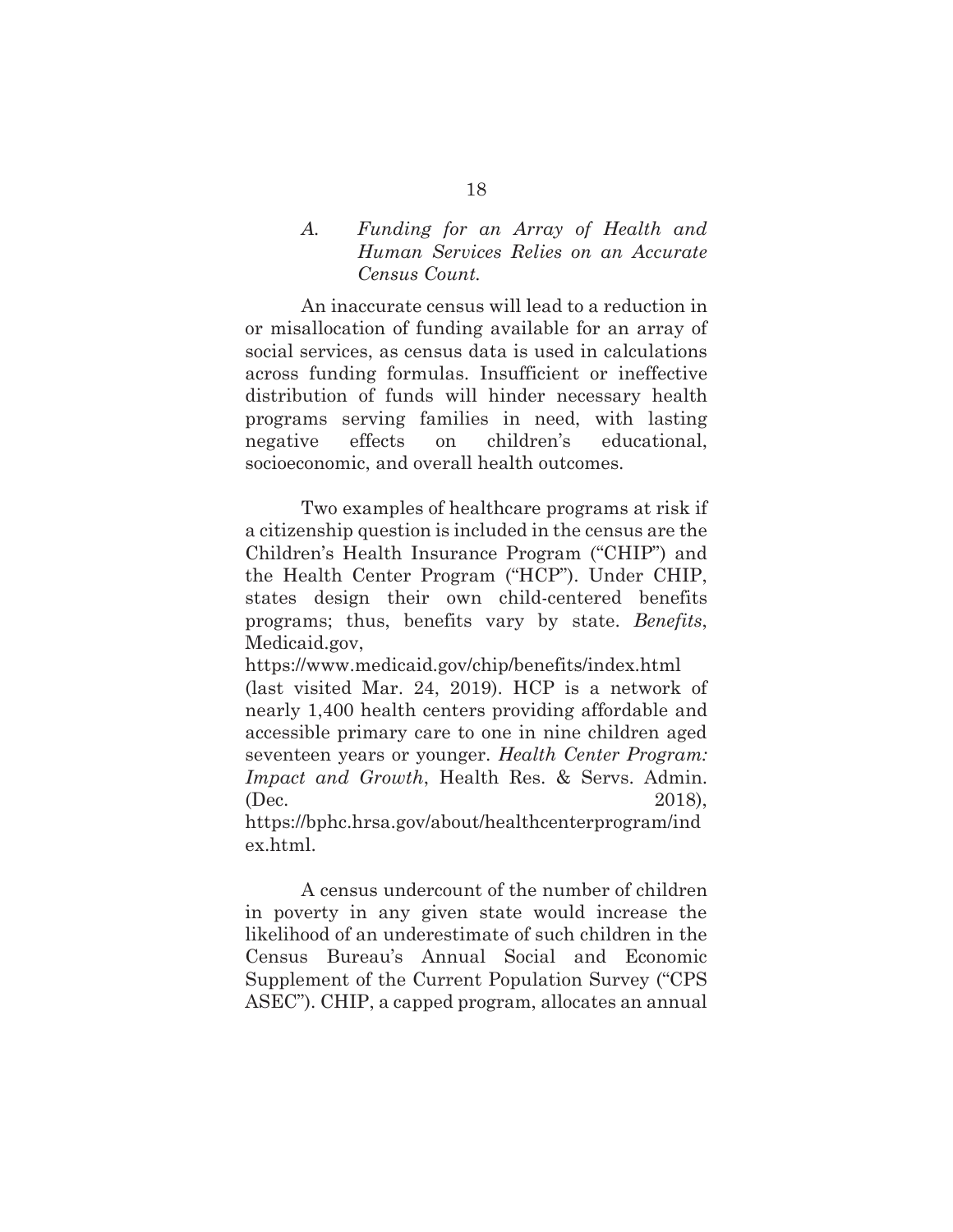share to states using a formula that primarily relies on CPS ASEC data. Thus, the undercount of lowincome communities resulting from the inclusion of a citizenship question would lead to an underestimate of the number of children living in poverty in a state, as recorded by the CPS ASEC. This, in turn, would lead to relatively less CHIP funding to those states most impacted by an undercount. George Wash. Inst. of Pub. Policy, *Counting for Dollars 2020 Profile #9: State Children's Health Insurance Program (S-CHIP)* (2017).

The Health Resources and Services Administration ("HRSA"), which runs the HCP, relies on an accurate census count to identify areas as "underserved," a prerequisite for HCP qualification. An undercount will increase the likelihood that areas that should qualify to receive HCP services will not. George Wash. Inst. of Pub. Policy, *Counting for Dollars 2020 Profile #14: Health Center Programs (Community, Migrant, Homeless, Public Housing)* (2017).

The repercussions for families are staggering. CHIP makes a difference in children's lives by ensuring that children from low-income backgrounds receive essential healthcare. Between 1997 and 2015, CHIP cut the number of uninsured children in the United States by more than half, providing millions of newly insured children access to benefits such as routine check-ups, immunizations, doctor's visits, and vital medication. Lisa Shapiro, *The Children's Health Insurance Program: Why CHIP Is Still the Best Deal for Kids* 1 (2016) (finding that in 2015, there were 4.1 million uninsured children—down from 10.7 million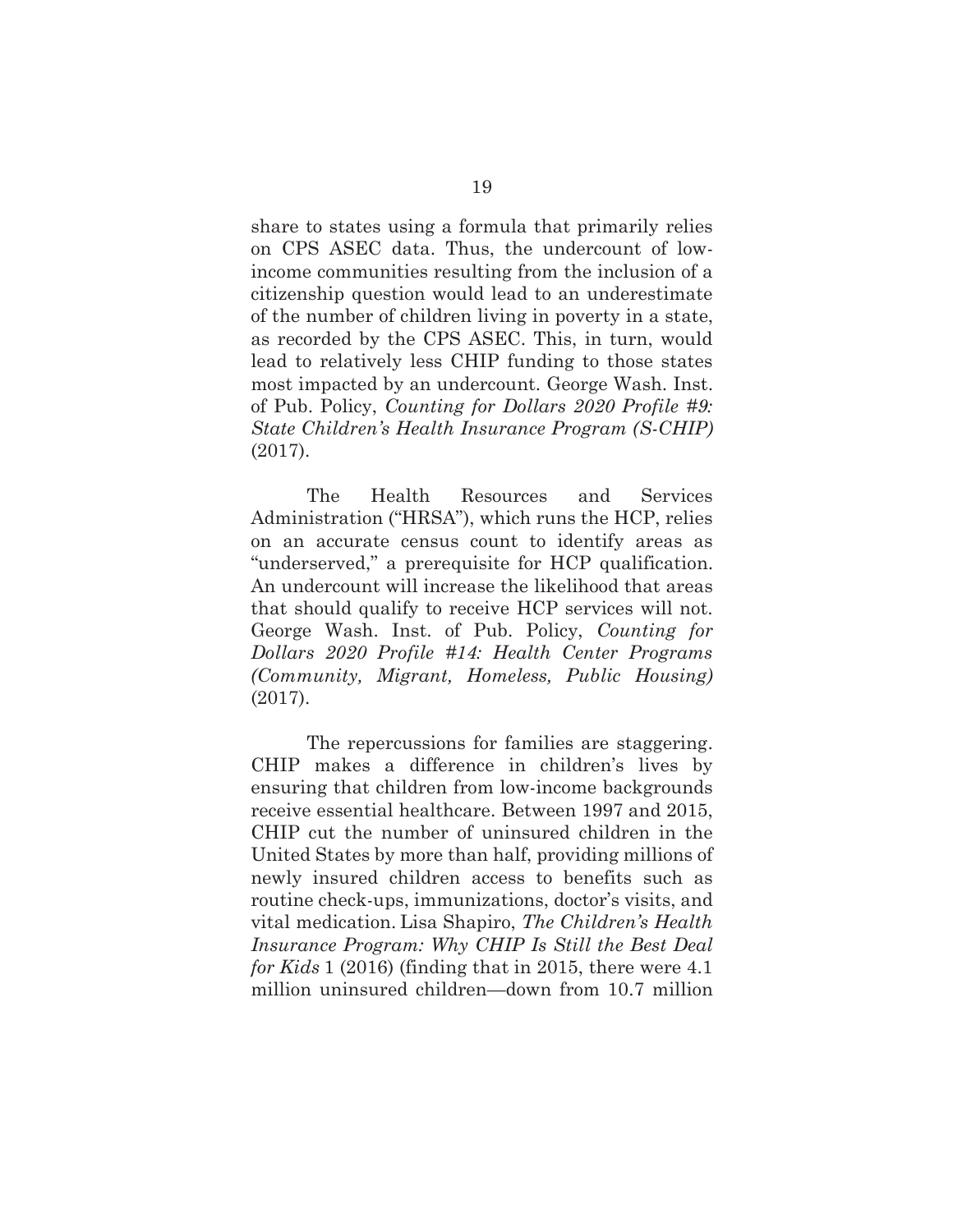in 1997). Unsurprisingly, access to health insurance has been linked to short-term gains in the wellbeing of children from low-income homes as well as longterm improvements to their educational, economic, and social-emotional outcomes—all of which increase children's likelihood of living happy lives and achieving intergenerational mobility. Sarah Cohodes et al., *The Effect of Child Health Insurance Access on Schooling: Evidence from Public Insurance Expansions* 51 J. Hum. Resources 727, 755–56 (2016). Additionally, adults with access to primary healthcare are better equipped to provide responsive and stable care to children during their earliest years, positively influencing lifelong outcomes in health, learning, and behavior. *See* Harvard Univ., Ctr. on the Developing Child, *The Foundations of Lifelong Health Are Built in Early Childhood* 11–12 (2010) (explaining that children's long-term health is improved by having responsive and capable caregivers).

An undercount will cause an improper allocation of resources for two major nutrition programs: the Special Supplemental Nutrition Program for Women, Infants, and Children ("WIC") and the Supplemental Nutrition Assistance Program ("SNAP"). Through WIC, state health departments across the nation distribute federal funds to health and welfare agencies that provide children with sound nutrition during critical periods of cognitive development. *Women, Infants, and Children (WIC)*, U.S. Dep't Agric. Food & Nutrition Serv. (Oct. 17, 2018). Through SNAP, millions of low-income children and families receive nutritional and economic assistance. *Supplemental Nutrition Assistance*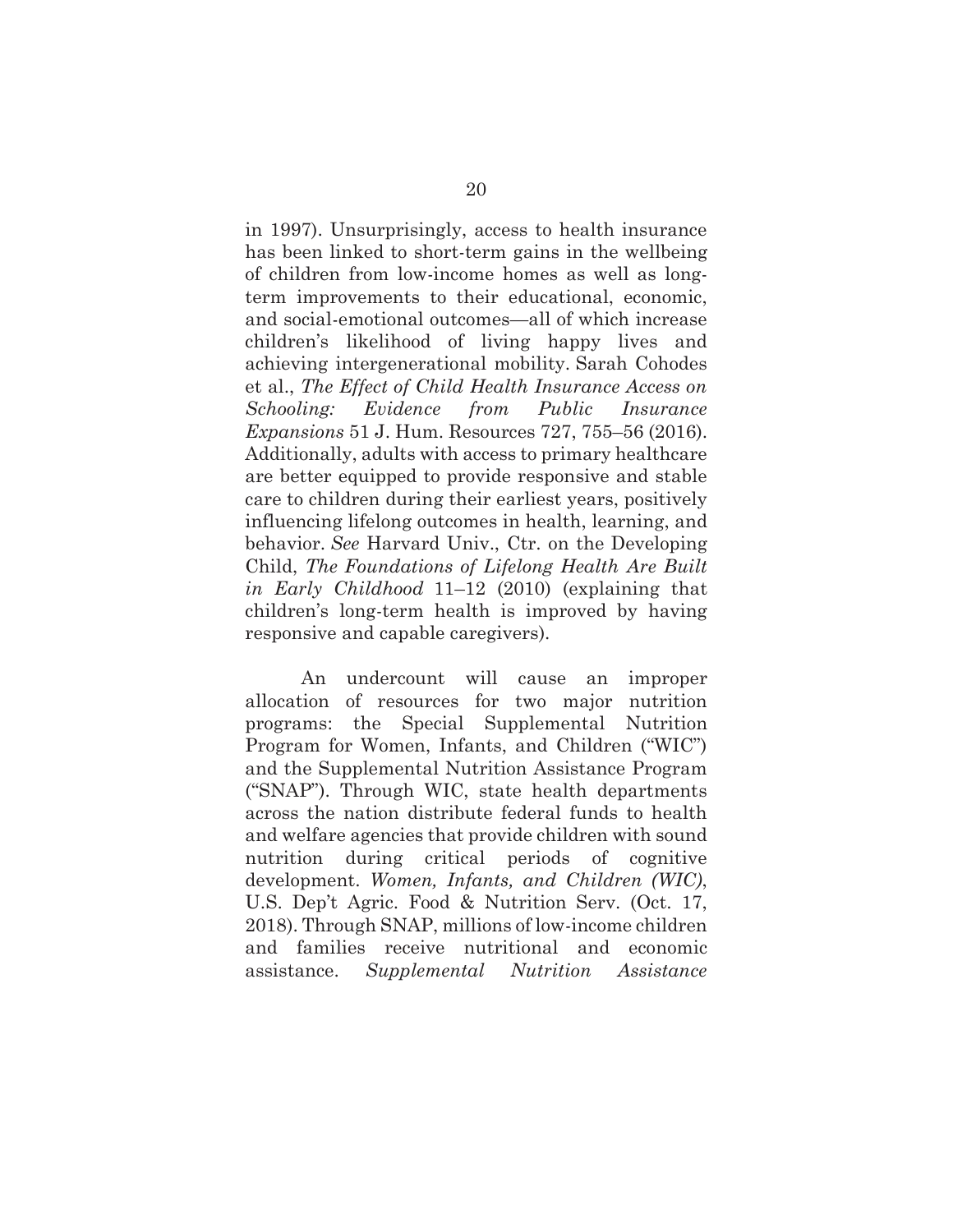*Program (SNAP)*, U.S. Dep't Agric. Food & Nutrition Serv. (Apr. 25, 2018).

Funding for WIC is calculated and distributed based on the state's relative share of infants and children (ages zero to four) living at or under 185% of the poverty line and deemed at nutritional risk. 7 C.F.R.  $\S$  246.16 (2014). This data is derived from the ACS, which is designed to match the Census Bureau's annual population estimates by age, sex, and race. *Differences Between the ACS and Decennial Census*, PRB (Apr. 13, 2009). An undercount of low-income and immigrant communities will result in artificially low estimates of infants and young children living in lowincome households in these communities, which could cause reduced allocations of WIC funding to states that need it. George Wash. Inst. of Pub. Policy, *Counting for Dollars 2020 Profile #12: Supplemental Nutrition Program for Women, Infants, Children (WIC)* (2017).

Similarly, federal funding for SNAP waivers is distributed based on census-derived data. Therefore, an undercount of immigrant and low-income communities will result in these communities getting less than their fair share of federal funding. *See*  George Wash. Inst. of Pub. Policy, *Counting for Dollars 2020 Profile #2: Supplemental Nutrition Assistance Program (SNAP)* (2017) ("A local Decennial Census miscount would increase the likelihood of a less accurate estimate of local employment, which could affect an area's eligibility to receive a waiver.").

Inaccurate WIC and SNAP funding will directly impact low-income students. For example, children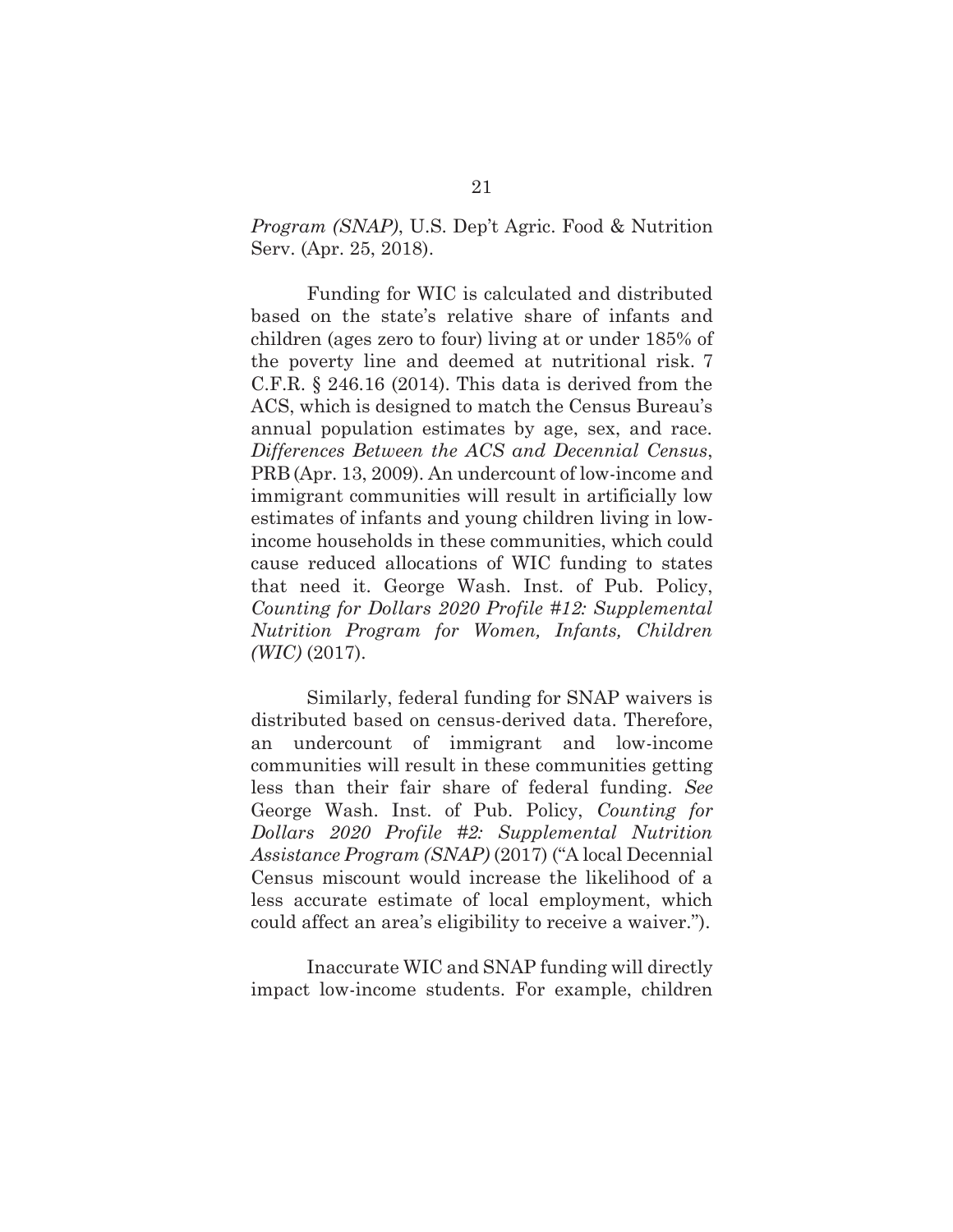whose mothers participated in WIC while pregnant scored higher on assessments of mental development at age two than similarly situated children whose mothers did not participate—a difference that research demonstrates lasts into the school years and adulthood. Ctr. on Budget & Policy Priorities, *WIC Improves Children's Educational Prospects* (2015). An undercount would also have devastating effects on the millions of low-income individuals who rely on SNAP to survive. SNAP participation is directly correlated with improvements in reading and mathematics skills, increased high school graduation rates, and improved adult health outcomes. Children receiving SNAP are less likely than low-income nonparticipants to be in poor health or underweight, and access to nutritious foods during early childhood is closely tied to greater academic skills, including improved memory, emotional stability, and social skills, as well as overall improved health. Steven Carlson et al., Ctr. on Budget & Policy Priorities, *SNAP Works for America's Children* 2, 16–17 (2016).

Two public benefits programs that will also be negatively impacted by an undercount are the Social Services Block Grant ("SSBG") Program and the Child Care and Development Fund ("CCDF"). SSBGs are allocated to states according to the relative size of each state's population, as determined by the census. A flexible funding source, SSBGs empower states to tailor social service programming to their population's needs, enabling them to provide an array of essential social services that promote family self-sufficiency and protect children from neglect, abuse, and exploitation. *Social Services Block Grant Program (SSBG)*, U.S. Dep't Health & Hum. Servs. Off.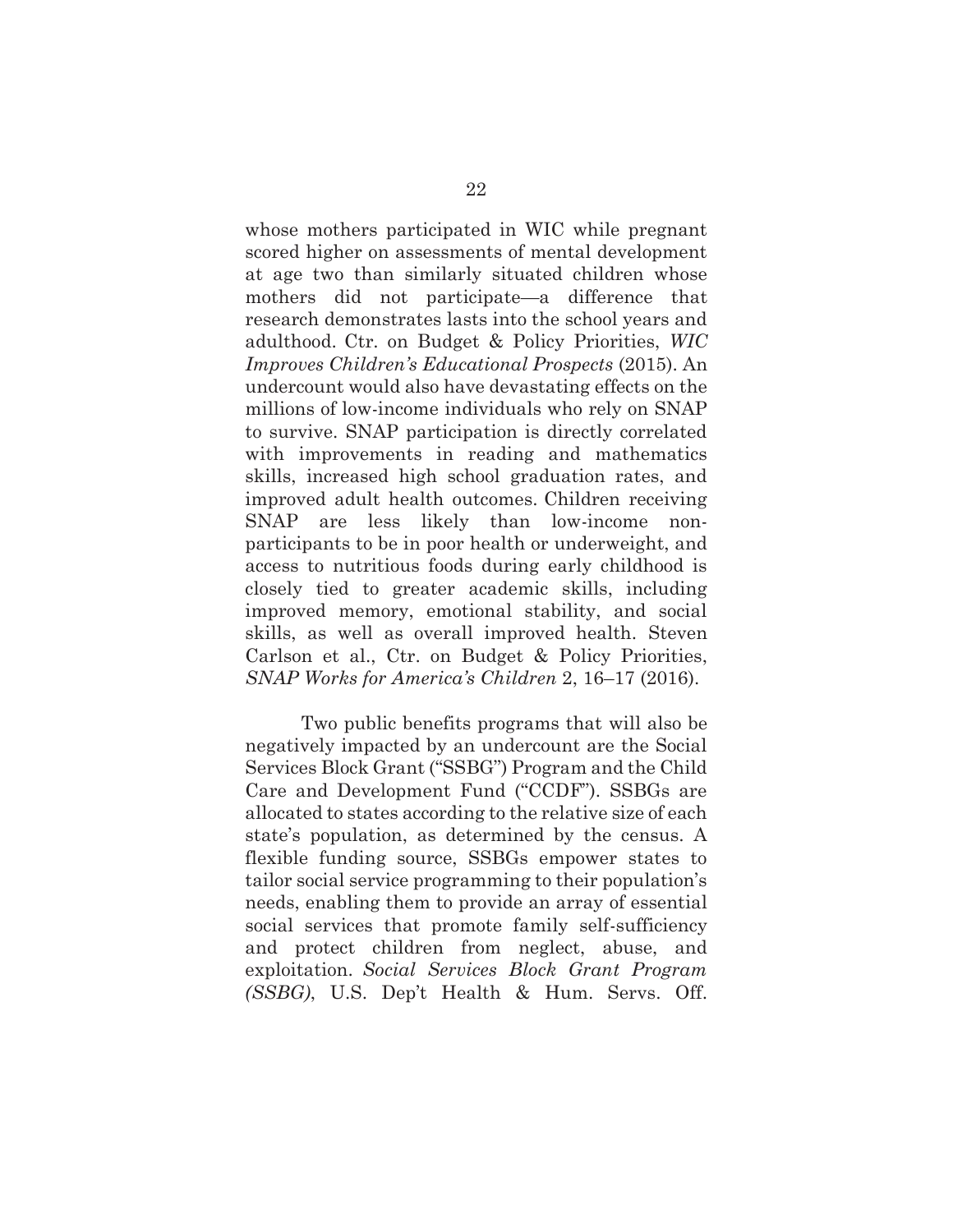Community Servs. (last visited Mar. 24, 2019). States use SSBG funding for programs such as child protective services, foster care, and daycare services. U.S. Dep't of Health & Human Servs., Office of Cmty. Servs., *SSBG Fact Sheet* 1–2 (2018).

The CCDF is a block grant that helps families pay for childcare. It is allocated to states according to relative population size, as determined by census data. Thus, states with larger low-income, immigrant, and undocumented migrant populations are at risk of receiving artificially reduced funding as a result of an undercount. Such disproportionate allocations will have wide-ranging consequences for children. For example, parents—particularly mothers—are more likely to leave or lose employment and less likely to start new jobs when the cost of childcare is high. Sarah Jane Glynn et al., Ctr. for Am. Progress, *The Importance of Preschool and Child Care for Working Mothers* 5–6 (2013). Beyond the obvious financial effects, the limited availability of convenient, affordable, high-quality early care options particularly for parents whose economic security depends on multiple low-wage jobs, and whose children have chronic health challenges—can give rise to circumstances in which young children are exposed to excessive stress, with potentially irreversible effects on lifelong health and wellbeing. Nat'l Sci. Council on the Developing Child, *Excessive Stress Disrupts the Architecture of the Developing Brain*, 9 J. Child. Servs. 143, 148 (2014).

Additionally, an undercount will undermine the financial stability of families through distribution of federal reimbursements for state expenditures on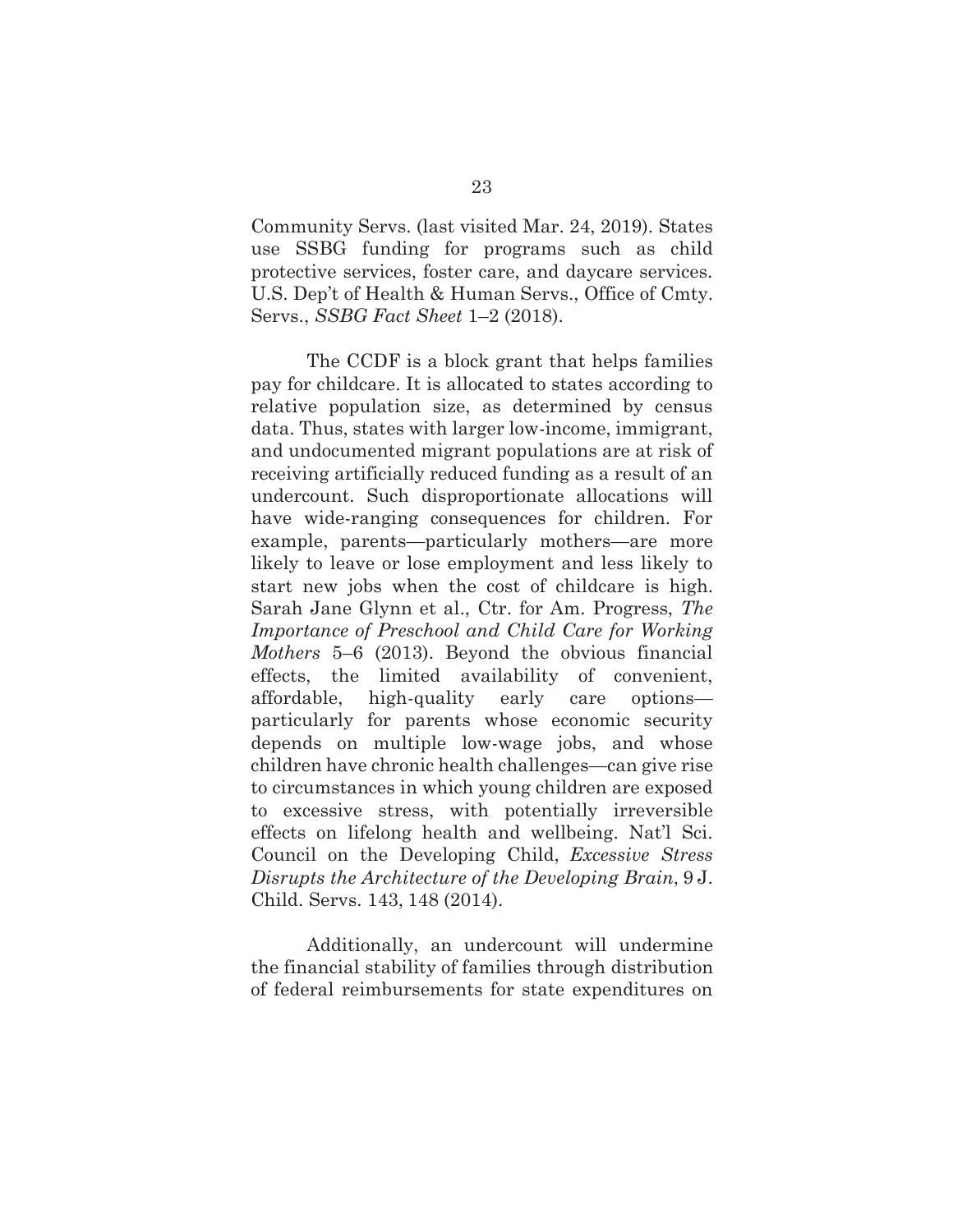Medicare and other medical and social service programs. The reimbursement rate, called the Federal Medical Assistance Percentage ("FMAP"), depends on the average per capita income of each state relative to the national average, as determined by census data. *Federal Medical Assistance Percentage (FMAP) for Medicaid and Multiplier*, Henry J. Kaiser Family Found. (last visited Mar. 24, 2019). As established previously, states with larger low-income, immigrant, and undocumented migrant populations will be disproportionately impacted by a citizenship question on the census. An undercount of state populations would in turn skew per capita income upward and result in a lower federal reimbursement rate to that state. Andrew Reamer, George Wash. Inst. of Pub. Policy, *Counting for Dollars 2020 Report #2: Estimating Fiscal Costs of a Census Undercount to States* 2–5 (2018).

The impact on children and families of a statewide shortfall of FMAP funds would be wideranging. As one example, when parents lack access to healthcare through programs like Medicaid, children suffer from reduced family financial security, compromised caregiver support, and increased stress. Ctr. on Budget & Policy Priorities, *Taking Away Medicaid for Not Meeting Work Requirements Harms Children* 2 (2019).

### *B. Equitable Economic Development Necessitates an Accurate Census Count.*

Census data is essential for calculating and allocating public dollars for economic development and job training. These programs and grants often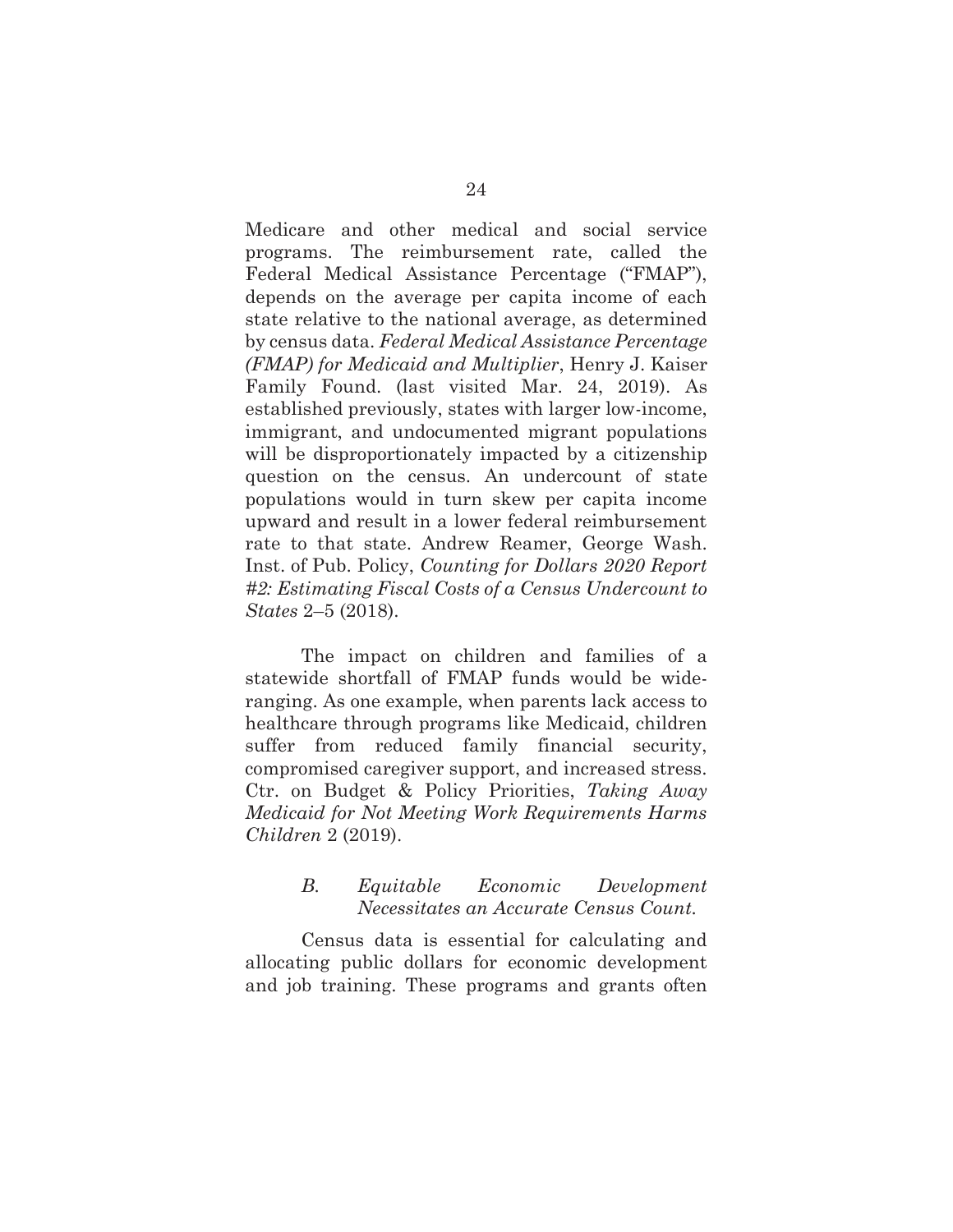disburse resources based on population counts and needs-based criteria that are recorded by the census. Any undercount will thus mask measurable indicia of development and job training needs, hamstringing jurisdictions that apply for funding to benefit their residents. Inevitably, this harms the wellbeing of children, particularly those from immigrant communities of color. Parents with low-income jobs are less likely to have health benefits, and their children often lack access to necessary care. Carolyn J. Heinrich, *Parent's Employment and Children's Wellbeing*, Future Child., Spring 2014, at 121, 121–32. Conversely, pay increases for parents have been linked with higher child educational attainment and reduced likelihood of involvement in the criminal legal system. Randall K.Q. Akee et al., *Parents' Incomes and Children's Outcomes: A Quasi-Experiment*, Am. Econ. J. Applied Econ., Jan. 2010, at 86, 90.

An undercount resulting from the inclusion of a citizenship question will make it more difficult for immigrant communities of color to obtain Community Development Block Grants ("CDBGs"), which are federal disbursements established to help stimulate local job growth and economic opportunity. CDBGs rely upon specific population thresholds to determine funding amounts for grants allotted to benefit low- to moderate- income communities. Leadership Conference Educ. Fund, *Counting for Dollars: Why It Matters* 1 (2018). CDBG funding is used by economically-distressed jurisdictions to both retain and expand upon existing businesses and infrastructure. Through such retention and expansion, these grants help meet the needs of local communities. Currently, over 1,200 city and county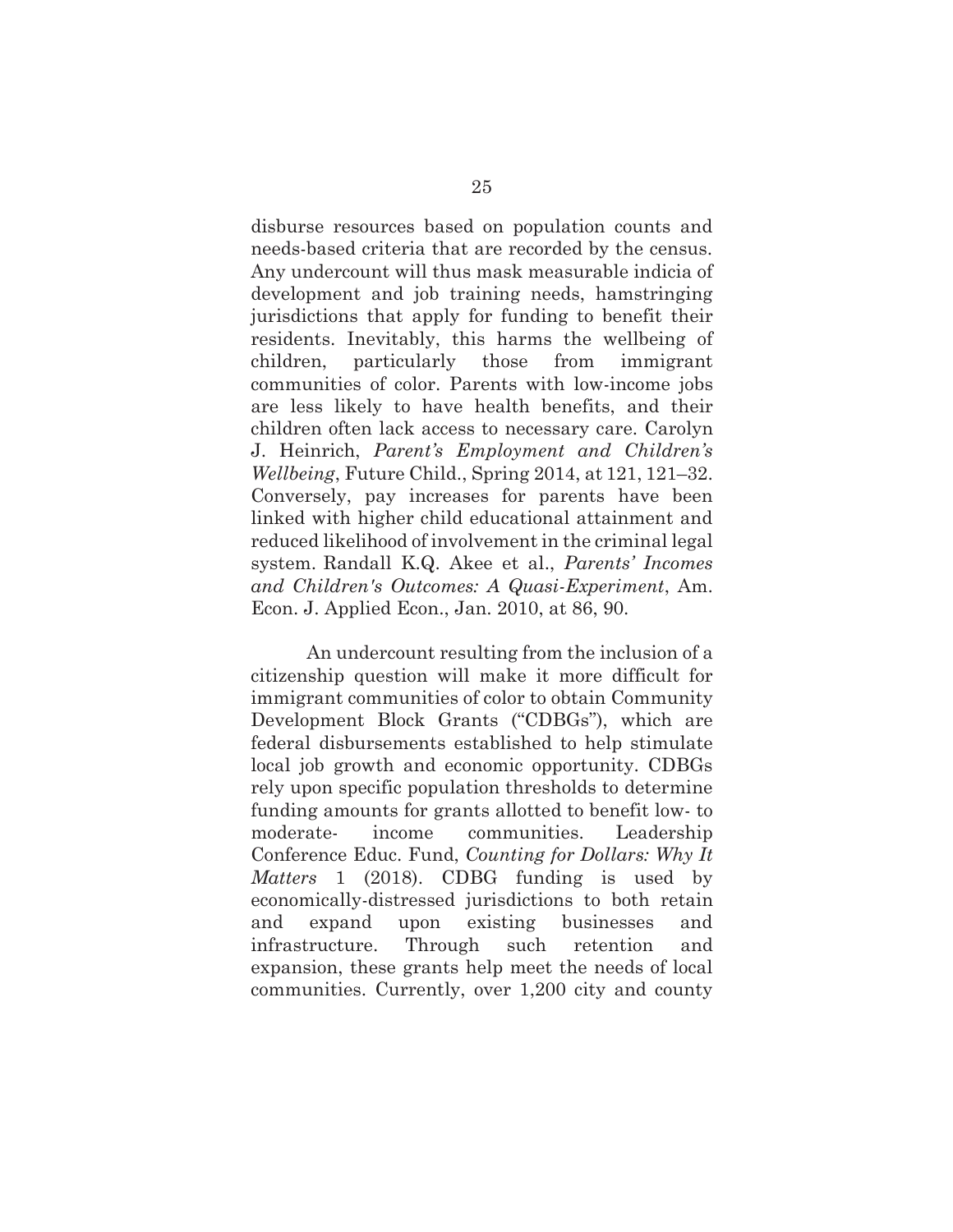governments benefit from the CDBG program. Nat'l Ass'n of Ctys., *2019 Policy Brief: Support Local Development and Infrastructure Projects Through the Community Development Block Grant (CDBG) Program* 1 (2019). The composition of those 1,200 municipal governments would likely change as a result of an undercount, particularly hurting states with significant immigrant populations currently in receipt of CDBG support.3

Like CDBGs, the Community Development Financial Institutions Fund ("CDFI Fund")—a federal and private sector hybrid program that injects money into distressed communities for development purposes—uses census data to determine eligibility. To be CDFI Fund-eligible, a community not wholly within an Empowerment Zone or Enterprise Community must have a poverty rate of at least 20%, unemployment at 1.5 times the national average, or, for metropolitan areas, a median family income ("MFI") at or below 80% of the greater of either the metropolitan or national metropolitan MFI, as calculated using the census. Cmty. Dev. Fin. Insts. (CDFI) Fund, *CDFI Fund Information Mapping System 3 (CIMS3): User Instruction Manual* 20–21 (2017). Statistically, the percentage of unemployed Black and Hispanic adults is higher than the national average, and over 50% of families with low-income employment are Black or Hispanic. U.S. Bureau of Labor Statistics, Report 1076, *Labor Force Characteristics by Race and Ethnicity, 2017*, at 1

 $\overline{a}$ 

<sup>3</sup> For example, in 2018 alone, California and Texas received 484 new grants. *See HUD Awards and Allocations*, HUD Exchange, https://www.hudexchange.info/grantees/allocations-awards/ (last visited Mar. 24, 2019).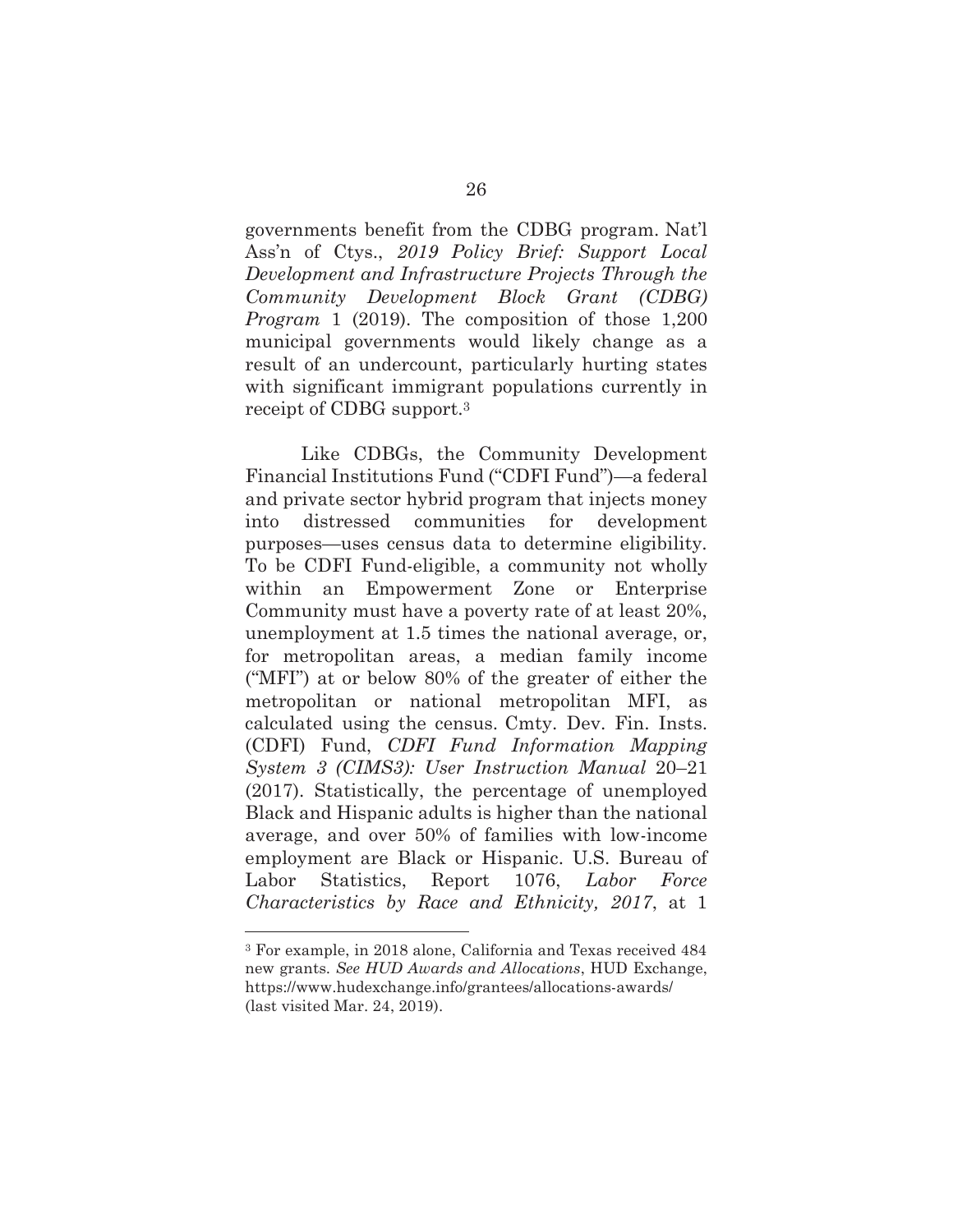#### (2018); Margaret C. Simms et al., *Racial and Ethnic Disparities Among Low-Income Families* 1 (2009).

An undercount could prove devastating to current beneficiaries of CDFI Fund investment, such as the many small businesses and healthy food financing initiatives that stand to lose loans, grants, equity investments, deposits, and credit union shares. *See CDFI Program*, U.S. Dep't of Treasury (last visited Mar. 24, 2019) (noting the ways in which financial assistance awards are made). Additionally, diminishment of CDFI Fund-eligible jurisdictions may deprive communities in need of the benefits of the Bank Enterprise Award ("BEA") Program, which provides fiscal disbursements to FDIC-insured institutions such as banks that have increased CDFI Fund lending and investing. *Bank Enterprise Award Program*, U.S. Dep't of Treasury (last visited Mar. 24, 2019). Within the last three years, BEA awardees increased their investments in CDFIs by \$126.2 million. *Id.* Disruptions to both the CDFI Fund and the BEA programs will cause economic hardship to immigrant communities of color, harming an already economically disadvantaged population.

Another source for community and job development investment that will be impacted by the citizenship question is the Workforce Innovation and Opportunity Act ("WIOA"). The WIOA's purpose is to help individuals get jobs, job training, and support services in the labor market. WIOA does this by giving formula grants to states and by providing Department of Labor adult and youth education and literacy programs. In fiscal year 2018, the federal government distributed over \$2.75 billion nationally through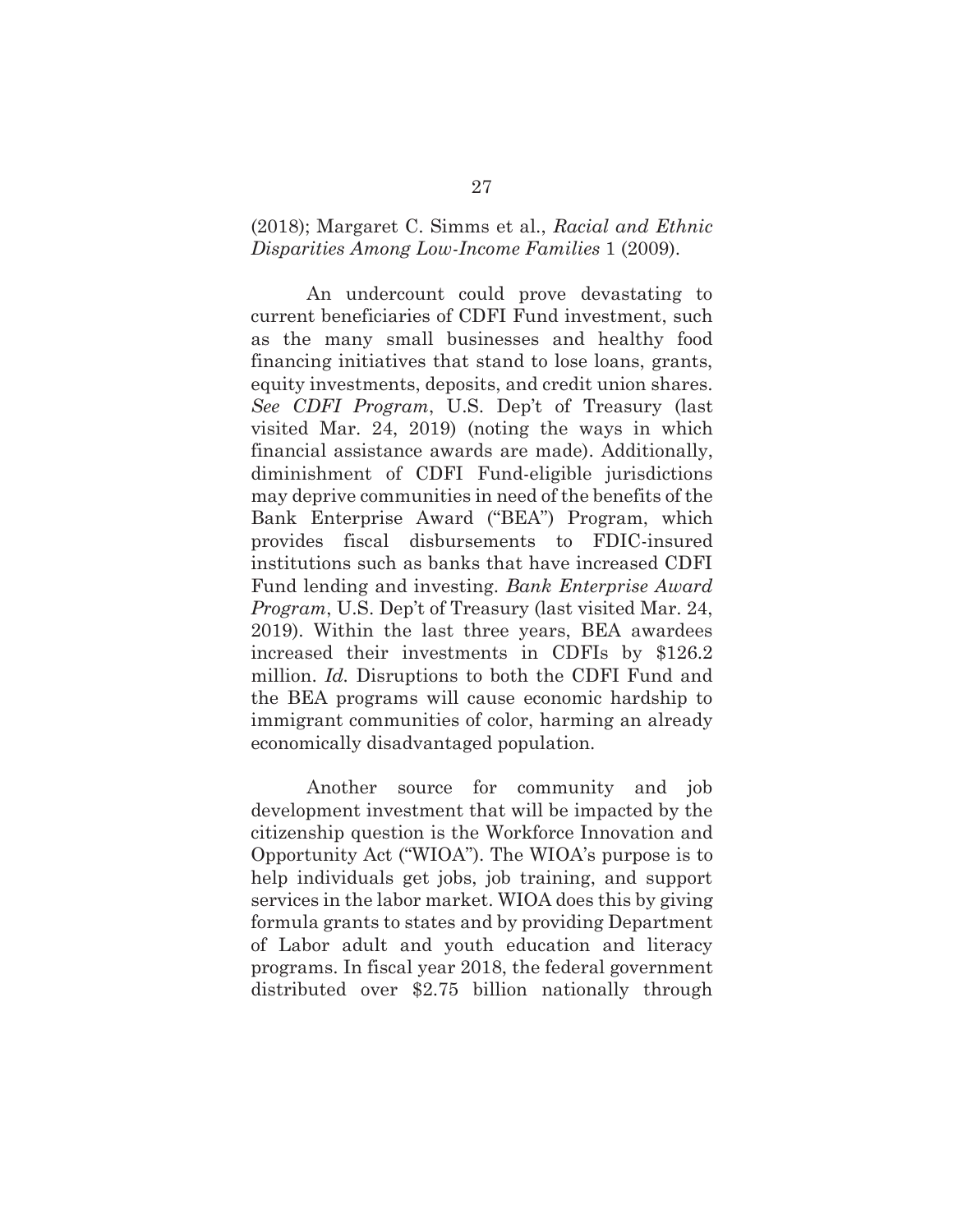WIOA grants and programming. Kermit Kaleba et al., *FY 2018 Omnibus Released, Increases Funding for Key Workforce, Education Programs*, Nat'l Skills Coalition (Mar. 22, 2018). This funding was divided into three equal amounts, with each allotment disbursed according to need based on relative measurements of unemployment across all fifty states. 29 U.S.C. § 3172(b)(1)(B)(ii)(I)–(III) (2015). All of these statutorily-required comparisons between states rely on census data. Chilled response rates will inevitably reshape the current disbursement map, moving funding away from communities with large immigrant populations of color.

This represents just a small snapshot of the critical programs for development and job training that will be disrupted and diminished by a citizenship question on the census. The holistic harm that an undercount will inflict on programs for communities in need will make it harder for low- and middleincome parents to provide for their children's health, education, and happiness.

# *C. An Undercount Will Inhibit Adequate Transportation and Infrastructure Investment.*

The ease and regularity with which people commute is vitally important to the wellbeing and development of children. Impediments to efficient and affordable transit circumscribe choices of schools, friends, consumables, and services. For parents, it influences what jobs are attainable as well as access to or the quality of familial healthcare coverage. *See* Todd Litman, *Evaluating Public Transportation*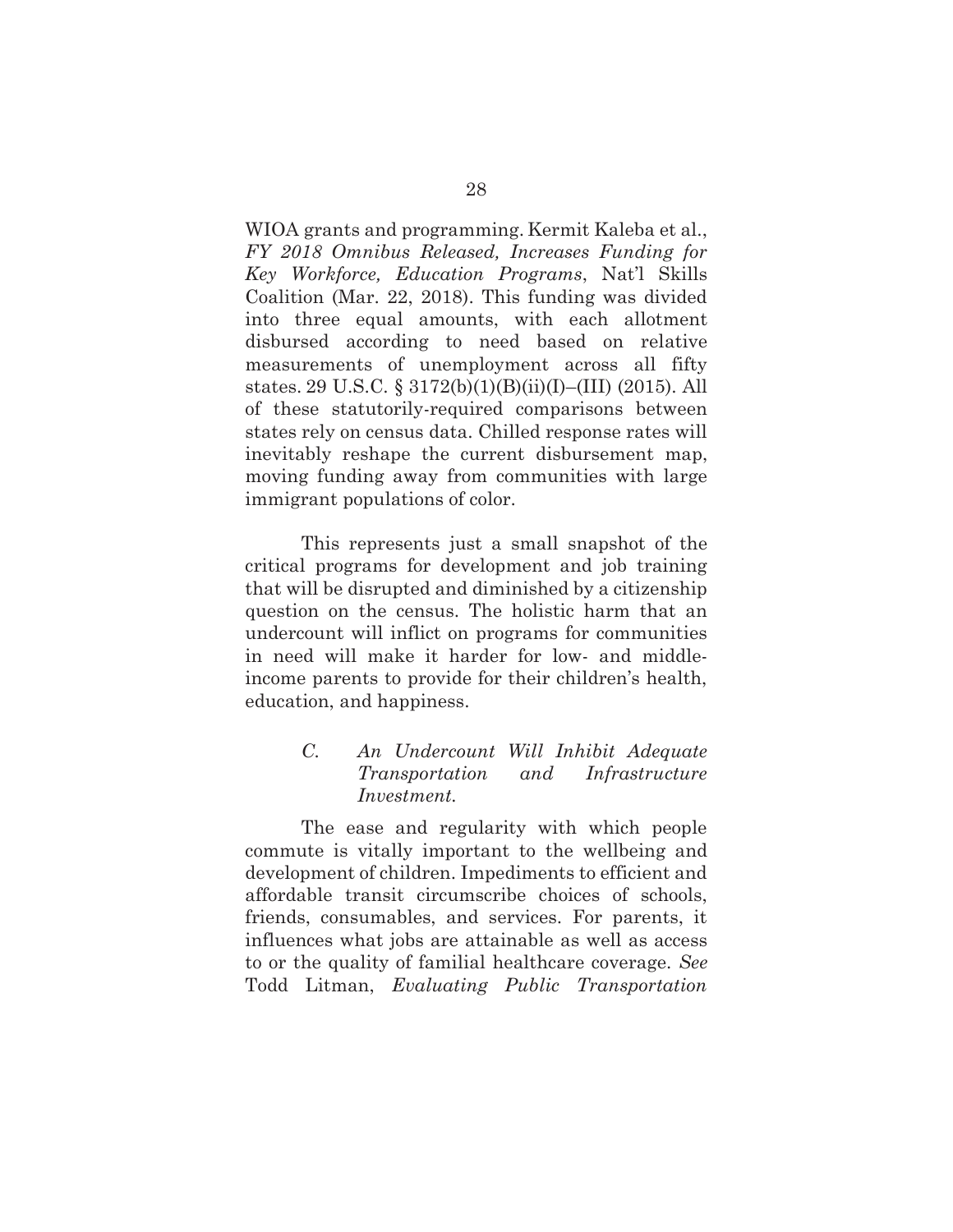*Health Benefits* 15 (2018) (describing how improved public transport increases access to essential services). Federal funding designated for transportation and infrastructure is allocated to states using census data. Thus, an undercount will hurt immigrant communities of color that are in particular need of essential improvements to the systems that dictate the flow of everyday life.

The U.S. Department of Transportation ("DOT") relies on census data to determine program effectiveness and areas of need. The census aggregates information on traffic patterns, origindestination data for work trips, household and worker characteristics for use in travel forecasting models, worker disability and mobility limitations, and public transit use. The Nat'l Acads. Press, *Modernizing the U.S. Census* app. g at 301–02 (Barry Edmonston & Charles Schultze eds., 1995). This information is then used by the DOT to allocate federal funding to the states. In fiscal year 2015, roughly \$5.5 billion of Federal Transit Formula Grants were issued based on determinations of need informed by census data. Marisa Hotchkiss & Jessica Phelan, U.S. Census Bureau, *Uses of Census Bureau Data in Federal Funds Distribution* 4 (2017). An additional \$1.5 billion was apportioned for Federal Transit Capital Invest Grants and \$125 million for Federal Transit Metropolitan Grants. *Id.* at 4–5. For administrative expenses related to highway maintenance in 2019, the Secretary of Transportation has approximately \$475 million to distribute to states and is statutorily obligated to do so by incorporating population data from the states collected by the census. 23 U.S.C. § 104 (2018).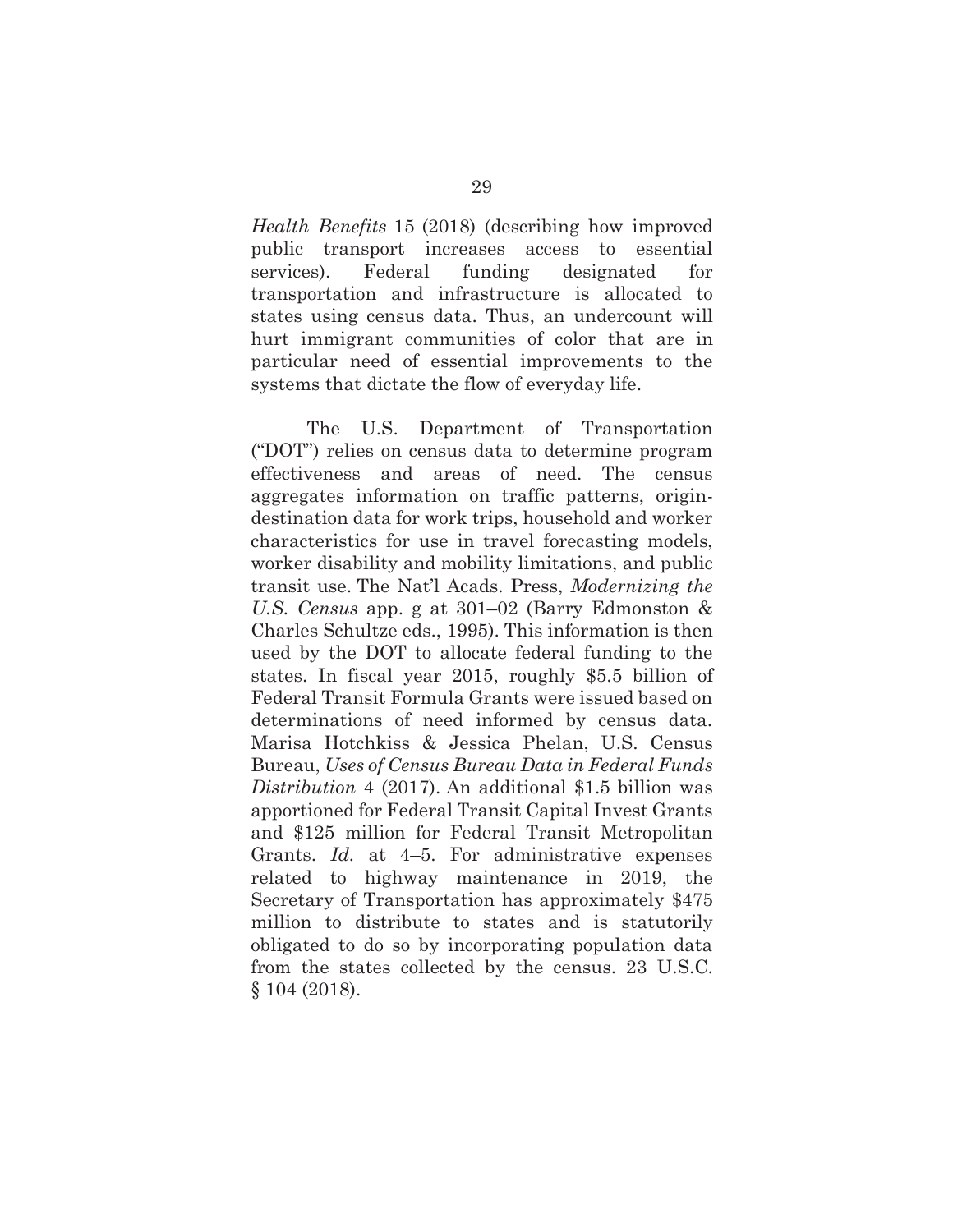The U.S. Department of Housing and Urban Development ("HUD") also uses census data to disburse federal dollars for transit development through the CDBG. HUD typically grants one-third of its CDBG funding to infrastructure projects and cites transit improvement within its list of most frequently funded activities. *The Community Development Block Grant (CDBG) Program–Frequently Asked Questions*, U.S. Dep't Hous. & Urb. Dev., https://www.hudexchange.info/onecpd/assets/File/The -Community-Development-Block-Grant-FAQ.pdf (last visited Mar. 24, 2019). CDBGs are administered based upon community need, which can only be calculated for transportation purposes using data such as population size and transit and traffic patterns—measured by the census. As of fiscal year 2018, CDBGs designated for transportation investment and development impacted over 750,000 people within targeted communities, while improvements to sidewalks and streets impacted nearly ten million people. U.S. Dep't of Hous. & Urban Dev., *CDBG National Accomplishment Report: FY 2005—FY 2018* (2018). An undercount will push communities, particularly those with large immigrant populations of color, below the population thresholds required for CDBG eligibility even though their true populations would exceed those cutoffs, thus unfairly denying them much needed CDBG funding.

Transportation and infrastructure funding comprise a significant portion of federally-allotted money to states and municipalities, and disbursers rely on census data to determine the recipients. Effective funding in this area will foster greater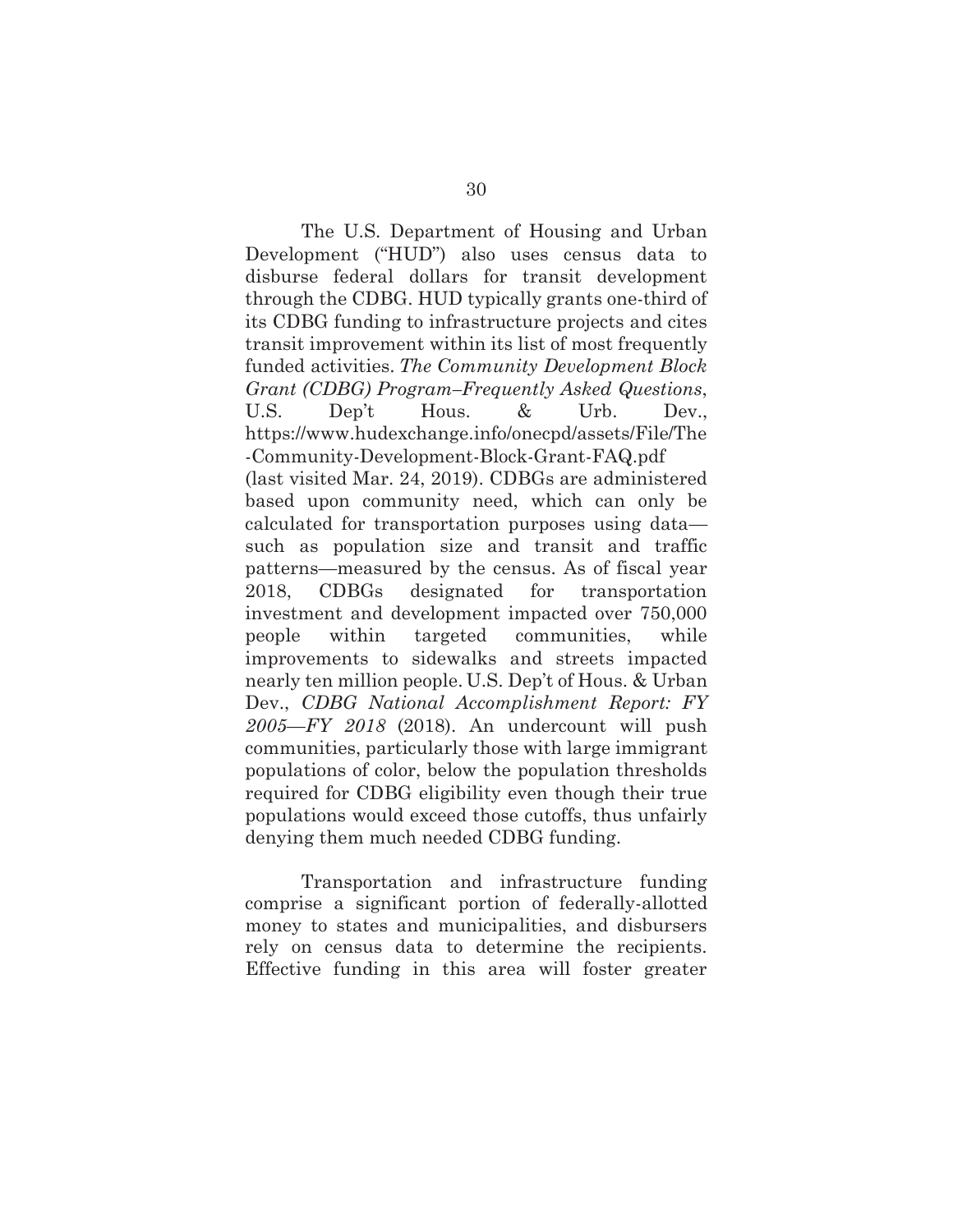economic and employment development in distressed communities and will make more schools, friends, consumables, and services reachable by people from dispersed populations. Conversely, undercounts will lead to poorly-targeted investment, which will inherently limit opportunities and add difficulty to the daily lives of children and their parents as they struggle, or are unable, to get from one location to the next.

## **IV. INCLUDING A CITIZENSHIP QUESTION WILL CAUSE CHILDREN OF COLOR TO SUFFER STIGMATIC AND DIGNITARY HARMS.**

The citizenship question enshrines the legal and social inferiority of immigrant communities of color.4 With respect to students of color, it will cause long-lasting stigmatic harm that not only damages students' self-worth, but also injures their academic prospects. Additionally, the citizenship question will stoke fear, anxiety, and stress within undocumented communities and households of mixed legal status, creating instability that will impede students' ability to benefit from both their education and extracurricular life. Communities with high numbers of undocumented residents are already economically and politically marginalized. *See, e.g.*, Cecilia Menjívar & Andrea Gómez Cervantes, *The Effects of Parental Undocumented Status on Families and Children*, Am. Psychol. Ass'n (Nov. 2016). These dignitary and material harms caused by the

 $\overline{a}$ 

<sup>4</sup> For example, sociologists have found that in the immigration context, "legal status" has become a proxy for race and racial discrimination. *See, e.g.*, Cecilia Menjívar et al., *Immigrant Families* 45 (2016).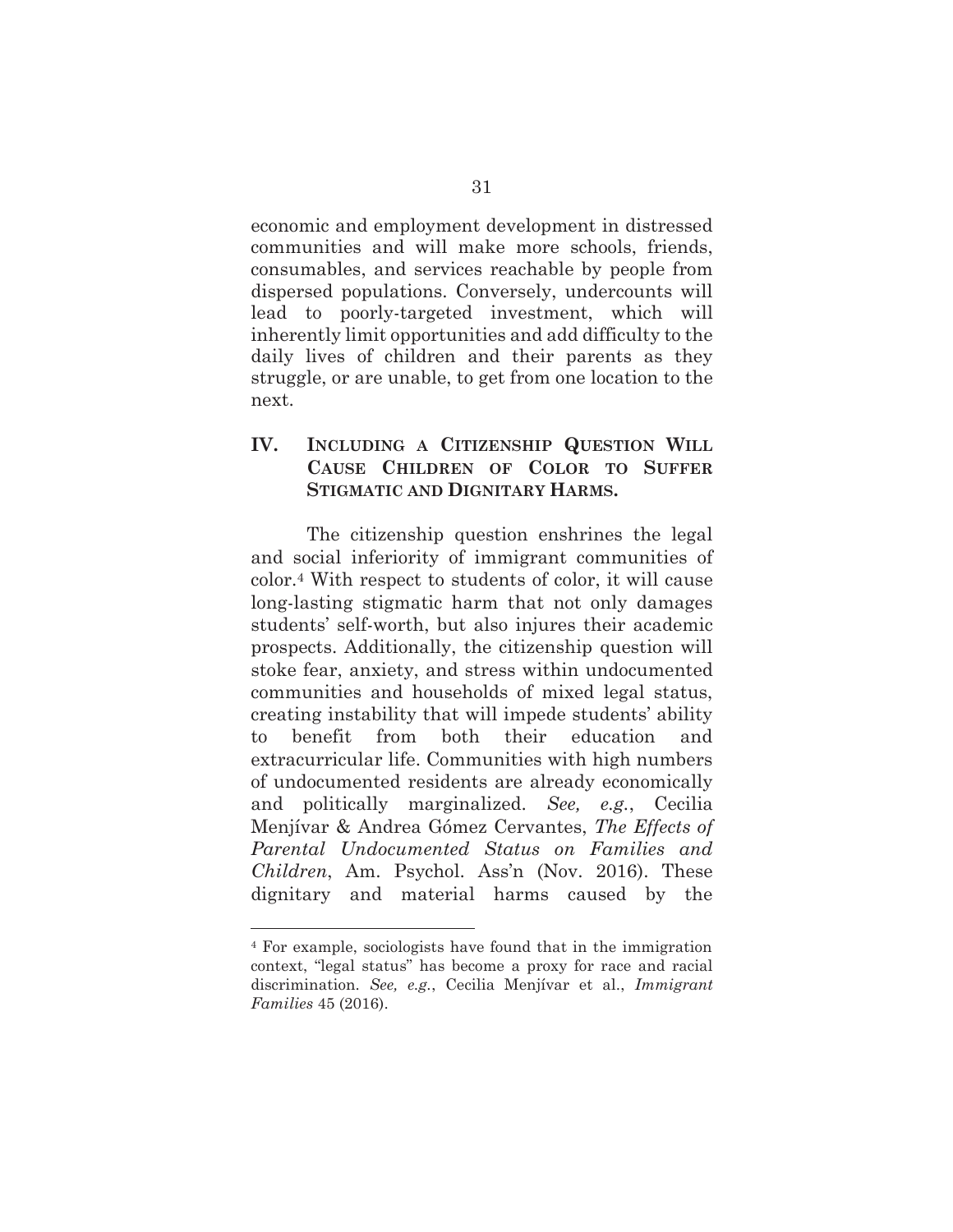citizenship question will further devastate an already at-risk population living on the margins of our society.

Inclusion of the citizenship question is a clear statement that this administration believes that noncitizens are inferior. By attempting to discourage participation in the census, the citizenship question tells immigrant communities of color that they do not count and excludes them from participation in civic life. This Court has a regrettable history of giving moral and legal authority to stereotypes about the inferiority of certain classes, such as non-citizens and people of color. *See, e.g.*, *Korematsu v. United States*, 323 U.S. 214, 218–19 (1944); *Plessy v. Ferguson*, 163 U.S. 537, 551 (1896); *Chae Chan Ping v. United States*, 130 U.S. 581, 606 (1889); *Dred Scott v. Sandford*, 60 U.S. (19 How.) 393, 407 (1857). Historically, these decisions have demonstrated that dignitary harms, such as a presumption of inferiority, are intimately connected to political and social subordination. Christopher A. Bracey, *Dignity in Race Jurisprudence*, 7 U. Pa. J. Const. L. 669, 687–95 (2005). If this Court upholds the Department of Commerce's attempt to include the citizenship question on the 2020 census, it will enshrine the presumption that non-citizens are inferior, inflicting severe dignitary harm on immigrant communities of color.

Presumptions of inferiority have been incorporated into the law to harm unpopular groups throughout our nation's history. For example, the enslavement of Black people was rooted in the view that they were "beings of an inferior order, and altogether unfit to associate with the white race," and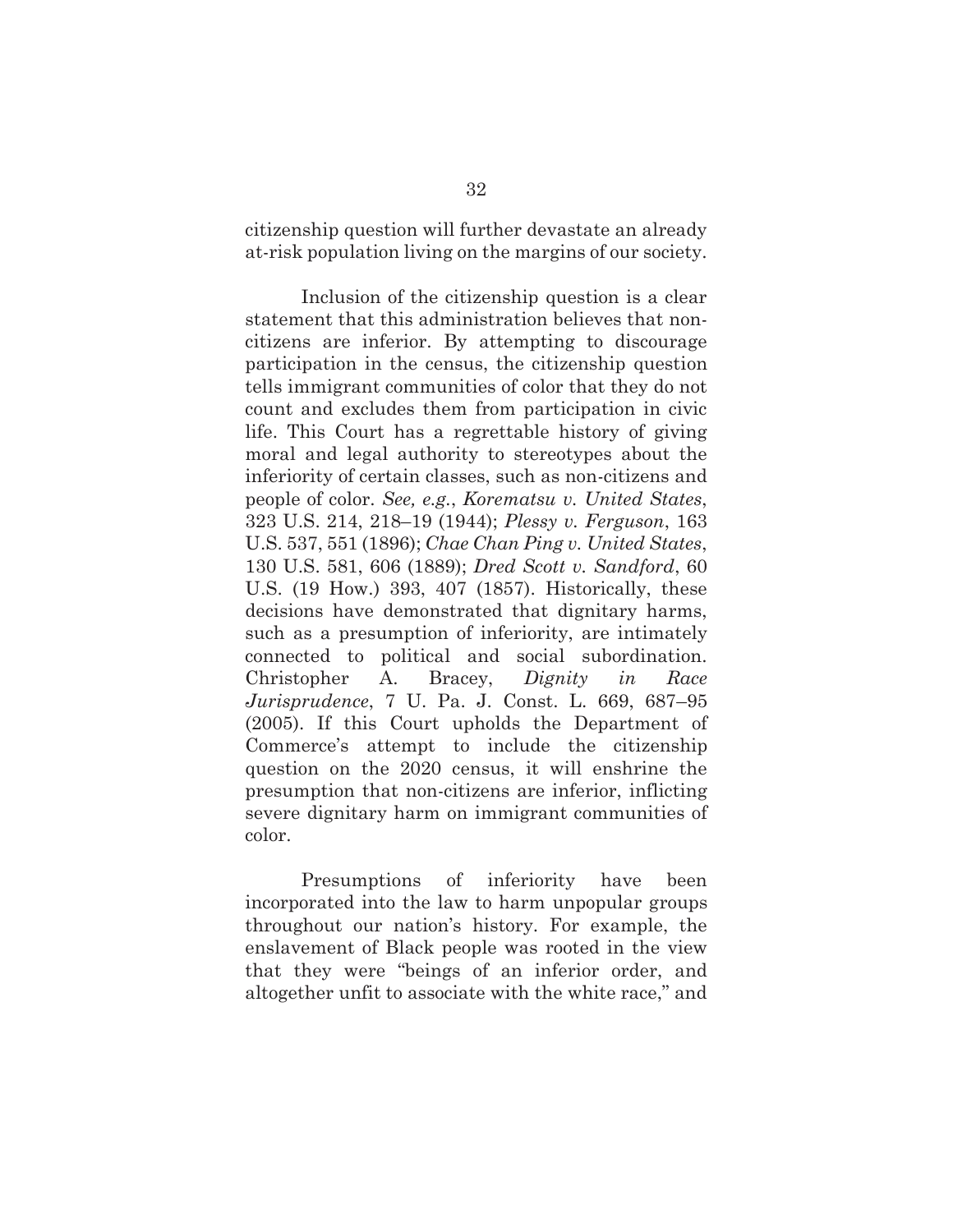this Court relied on that rationale to deny Black people their humanity and citizenship*. Dred Scott*, 60 U.S. (19 How.) at 407. Similarly, in upholding the Chinese Exclusion Act of 1882, this Court relied on stereotypes about "vast hordes" of Chinese immigrants "who will not assimilate," codifying the supposed inferiority of Chinese people into the law. *Chae Chan Ping*, 130 U.S. at 606.

While the citizenship question does not inflict the same degree of harm as *Dred Scott* or *Chae Chan Ping*, it nevertheless singles out immigrant communities and excludes them from civic life, thus signaling that they are inferior. If this Court approves the anti-immigrant sentiments embedded in the citizenship question, it imbues these dangerous messages about the inferiority of immigrants with the gloss of moral and legal authority. Instead, the Court should find that legal status is not an appropriate reason to single out students for inferior treatment. *Cf. Plyler v. Doe*, 457 U.S. 202, 219–220 (1982) (declining to create an "underclass" of undocumented children for the purpose of denying them education).

The citizenship question communicates to children from immigrant communities of color that they are inferior. This will harm students' mental health and can contribute to depression, anxiety, and stress. *See* Samuel Noh & Violet Kaspar, *Perceived Discrimination and Depression: Moderating Effects of Coping, Acculturation, and Ethnic Support*, 93 Am. J. Pub. Health 232, 235 (2003) (finding significant direct links between perceived discrimination and depression in immigrant communities); Carola Suarez-Orozco et al., *Undocumented Undergraduates*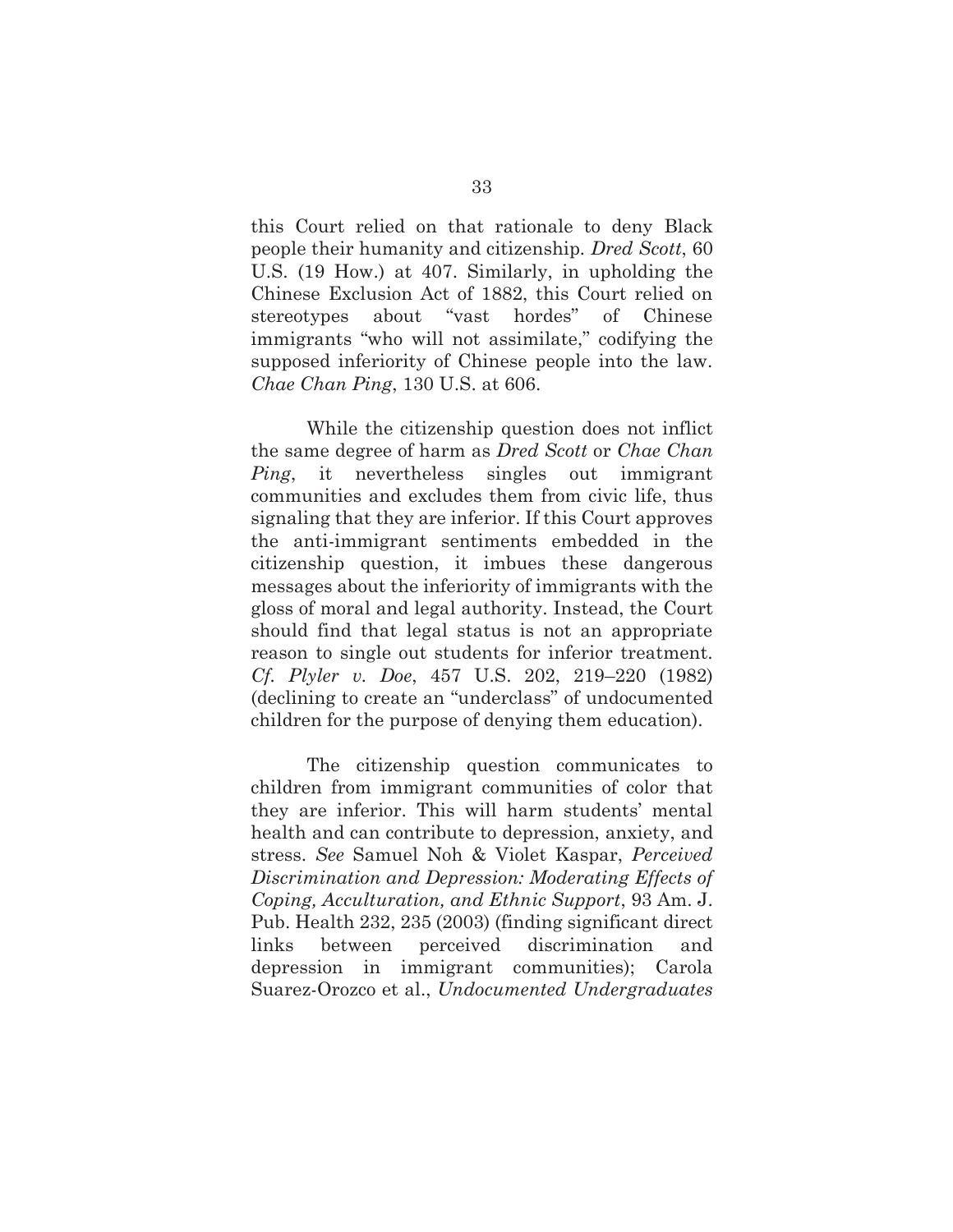*on College Campuses*, 85 Harv. Educ. Rev. 427, 431, 443 (2015) (establishing that anxiety and depression rates of undocumented students are highly elevated relative to the rest of the population). Such notions can also damage students' general happiness, performance at school, and long-term success. *See*  Hirokazu Yoshikawa et al., *Unauthorized Status and Youth Development in the United States: Consensus Statement of the Society for Research on Adolescence*, 27 J. Res. on Adolescence 4, 5 (2016) ("[Y]oung adults with unauthorized status, relative to their authorized peers, demonstrate less positive educational, economic, and mental health outcomes, even after adjusting for indicators of ethnicity and socioeconomic status.").

Further, the addition of a citizenship question will foment fear, anxiety, and stress within immigrant communities of color because it will cause children to worry that they, their family members, or their neighbors are at risk of deportation. Parents' anxiety about their legal status is often transmitted to their children through both words and actions, impacting their children's wellbeing. Hirokazu Yoshikawa, *Immigrants Raising Citizens: Undocumented Parents and Their Young Children* 2 (2011). As noted in the administrative record, the Trump administration's anti-immigrant rhetoric and increased immigration enforcement has already created an aversion to the federal government and a climate of fear among immigrant communities, which the citizenship question will compound. *New York v. United States Dep't of Commerce*, 351 F. Supp. 3d 502, 541 (S.D.N.Y. 2019). In focus group interviews, the Census Bureau found that immigrant respondents appeared anxious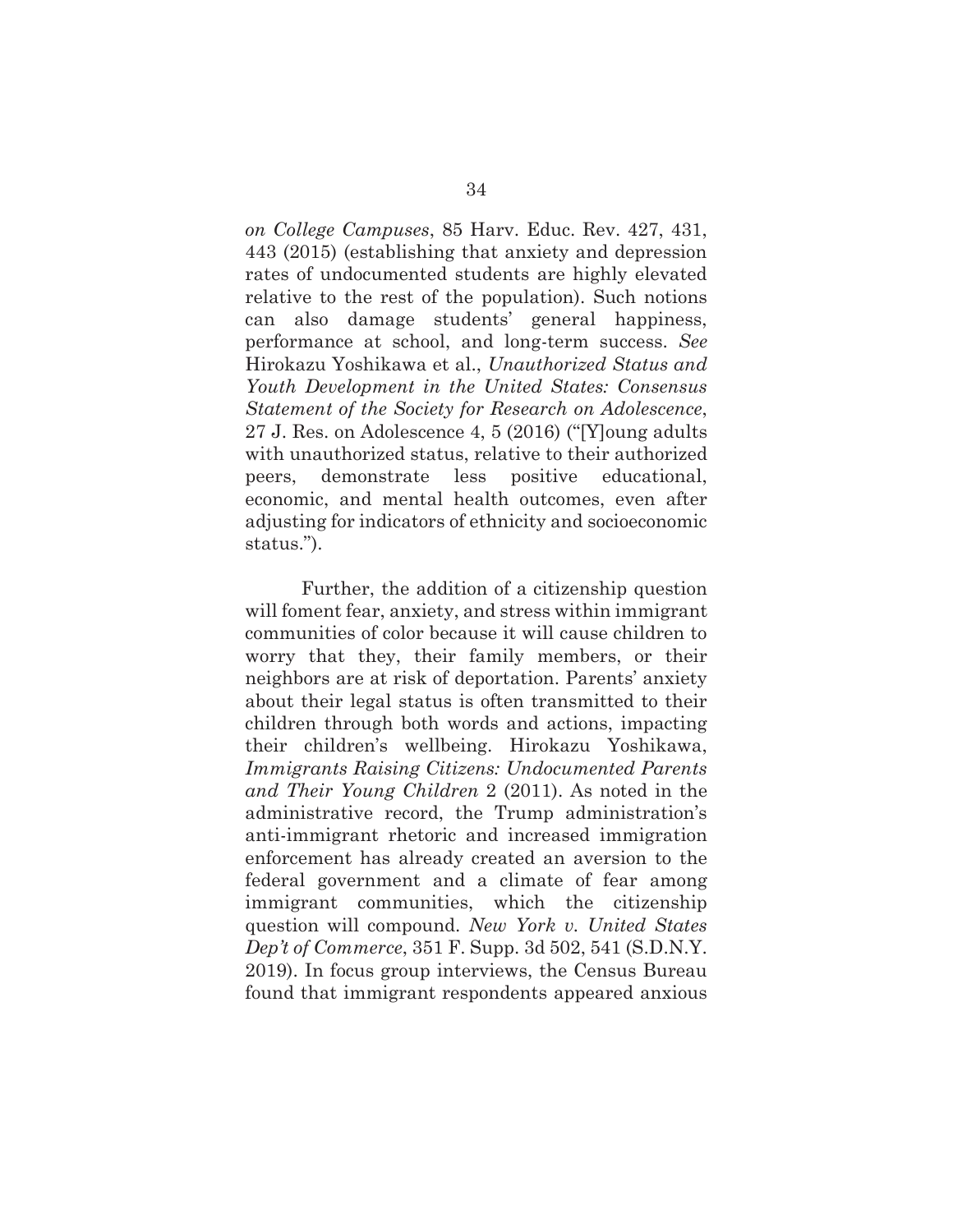and reluctant to cooperate with interviewers—so much so that respondents have walked out of interviews when the question of citizenship came up. Memorandum from the Ctr. for Survey Measurement to the Assoc. Directorate for Research & Methodology 4–5 (Sept. 20, 2017), https://www2.census.gov/cac/nac/meetings/2017- 11/Memo-Regarding-Respondent-Confidentiality-Concerns.pdf. Fear caused by the citizenship question will be passed along to children within the home.

Increased fear and stress at home will impair students' performance at school. *See, e.g.*, Lisa Flook & Andrew J. Fuligni, *Family and School Spillover in Adolescents' Daily Lives*, 79 Child Dev. 776, 784 (2008) (finding that family stress predicts problems with attendance and learning at school). A 2017 study conducted by the UCLA Civil Rights Project found that the Trump administration's anti-immigrant rhetoric has already had a deleterious impact on immigrant children's performance in schools. The study revealed that 63.9% of teachers reported that their students were concerned with how immigration issues would affect them, their families, or people they knew. Patricia Gándara & Jongyeon Ee, UCLA Civil Rights Project, *U.S. Immigration Enforcement Policy and Its Impact on Teaching and Learning in the Nation's Schools* 6 (2018). Nearly 76% of respondents indicated that concerns about immigration enforcement had caused students to suffer behavioral or emotional problems in the classroom, including "crying, refusing to speak, being distracted, and acting anxious or depressed." *Id*. at 9. Many teachers also observed stark changes in high-performing students in particular, noting decreased participation, visible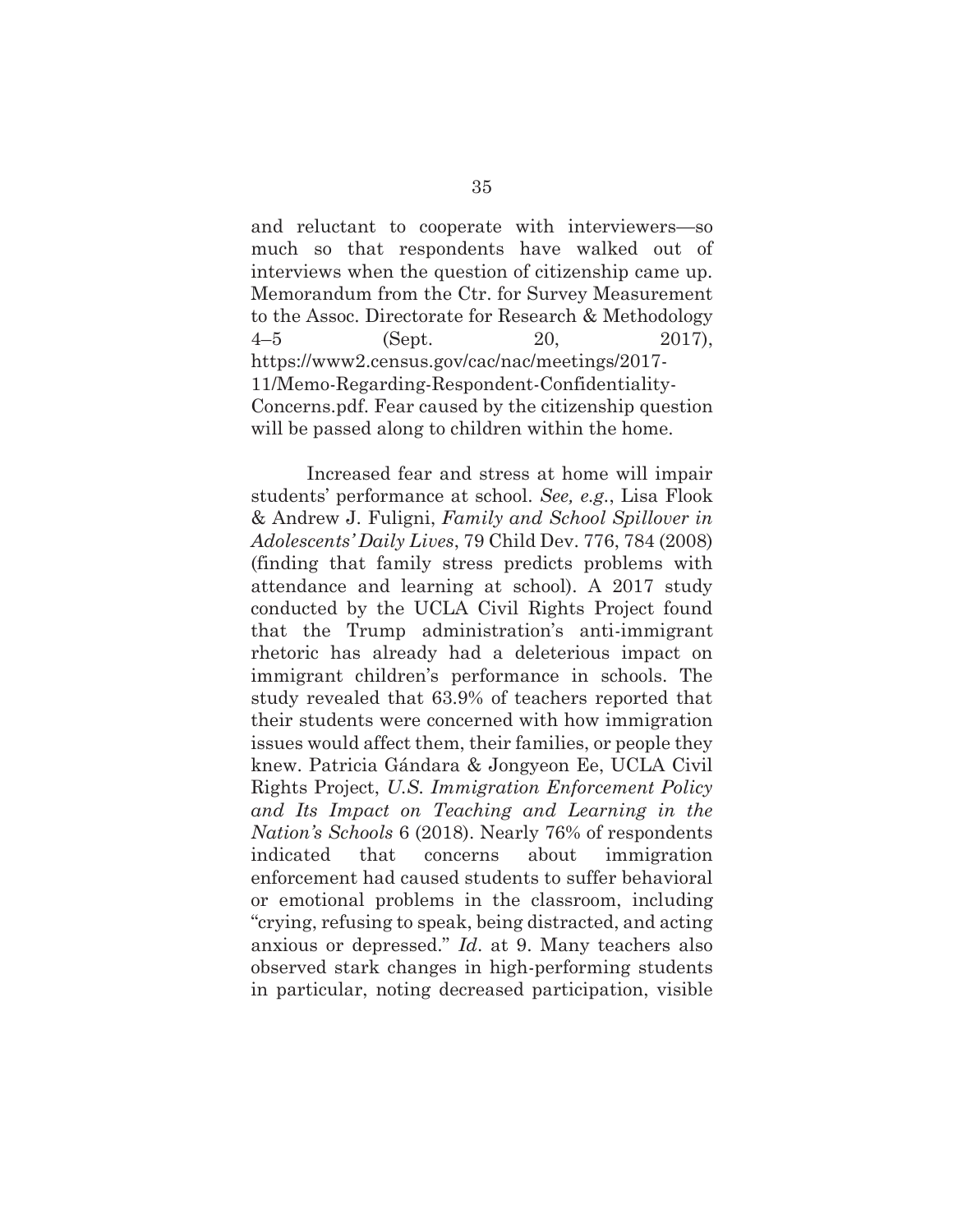disconnect and disinterest, and a lack of desire to apply to college amongst previously ambitious students. *Id.* at 10.

In addition to impairing student behavior within the classroom, the citizenship question will cause some students to withdraw from school altogether. School absenteeism amongst immigrant children has increased over the past few years. *Id.* at 13 (finding that 68% of school administrators noticed an increase in absenteeism during the Trump presidency related to concerns about immigration enforcement amongst their students).5 With the weight of the citizenship question hanging over their heads, students and families may retreat from public life, including school, in an effort to avoid what they perceive to be a site of government authority and potential exposure to immigration consequences.

Finally, fear and anxiety created by the citizenship question may cause students and their families to disengage from extracurricular activities and other pro-social programming. Extracurricular participation is positively related to feelings of school attachment and belonging. *See* Randall Brown & William P. Evans, *Extracurricular Activity and Ethnicity: Creating Greater School Connection Among* 

 $\overline{a}$ 

<sup>5</sup> For example, in February 2017, public schools in Las Cruces, New Mexico saw a 60% spike in truancy in the days following an ICE raid on a local trailer park. Jonathan Blitzer, *After an Immigration Raid, a City's Students Vanish*, New Yorker (Mar. 23, 2017). In April 2018, over five hundred immigrant children in Tennessee missed school the day after ICE raided a meatpacking plant in the area. Catherine E. Shoichet, *ICE Raided a Meatpacking Plant. More than 500 Kids Missed School the Next Day*, CNN (Apr. 12, 2018, 7:01 AM).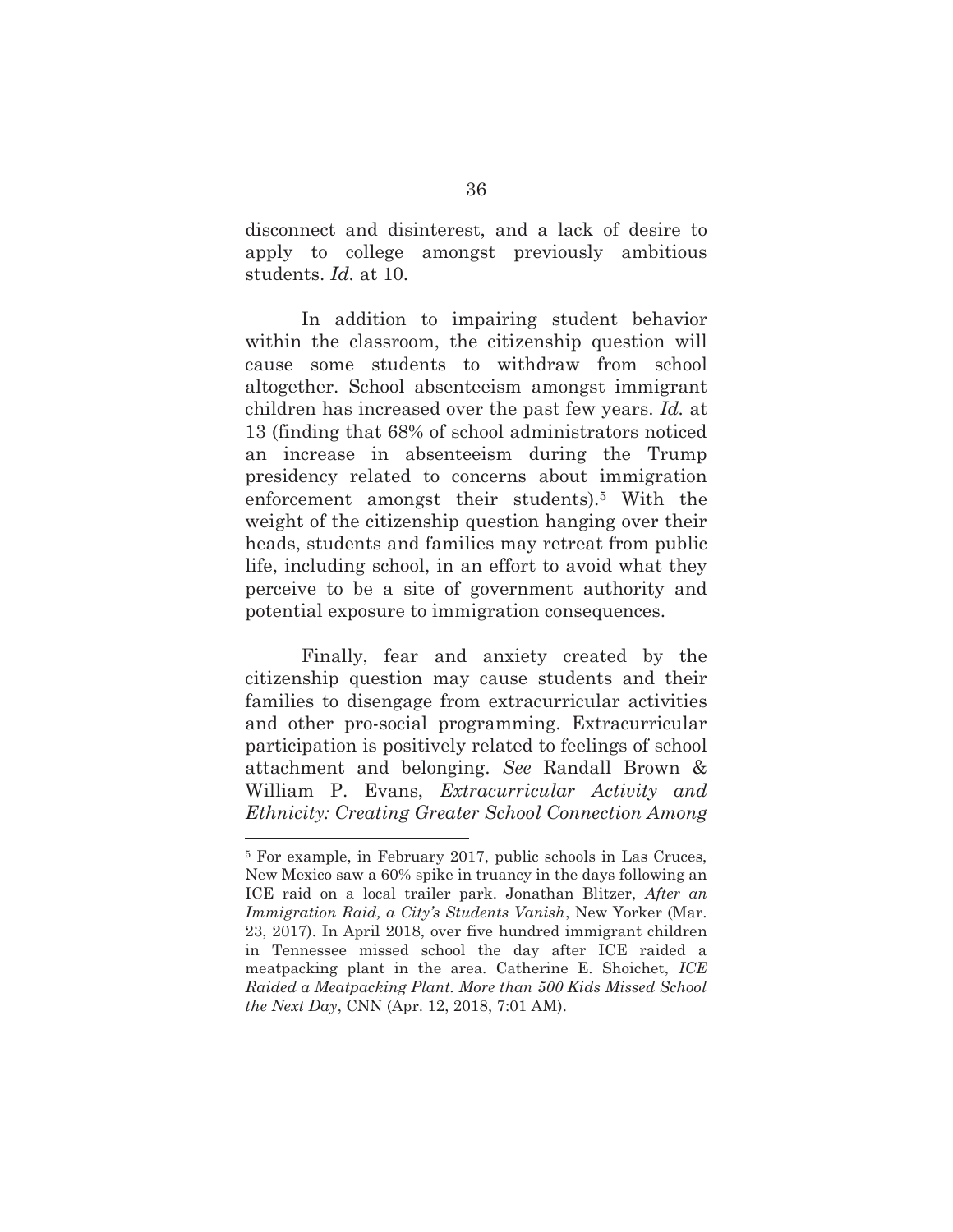*Diverse Student Populations*, 37 Urb. Educ. 41, 53–54 (2002) (finding that students of all backgrounds benefit from extracurricular activities). Students who participate in extracurricular activities are more likely to engage in academic and social behavior that is predictive of school engagement and graduation. Jeremy D. Finn, *Withdrawing from School*, 59 Rev. Educ. Res. 117, 128–29 (1989). Youth facing stigmatization often withdraw from social networks in response to feelings of discomfort. Yoshikawa et al., *supra*, at 9–10. With the introduction of a citizenship question, we should expect that children and students fearing immigration consequences and the stigmatization of being branded as "other" will retreat from their extracurricular social networks.

#### **CONCLUSION**

For the foregoing reasons, the Southern District of New York's judgment vacating Secretary Ross's decision to add a citizenship question to the 2020 census questionnaire and enjoining petitioners from implementing Secretary Ross's decision should be affirmed.